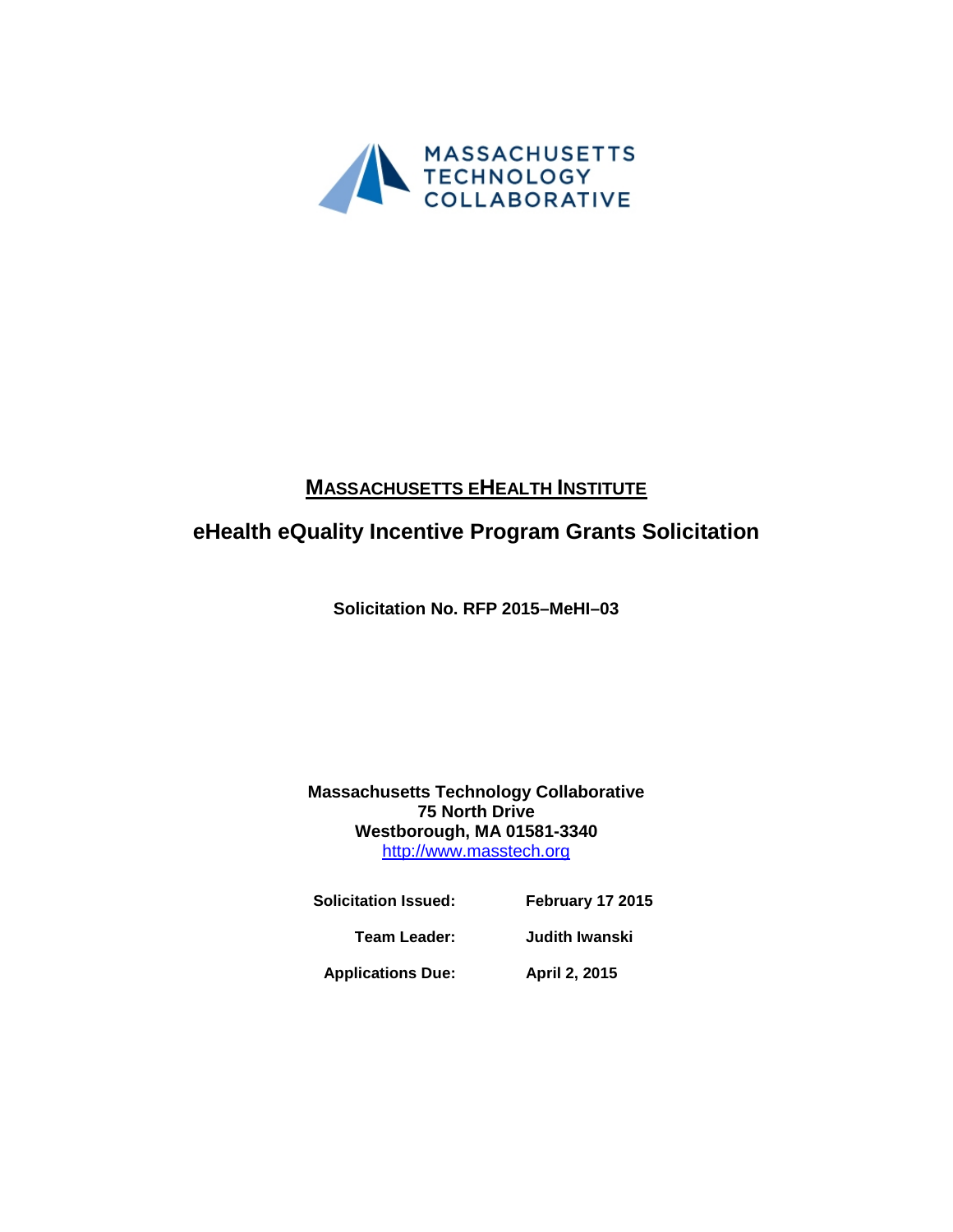### **1. INTRODUCTION**

The Massachusetts eHealth Institute ("MeHI"), a non-divisible component of the Massachusetts Technology Collaborative ("Mass Tech Collaborative"), is offering a program of incentive payments to eligible Long-Term Post-Acute Care ("LTPAC") provider organization applicants (as defined herein "Applicants") for meeting Program Milestones (as defined herein "Milestones") that demonstrate increasingly sophisticated use of health information technology ("health IT") in an effort to improve the quality and efficiency of healthcare in the Commonwealth, while containing costs. This Program will award grants to eligible organizations and incent the use of health IT through a set of progressive and tiered milestones.

Mass Tech Collaborative acts as the contracting entity on behalf of MeHI and will enter into its General Terms and Conditions agreement with selected Applicants containing certain standard provisions (the "Agreement"). (See Attachment F for the template Agreement.) The funding for this Program is sourced from the Mass Tech Collaborative's eHealth Institute Fund.

Mass Tech Collaborative reserves the right to amend the Agreement at any time. Each Applicant should review the Agreement in Attachment F as it is required to specify any exceptions to the Agreement and to make any suggested counterproposal in its Application. A failure to specify exceptions and/or counterproposals will be deemed an acceptance of the terms of the Agreement, and no subsequent negotiation of any provisions shall be permitted. Although Mass Tech Collaborative will be the contracting counter-party with the Applicant, for purposes of this Solicitation (and except where the specific context warrants otherwise), MeHI and the Mass Tech Collaborative are collectively referred to as MeHI.

### **2. GRANT OVERVIEW**

### **2.1 Summary**

The objective of the eHealth eQuality Incentive Program ("Incentive Program") is to promote effective use of interoperable electronic health records ("EHRs") by eligible LTPAC provider organizations in an effort to improve the quality and efficiency of healthcare in the Commonwealth, while containing costs. The Incentive Program aligns with MeHI's charge to advance the deployment of EHRs in all provider settings, as outlined in Chapter 224 of the Acts of 2012 ("Chapter 224").

The Incentive Program will provide incentive funding to assist eligible provider organizations with the adoption of certified EHR technology ("CEHRT") – listed on the ONC Certified Health IT Product List ("CHPL") ([http://www.healthit.gov/policy-researchers-implementers/certified-health-it-product-list-chpl\)](http://www.healthit.gov/policy-researchers-implementers/certified-health-it-product-list-chpl) – and connection of these EHRs to the Massachusetts Health Information Exchange ("Mass HIway") or a Health Information Exchange ("HIE") that connects to the Mass HIway. The adoption of CEHRT does not guarantee interoperability; however, certification does help ensure that the EHR will provide standards-based functionality that will support interoperability.

Primary emphasis will be given to organizations that serve a high proportion of public payer clients and who, collectively, have the potential to impact cost containment efforts in the Commonwealth in the LTPAC sector. The intent is to support those LTPAC provider organizations that provide health care services to some of the Commonwealth's most vulnerable individuals who receive multiple and costly services across the care continuum. It is particularly important that these organizations are capable of electronic communication with other health care providers treating these individuals.

MeHI will award milestone-based incentive payments to eligible LTPAC provider organizations that are generally not eligible to participate in the federal Medicare or Medicaid EHR Incentive Programs and lack access to other resources to implement interoperable EHR systems. Incentive payments will be awarded for reaching progressively advanced health IT integration through the achievement of four milestones over roughly a 24 month period. Individual incentive payments, tiered by organizational size, will range between approximately \$8,250 and \$20,625 per milestone, and will not exceed a total of \$82,250 to any one organization for all four milestones.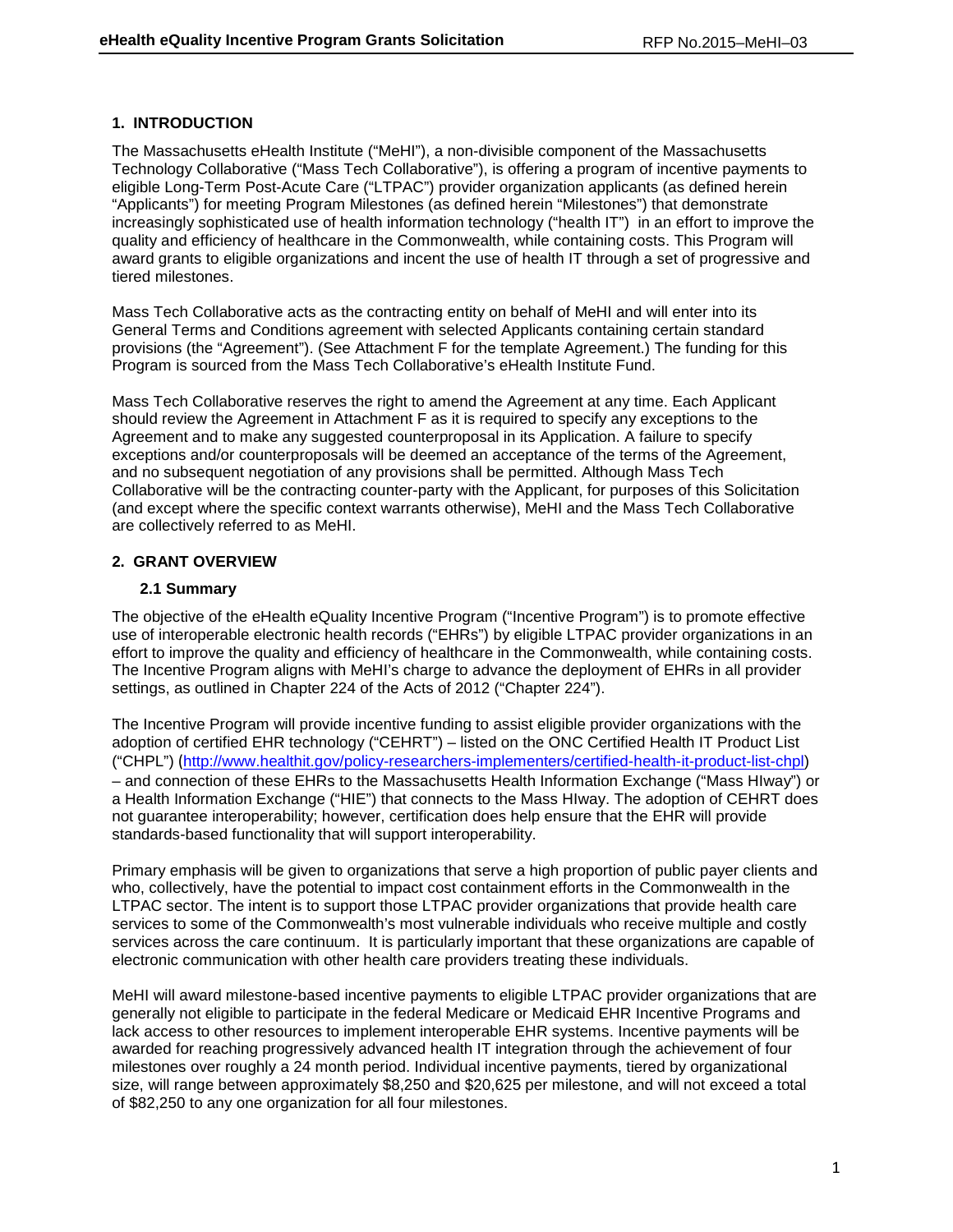Applicants must (1) meet the eligibility criteria described in Section **2.3.2**; (2) clearly describe approach feasibility, organizational ability and capacity, and anticipated impact; and (3) sufficiently demonstrate organizational need and commitment to implementing an interoperable EHR and transacting on the Mass HIway or on an HIE that connects to the Mass HIway.

## **2.2 Background**

One of MeHI's public-interest policy objectives is to promote the deployment of EHR systems in all health care provider settings in the Commonwealth and facilitate their secure networking through the Mass HIway.

MeHI's programs are designed to grow the adoption and use of EHR systems in multiple care settings to positively impact health reform efforts in Massachusetts. The objectives of these programs are to:

- Promote adoption of secure EHR systems/modules,
- Enable adopted EHRs through the Mass HIway,
- Support effective use of interoperable EHRs to positively impact healthcare quality, cost, and population health.

The Incentive Program has been designed to specifically support the development and implementation of interoperable EHRs by assisting provider organizations that lag behind other healthcare sectors in the adoption and effective use of EHRs. [MeHI's recent survey](http://mehi.masstech.org/Survey2014) of Massachusetts providers showed that LTPAC organizations lag significantly behind other healthcare sectors in the adoption of EHRs. For example, the survey showed an adoption rate of 96% among primary care providers and 86% among specialty providers, but only 55% for LTPAC organizations. Further, adoption rates for *independent* LTPAC organizations were markedly lower than the rates for affiliated LTPAC organizations.

One reason for this is that LTPAC providers are generally excluded from the federal Medicare/Medicaid EHR Incentive Programs. For example, geriatricians and other medical doctors may be eligible for Meaningful Use incentives, but other LTPAC providers including nurses (RN/LPN/CAN) and licensed therapists are not eligible.

Discussions with these provider organizations confirmed the need to assist them in achieving interoperability. As a result, MeHI is presenting the Incentive Program for eligible LTPAC provider organizations to grow the adoption and effective use of certified EHRs and to exchange information therein via the Mass HIway or an HIE that connects to the Mass HIway.

### **2.2.1 Definitions**

 $\overline{\phantom{a}}$ 

LTPAC – Although MeHI recognizes that the definition of LTPAC often includes a wide array of care services and settings, including nursing homes, assisted living facilities, senior housing with long term services and supports (LTSS), home health and hospice, **eligibility for this solicitation is limited to organizations with MA Department of Public Health (MA DPH) Level I or Level II licensed[1](#page-2-0) longterm care facilities**.

Patient services revenue – Patient services revenue (PSR) is the total of net patient service revenue (gross patient service revenue less any contractual adjustments) for inpatient LTPAC services<sup>[2](#page-2-1)</sup> for the last State fiscal year (July 1, 2013 to June 30, 2014) for all of an organization's MA DPH licensed Level I, II, III, and/or IV beds.

Affiliated –Entities are deemed to be affiliated for the purposes of this Solicitation if: (1) their financial statements are part of the same consolidated financial statements under generally accepted accounting

<span id="page-2-1"></span><span id="page-2-0"></span> $\frac{1}{2}$  <http://www.mass.gov/eohhs/docs/dph/regs/105cmr150.pdf><br> $\frac{1}{2}$  PSR is revenue from inpatient LTPAC services, and does not include revenue from outpatient, assisted living, hospice or other services that may be performed at these licensed facilities.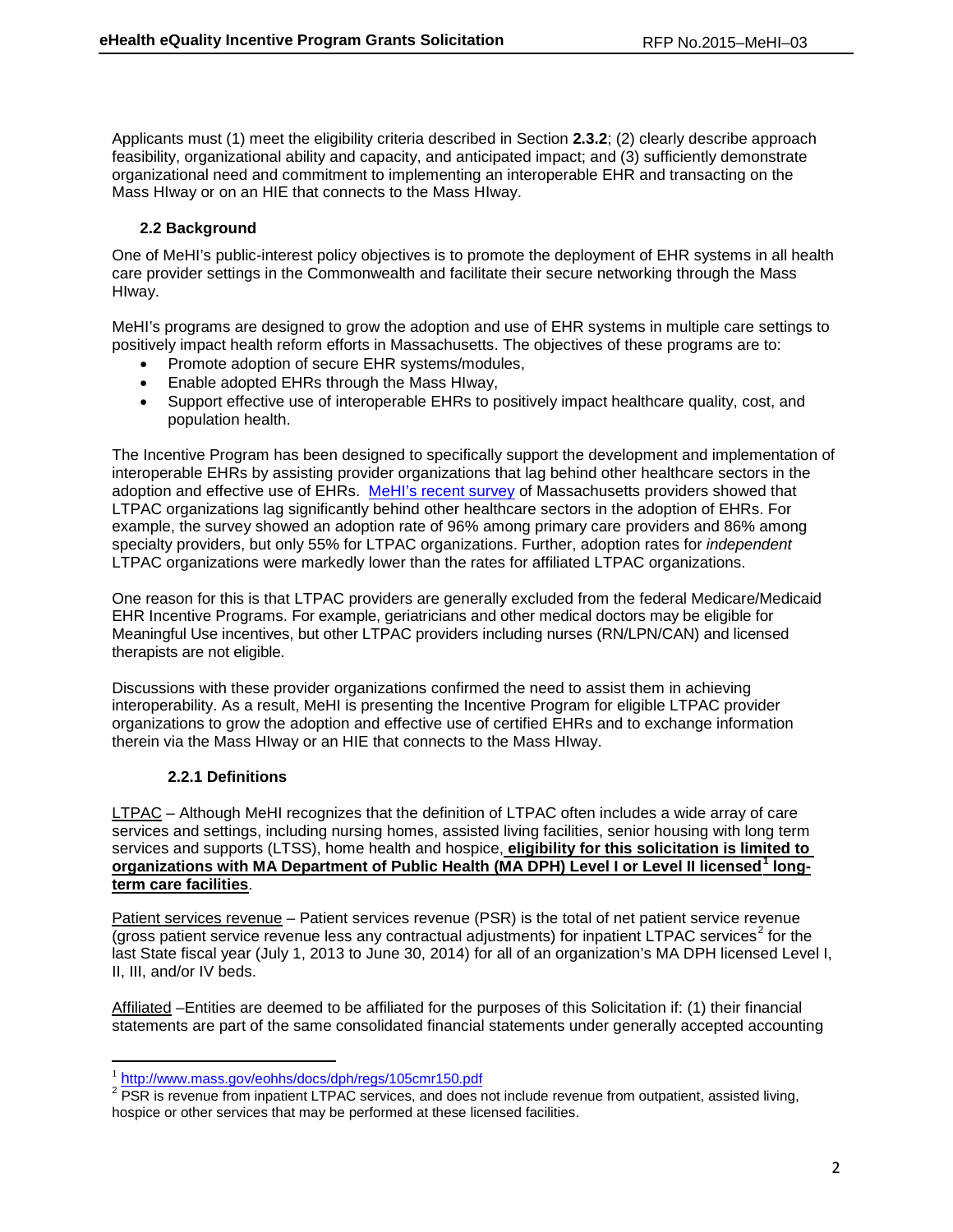principles; (2) one controls the other directly or indirectly within the meaning of federal securities law; or (3) they are under common control within the meaning of federal securities law.

MeHI reserves the right to further define the terms used in this Solicitation.

### **2.3 Grant Requirements, Eligibility Criteria & Milestones**

### **2.3.1 Program Requirements**

The following are requirements of any organization receiving a grant under the Incentive Program:

- 1. Use CERHT;
- 2. Develop a Transformation plan (see detail in Section 2.3.3);
- 3. Complete an HIE Use Case Development Form
- 4. Commit to achieving all Incentive Program milestones;
- 5. Submit semi-annual mid-term reports;
- 6. Submit a final report; and
- 7. Attend a grantee in-person event, once annually.

### **2.3.2 Eligibility Criteria**

To be eligible for participation in the Incentive Program, organizations must meet the eligibility criteria set forth in the table below:

As part of the application, organizations will be required to submit the Officer's Certification Form (see Attachment A-3) attesting to compliance with the eligibility criteria and signed by the CEO, CFO or other officer with fiduciary responsibility in the organization. Documentation substantiating that the organization meets the required criteria must be as specified in the table below.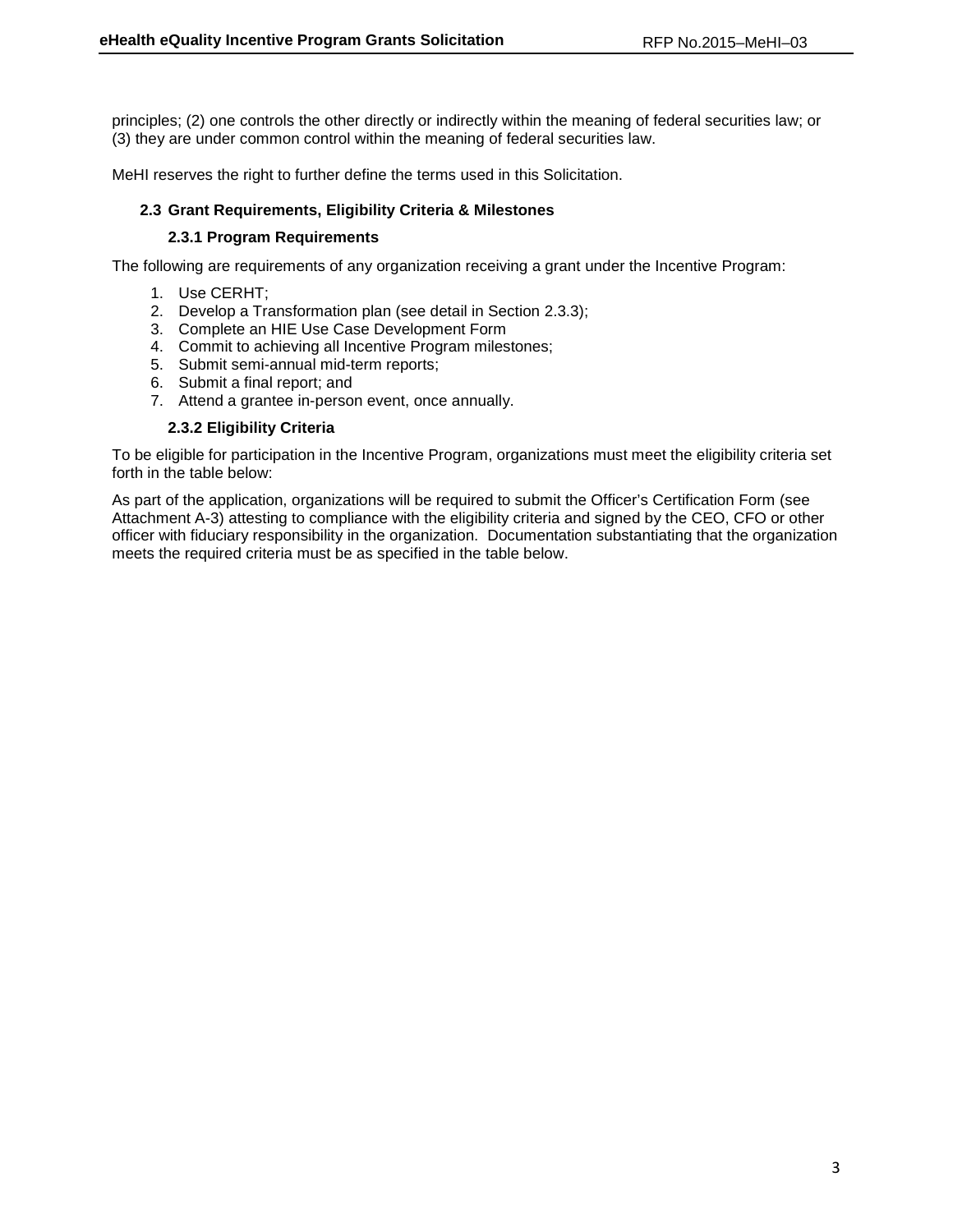<span id="page-4-0"></span>

|                | <b>Eligibility Criteria</b>                                                                                                                         | <b>Detail</b>                                                                                                                                                                                    | <b>Method of Substantiation</b>                                                                                                                                                                                                                                      |  |  |
|----------------|-----------------------------------------------------------------------------------------------------------------------------------------------------|--------------------------------------------------------------------------------------------------------------------------------------------------------------------------------------------------|----------------------------------------------------------------------------------------------------------------------------------------------------------------------------------------------------------------------------------------------------------------------|--|--|
|                | Organization must hold a currently<br>valid license to provide LTPAC clinical<br>care services in Massachusetts                                     | Organization must provide direct inpatient post-<br>acute care services                                                                                                                          | Organization must provide a copy of its current<br>license(s) to provide LTPAC direct patient care<br>services in a Level I or Level II licensed long-term care<br>facility <sup>3</sup> granted by the MA DPH                                                       |  |  |
| $\overline{2}$ | Organization has no financial<br>relationship/affiliation to an acute care<br>hospital system                                                       | Organization is not a subsidiary in an affiliated or<br>parent-subsidiary group or otherwise have<br>access to financial or health IT resources<br>through corporate or contractual affiliations | Organization must provide a full corporate<br>organizational chart showing the ownership,<br>governance and operational structure of the provider<br>organization, including any parent entities, and<br>corporate affiliates                                        |  |  |
| $\mathbf{R}$   | More than 50% of the organization's<br>PSR (defined herein) is public payer                                                                         | More than 50% of the organization's PSR is<br>public payer (e.g., Medicare, Medicaid)                                                                                                            | Organization must submit PSR documentation from<br>Uniform Financial Statements and Independent Auditor's<br>Report (UFR) or similar audited report for the last fiscal<br>year demonstrating the portion from public payer                                          |  |  |
| 4              | Organization is not an Eligible Hospital<br>("EH") and it's providers are not<br>Eligible Professionals ("EPs") under<br>the EHR Incentive Programs | Organization and it's providers are not eligible to<br>receive incentive payments under the Health<br>Information Technology for Economic and<br>Clinical Health (HITECH) Act of 2009            | Organization must submit documentation that it is not<br>an EH under the HITECH Act and that its providers are<br>not EPs under the definitions of the Act<br>http://www.cms.gov/Regulations-and-<br>Guidance/Legislation/EHRIncentivePrograms/eligibility.<br>htmll |  |  |
|                | Organizations that have some<br>$\blacktriangleright$<br>EPs meet this criteria $\ldots$ IF:                                                        | The number of EPs that assign their EHR<br>Incentive Program revenue to the Organization<br>total less than 30% of the organization's clinical<br>staff                                          | Organization must provide documentation<br>demonstrating total number of clinical staff and the<br>percent which are EPs. Organization must further<br>document where EPs assign their EHR Incentive<br>Program revenue.                                             |  |  |

<sup>3</sup> (http://www.mass.gov/eohhs/docs/dph/regs/105cmr150.pdf)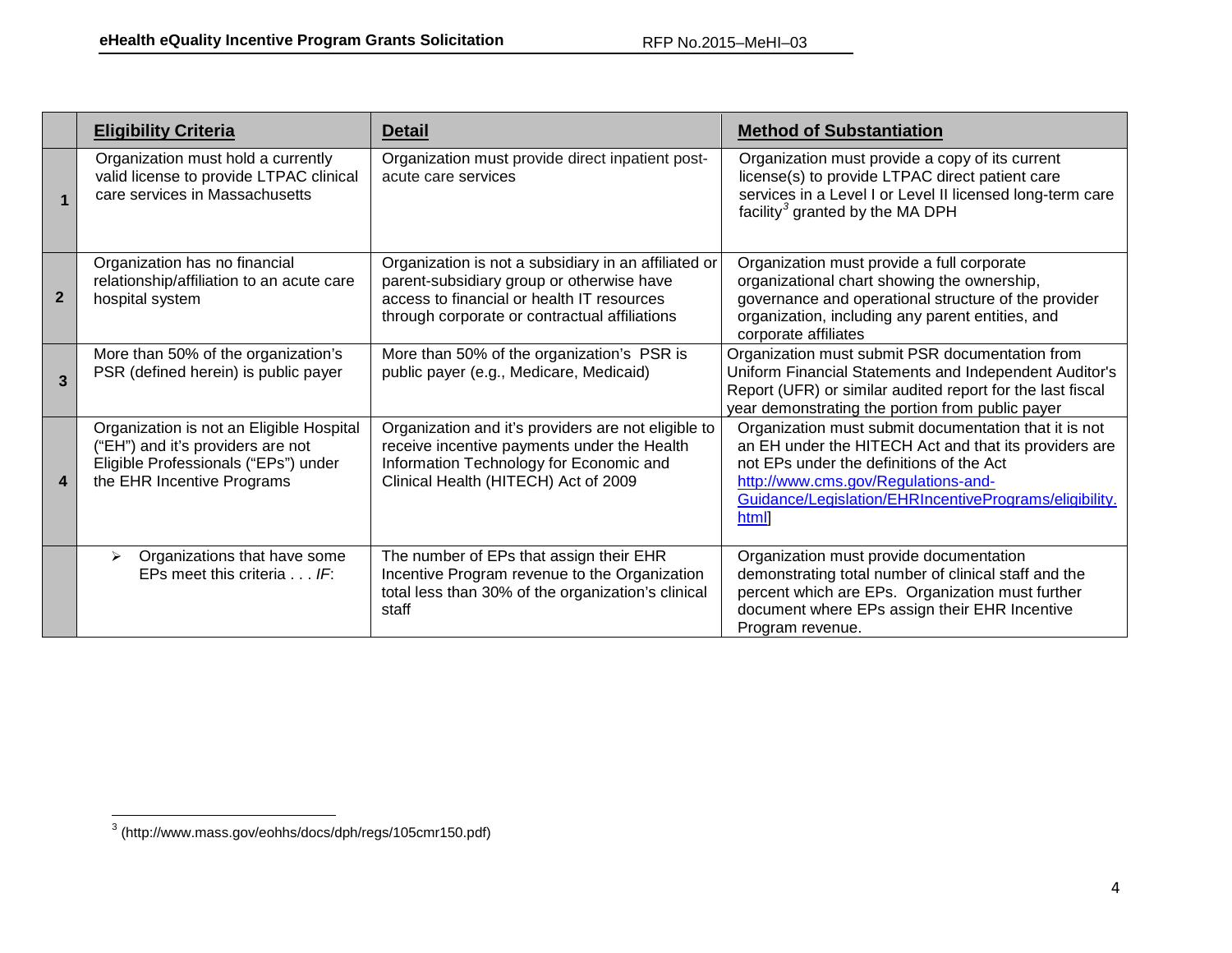### **2.3.3: MILESTONES**

The milestone-based incentive payments will be awarded through the achievement of four milestones over roughly a 24 month period, ending no later than June 30, 2017.

Milestone 1 requires the development of a Transformation Plan (see Table 2 for details) that describes how the Applicant will prepare and transform its practice to maximize the potential of its investments in health IT in order to achieve identified outcomes. A Transformation Plan must be completed within 90 days of contract execution and approved by MeHI prior to achieving Milestone 1. Prior to approving the Transformation Plan, MeHI may seek any additional information necessary from Grantee to ensure that the Plan demonstrates a thorough and rigorous organizational analysis, comprehensive approach to meeting Milestones, and includes a detailed strategy for how the Plan will be implemented throughout the organization.

Milestone 2 (foundational use of CEHRT) and Milestone 3 (advanced use of CEHRT) require the organization to demonstrate increasingly sophisticated use of health IT. Please note that while the criteria in each of these milestones is intended to demonstrate more sophisticated use of health IT, they are not intended to be an exhaustive list of items to consider when procuring an EHR. As an example, there is no requirement for health information exchange as part of milestone 2 or 3, but the ability of your EHR to exchange health information is a critical function or an EHR, e.g., incorporate electronic lab results as structured data or send discharge summaries.

Milestone 4 requires the organization to connect to and use the Mass HIway, or an HIE that connects to the Mass HIway, in production. This fourth Milestone is consistent with the public policy followed by other health IT grant programs in Massachusetts such as the Health Policy Commission's CHART grants and the Executive Office of Health and Human Services Infrastructure Capacity Building grants.

The four milestones are further detailed in Table 2.

Milestones 1–3 shall be completed in sequence; Milestone 4, the HIway Milestone; however, can be met at any time after meeting Milestone 1.

The Milestone Payment amounts as detailed in Table 1 are tiered by size, based on the total number of DPH-licensed (Level I, II, III, & IV) beds an Organization has in Massachusetts, as follows:

- Small Organizations: Up to 60 Licensed beds
- Medium Organizations: 61 to 160 Licensed beds
- Large Organizations: 161 to 300 Licensed beds
- Very Large Organizations: Greater than 300 Licensed beds

The following chart sets forth the tiered incentive payment structure:

| <b>Milestones</b>        |         |        |        |        |    |        |  |        |         |        |
|--------------------------|---------|--------|--------|--------|----|--------|--|--------|---------|--------|
| <b>Organization Size</b> |         | $M-1$  |        | $M-2$  |    | $M-3$  |  | $M-4$  |         | Total  |
| Small                    | J       | 8.250  | \$     | 8.250  | \$ | 8.250  |  | 8.250  | ጦ<br>۰D | 33,000 |
| <b>Medium</b>            | ጦ<br>۰D | 12.375 | ጦ<br>J | 12.375 | ቦ  | 12.375 |  | 12.375 | ጦ       | 49,500 |
| Large                    | ጦ<br>Φ  | 16.500 | \$     | 16.500 | ጦ  | 16,500 |  | 16,500 | œ       | 66,000 |
| Very large               | \$      | 20,625 | \$     | 20,625 | ጦ  | 20,625 |  | 20,625 | ¢       | 82,500 |

General Conditions for Milestones:

• The "description of current environment", as included in the grant application by the grantee, will determine what milestone payments the grantee is eligible to receive. While grantees cannot get paid for Milestones 2 or 3 if they completed that work prior to submitting an Application, they can still receive incentive payments under this solicitation. In this situation, the milestone payment for Milestone 2 or 3 (but not both) will be allocated to the next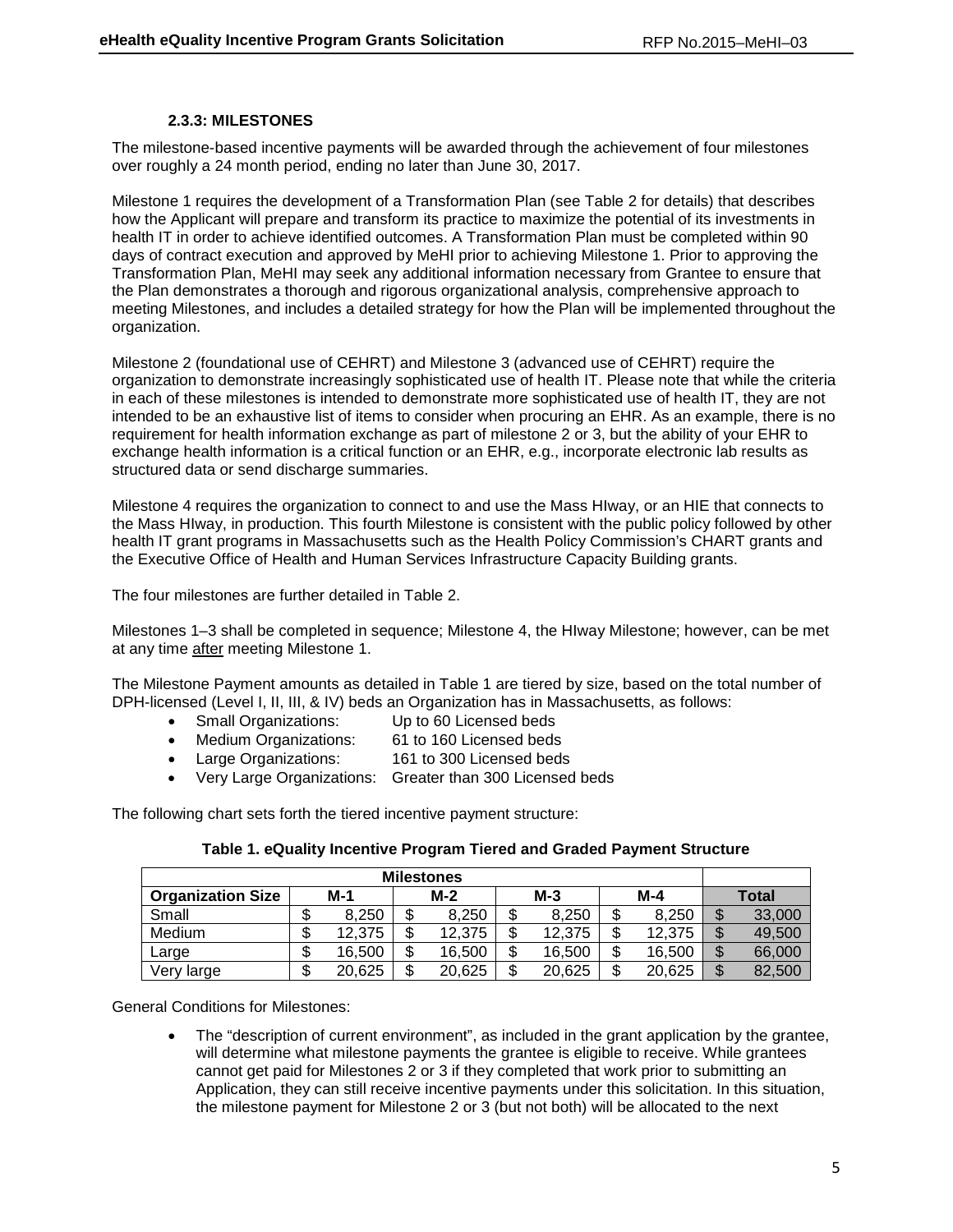Milestone (Milestone 3 or Milestone 4 (M-HIway), as applicable), MeHI reserves the right to adjust total payments based upon a grantee's baseline.

- If the organization received funds from the MeHI HIway Implementation Grants to complete a production connection via a Direct-enabled gateway<sup>[4](#page-6-0)</sup> OR has already connected to the Mass HIway via a Direct-enabled gateway (not via webmail), then the Applicant is not eligible for Milestone 4 payment. The Applicant, however, may be eligible for the other milestones.
- If the Applicant has met all the criteria for Milestones 2 and 3 and is deemed ineligible for Milestone 4, then the Applicant will be notified that it is ineligible to receive funding under the Incentive Program.
- If the organization does not meet a minimum of Milestone 2 and the HIE Milestone by the end of the grant period (June 30, 2017), the organization will be required to repay 50% of any incentive payments received.

### **Table 2. eQuality Incentive Program Milestones (detail) (unless noted otherwise each deliverable is subject to MeHI approval)**

| <b>Milestone</b> |                        | <b>Description</b>                                                                                                                                                                                                                                                                                                                                                                                                                                                                                                                                                                                                                                                                                                                                                                                                                                                                                                                                                                                                                                                                                                                                                                                                                                                                                                                                                                                                                              | Proportion<br>of Total | <b>Deliverable</b>                                                                                                                                                           |
|------------------|------------------------|-------------------------------------------------------------------------------------------------------------------------------------------------------------------------------------------------------------------------------------------------------------------------------------------------------------------------------------------------------------------------------------------------------------------------------------------------------------------------------------------------------------------------------------------------------------------------------------------------------------------------------------------------------------------------------------------------------------------------------------------------------------------------------------------------------------------------------------------------------------------------------------------------------------------------------------------------------------------------------------------------------------------------------------------------------------------------------------------------------------------------------------------------------------------------------------------------------------------------------------------------------------------------------------------------------------------------------------------------------------------------------------------------------------------------------------------------|------------------------|------------------------------------------------------------------------------------------------------------------------------------------------------------------------------|
|                  |                        |                                                                                                                                                                                                                                                                                                                                                                                                                                                                                                                                                                                                                                                                                                                                                                                                                                                                                                                                                                                                                                                                                                                                                                                                                                                                                                                                                                                                                                                 | <b>Payment</b>         |                                                                                                                                                                              |
| 1                | Transformation<br>Plan | Develop a Transformation Plan that describes<br>how the organization will prepare and transform<br>its practice to maximize the potential of its<br>investments in health IT in order to achieve<br>identified outcomes. The plan shall describe, at a<br>minimum:<br>1. Anticipated Outcomes<br>the operational and/or clinical<br>$\circ$<br>outcomes being targeted; include at<br>least one outcome measure that shall<br>be tracked monthly;<br>how grantee will use implemented<br>$\circ$<br>health IT to better integrate LTPAC<br>with other care settings (i.e., settings<br>the patient is referred from or to);<br><b>Current State Analysis</b><br>2.<br>the current health IT state of the<br>$\Omega$<br>organization's practice;<br><b>Future State Analysis</b><br>3.<br>the desired future health IT state of<br>$\Omega$<br>the organization's practice as of the<br>end of the period of performance;<br><b>Gap Analysis</b><br>4.<br>the gap that exists between current<br>$\circ$<br>and future state and how the<br>organization will close that gap;<br>5 <sub>1</sub><br><b>Grant Approach</b><br>anticipated workflows impacted<br>$\circ$<br>during the organization's transition to<br>the future state and how it will<br>facilitate the change, and<br>the organization's approach to<br>$\circ$<br>meeting each milestone;<br>how the organization's planned<br>$\circ$<br>advancements in the use of health IT | 25%                    | <b>Transformation Plan</b><br>(submitted within 90<br>days of grant<br>agreement execution)<br>Approved by MeHI<br><b>Completed MeHI HIE</b><br>Use Case Development<br>Form |

<span id="page-6-0"></span> $4$  Direct-enabled gateway = use of a LAND device or a Direct connection of the EHR to the HIway.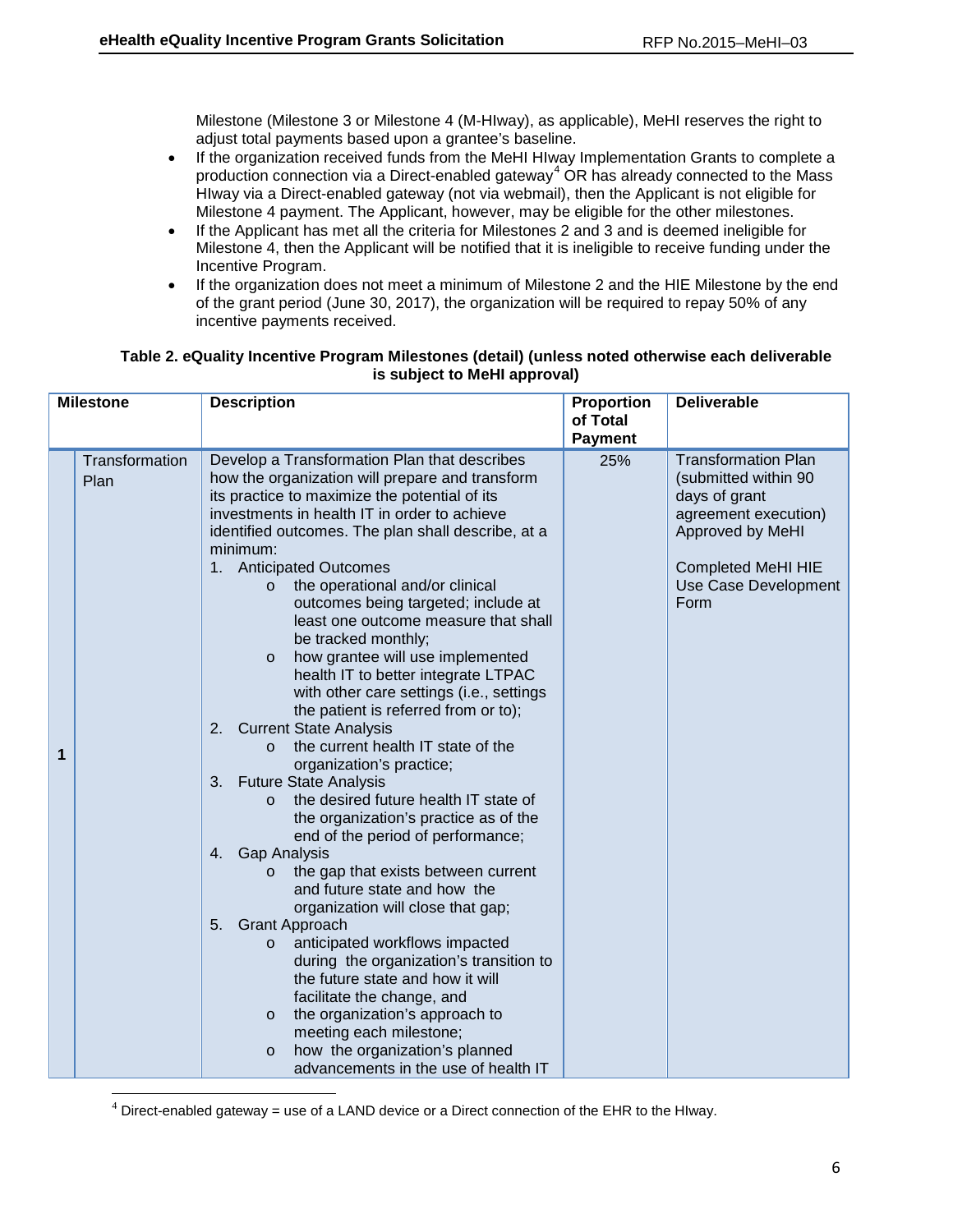|   |                                 | will support achieving identified<br>operational and/or clinical outcomes;<br>how the organization will protect its<br>$\circ$<br>electronic health information;<br>the timeline of major activities to<br>$\circ$<br>achieve the organization's future<br>state and identified outcomes, to<br>include, dates to meet M1, M2, M3<br>and M4, as applicable.<br>Complete the MeHI HIE Use Case Development                                                                                                                                                                                                                                                                                                                                                                                                                                      |     |                                                                                                                                                                                                                                                                                                                                             |
|---|---------------------------------|------------------------------------------------------------------------------------------------------------------------------------------------------------------------------------------------------------------------------------------------------------------------------------------------------------------------------------------------------------------------------------------------------------------------------------------------------------------------------------------------------------------------------------------------------------------------------------------------------------------------------------------------------------------------------------------------------------------------------------------------------------------------------------------------------------------------------------------------|-----|---------------------------------------------------------------------------------------------------------------------------------------------------------------------------------------------------------------------------------------------------------------------------------------------------------------------------------------------|
|   |                                 | Form.                                                                                                                                                                                                                                                                                                                                                                                                                                                                                                                                                                                                                                                                                                                                                                                                                                          |     |                                                                                                                                                                                                                                                                                                                                             |
| 2 | Foundational<br>Use of CERHT    | Use of CEHRT to minimize the paper chart and<br>perform the following functions:<br>1. Clinical data repository<br>Electronic nursing/clinical documentation<br>2.<br>(via flowsheets, standard forms,<br>templates)<br>3. Clinical provider order entry (CPOE)<br>Plan to engage clinicians who diagnose or<br>prescribe and prepare them for the use of the<br><b>CEHRT</b><br>Description of certified EHR technology (vendor,<br>product, version, setting of care, extent of use,<br>CHPL ID)<br>Description of the organization's policies &<br>procedures to protect electronic health<br>information                                                                                                                                                                                                                                   | 25% | Submission of "Use of<br>CEHRT - Part 1"<br>attestation by grantee<br>Completed phone<br>interview with MeHI to<br>verify use of CEHRT<br><b>Clinician Engagement</b><br>Plan<br>Description of certified<br>EHR technology<br>Description of the<br>organization's policies<br>& procedures to protect<br>electronic health<br>information |
| 3 | <b>Advanced Use</b><br>of CERHT | Use of CEHRT to manage patient care and<br>perform at least 5 of the 9 functions:<br>Integrate with practice operations or billing<br>$1_{\cdot}$<br>system<br>2. Maintain an up-to-date list of active problems<br>3. Generate and transmit prescriptions<br>electronically<br>4. Use clinical decision support<br>5. Clinician electronic documentation of patient<br>progress notes<br>6. Provide patients the ability to interact online<br>with their practice or view online their health<br>information<br>Perform medication management<br>7.<br>Enable electronic messaging within the<br>8.<br>institution and care team<br>Submit required forms electronically to state<br>9.<br>and federal agencies<br>Updated description of certified EHR technology<br>(vendor, product, version, setting of care, extent<br>of use, CHPL ID) | 25% | Submission of "Use of<br>CEHRT - Part 2"<br>attestation by grantee<br>Completed phone<br>interview with MeHI to<br>verify use of CEHRT<br>Updated description of<br>certified EHR<br>technology                                                                                                                                             |
| 4 | Health<br>Information           | Guided by the completed HIE Use Case<br>Development form, connect to (either directly or                                                                                                                                                                                                                                                                                                                                                                                                                                                                                                                                                                                                                                                                                                                                                       | 25% | Copy of the HIE or<br>Mass Hlway                                                                                                                                                                                                                                                                                                            |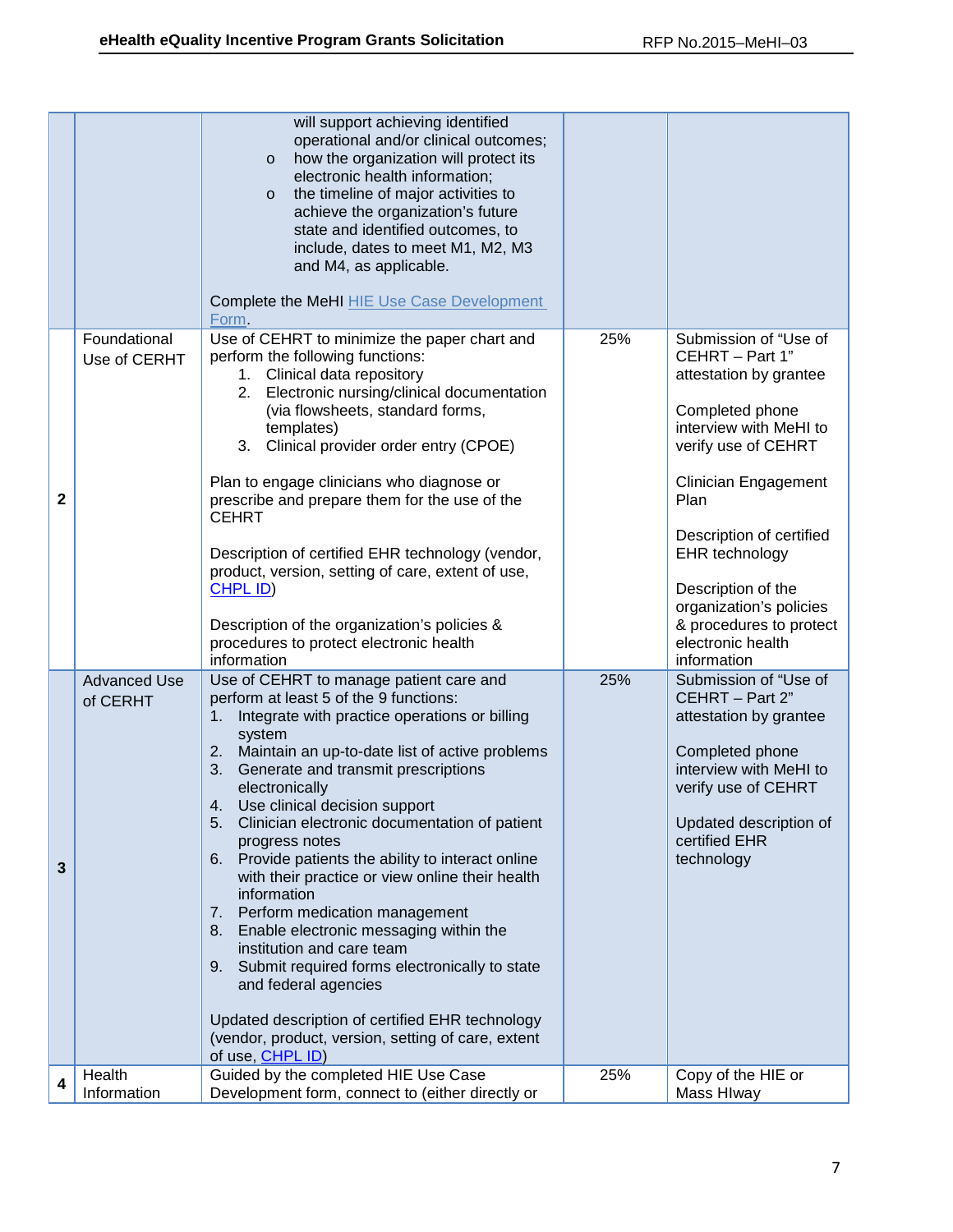| Exchange | through another HISP) and use the Mass HIway<br>or an HIE that connects to the Mass HIway to          | participation agreement                       |
|----------|-------------------------------------------------------------------------------------------------------|-----------------------------------------------|
|          | exercise the organization's use case (e.g.,                                                           | Attestation from                              |
|          | discharge planning, incorporate electronic lab                                                        | grantee and trading                           |
|          | result into CEHRTs, care coordination with                                                            | partner that production                       |
|          | primary care, public health reporting) in                                                             | transactions are being                        |
|          | production with at least one trading partner with                                                     | sent/received for the                         |
|          | which it is not affiliated or joined together                                                         | use case described in                         |
|          | contractually or through a shared entity (e.g.,                                                       | the HIE Use Case                              |
|          | LLC) to enter into payer contracts that include                                                       | Development Form                              |
|          | financial risk or clinical integration;                                                               |                                               |
|          | NOTE: For purposes of this grant, webmail is not<br>a sufficient means for transacting via the HIway. | Description of approach                       |
|          | MeHI's intent is to advance interoperability, thus                                                    | to operationalize "opt<br>in" consent for the |
|          | using an EHR Direct connection or a gateway                                                           | <b>HIE/Mass HIway</b>                         |
|          | device (e.g., LAND device or equivalent) is                                                           |                                               |
|          | required.                                                                                             |                                               |
|          |                                                                                                       |                                               |
|          | Describe the organization's approach to                                                               |                                               |
|          | operationalizing "opt in" for the Mass HIway for its                                                  |                                               |
|          | patients. Review the September webinar entitled,                                                      |                                               |
|          | "Mass HIway Consent: Operationalizing Opt in"                                                         |                                               |
|          | and the Mass Hlway website to view consent                                                            |                                               |
|          | collateral.                                                                                           |                                               |

### **3. EVALUATION PROCESS AND CRITERIA**

### **3.1. Process and Criteria**

A team from MeHI will collect and review each Application against the criteria below. MeHI also reserves the right to have Incentive Program Applications reviewed by an external review team. Applicants will be evaluated on the following criteria:

- a. Compliance: Has the Applicant met each of the four (4) eligibility criteria, as described in Section 2.3.2, including attestation and substantiation requirements;
- b. Need: Has the Applicant described why they need the funding and how other sources of funds and resources are insufficient to meet their organizational health IT goals;
- c. Feasibility: Has the Applicant described a feasible approach for meeting the Incentive Program milestones and achieving a more advanced state of integration and use of health IT;
- d. Ability: Has the Applicant demonstrated the ability to meet the guidelines and conditions set forth in this Solicitation:
- e. Capacity: Has the Applicant sufficiently indicated organizational capacity to carry out their proposed approach to achieving the milestones;
- f. Commitment: Has the Applicant demonstrated their commitment to meeting the intent of the grant and all milestones; and
- g. Impact: Has the Applicant submitted sufficient information to address how the organization intends to use its EHR and other health IT to support the Commonwealth's health care policy objectives (*see* Section 4.4.1)?
- h. Chapter 224 Criteria: Chapter 224 requires that MeHI take into account how the Applicant organization intends to use its EHR and other health IT in light of the Commonwealth's health care policy objectives. Additional weight will be given to Applicants that serve underserved populations or are located in medically underserved areas, as defined by the Health Resources and Services Administration (HRSA).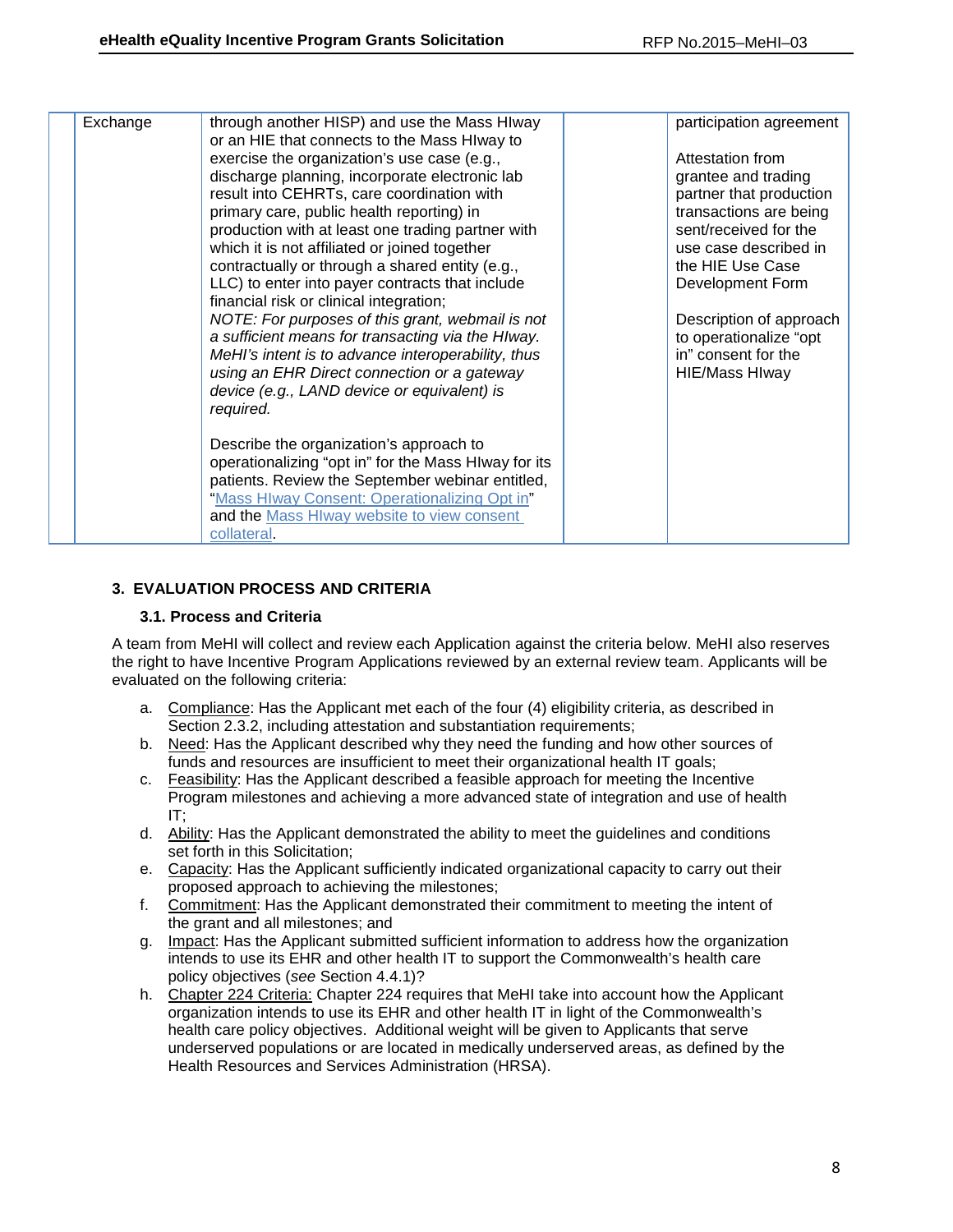The order of criteria listed above does not necessarily reflect the relative order of importance. MeHI reserves the right to consider such other relevant factors as it deems appropriate. MeHI may or may not seek additional information from an Applicant prior to making a selection. MeHI will issue a Notice of Grant Award for each Application selected for funding, that will stipulate the period of performance, the targeted milestones, the terms and conditions of the award, and reporting requirements.

Each Applicant will be notified of final decisions via e-mail to the identified recipient. We anticipate that award decisions will be made by May 8, 2015.

### **3.2 Follow-on funding: EOHHS SIM Mass HIway Grant**

MeHI is collaborating with EOHHS to provide optional, additional funding to Incentive Program grantees to maximize EHR interoperability capabilities. The State Innovation Model (SIM)<sup>[5](#page-9-0)</sup> Mass HIway Grant is a companion grant to the Incentive Program and is designed to strengthen Mass HIway information pathways and supporting workflows established during the Incentive Program and optimize grantee HIway Use Cases in order to, ultimately, achieve interoperability across the continuum of care.

To meet Milestone 4 under the Incentive Program, grantees are required to connect to and use the Mass HIway, to exercise their use case in production with at least one trading partner with which it is not affiliated or joined together contractually or through a shared entity (e.g., LLC) to enter into payer contracts that include financial risk or clinical integration and to describe their approach to operationalizing "opt in" for the Mass HIway for their patients. The additional SIM funding will assist grantees to achieve a greater volume of transactions on the HIway and increasingly sophisticated use of the HIway, including implementation of modified workflows, reinforcing of data pathways between EHRs and the HIway, and completion of practice staff and provider training.

Grantees who are not eligible for Milestone 4 because the Organization was already connected to and using the Mass HIway at the time of application may still be eligible for this companion grant to achieve greater volume of transactions on the HIway.

More information on this companion program will be made available after eQIP grantees are selected.

While this companion grant is tightly aligned to this grant, the SIM Mass HIway Grant is a separate funding program and will require a second application through EOHHS. Please note, however, that the current intent to establish the SIM grant program should not be deemed or construed by Applicants as a binding commitment by EOHHS to provide follow-on funding.

### **4. APPLICATION PROCESS**

### **4.1 Application and Submission Instructions**

The Application Guidelines are set forth in Section 4.4 below. MeHI recommends that Applicants carefully follow instructions and prepare complete, clear, and concise applications. It is the sole responsibility of the Applicant to ensure that its Application is complete, and is properly submitted to MeHI. MeHI accepts no responsibility for late delivery of an application. All late applications shall be returned to the Applicants unopened.

To be eligible for funding from the Incentive Program Applicants must submit the following:

• An electronic copy of the application package sent to [proposals@masstech.org](mailto:proposals@masstech.org) must be

<span id="page-9-0"></span><sup>&</sup>lt;sup>5</sup> Massachusetts was awarded funding from the US Department of Health and Human Services' Center for Medicare & Medicaid Innovation ("CMMI") to implement their State Health Care Innovation Plan. Based on the vision for health reform outlined in Chapter 224, the Commonwealth's State Innovation Models ("SIM") grant activities focus on supporting transformation of the health care delivery system, including strengthening the health IT infrastructure for care coordination and service integration.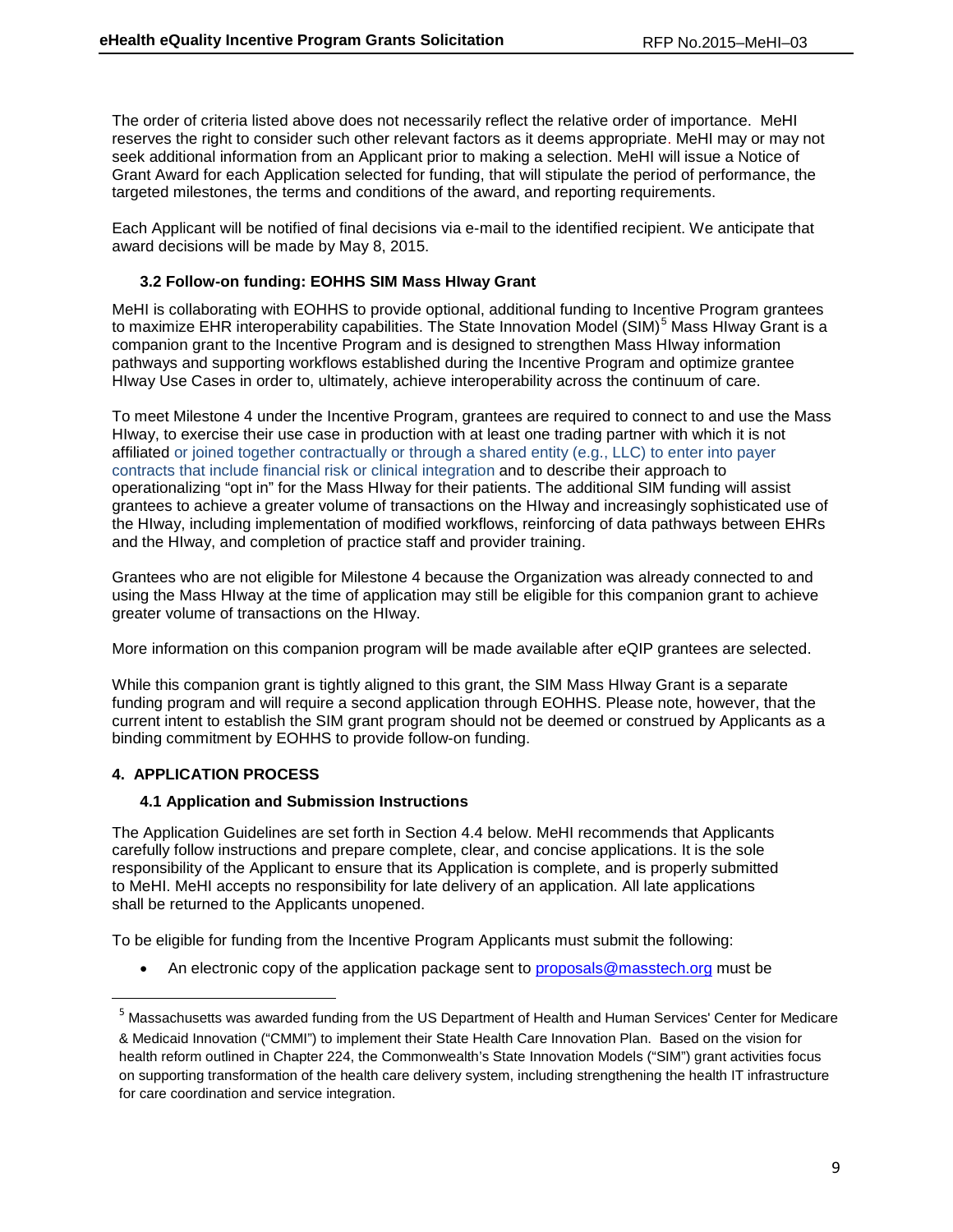**received by 3:00 p.m. EST, on Thursday, April 2, 2015 (please include the solicitation number in the subject heading); AND**

• Two bound double-sided copies of the application package with original signatures. must be received by MeHI at the address set forth below **by 3:00 p.m. EST on Thursday, April 2, 2015.**

**Each Applicant is cautioned to review Attachment C-1 and C-2 hereof, prior to submitting an electronic copy of its application. In accordance with the procedures set forth in Attachment C-1 and C-2, any information that Applicant has identified as "sensitive information" in the hard copy of its application should be deleted from the electronic copy prior to submission to MeHI. The foregoing notwithstanding, the hard copy application must be an exact copy of the electronic submission. Any deviation in a material term shall disqualify the submission, unless such deviation is to incorporate information Applicant has identified as "sensitive information" in accordance with the procedures set forth in Attachment C-1 and C-2.**

The hard copy application package must be submitted to:

Attn: eQuality Incentive Program Grants Solicitation Solicitation No. RFP 2015–MeHI–03 c/o Massachusetts Technology Collaborative 75 North Drive Westborough, MA 01581-3340

## **4.2 Application Timeframe**

The application process will proceed according to the following schedule. The target dates are subject to change. Therefore, Applicants are encouraged to check MeHI's website frequently for updates to the schedule.

| Task                                                            | Date:                            |
|-----------------------------------------------------------------|----------------------------------|
| Solicitation Released                                           | <b>February 17, 2015</b>         |
| <b>First Prospective Applicants Webinar</b>                     | February 19, 2015 @ 12:00 PM EST |
| Second Prospective Applicants Webinar                           | February 26, 2015 @ 3:00 PM EST  |
| Notice of Intent to Submit Application Due                      | March 6, 2015 @ 5 PM EST         |
| <b>Questions Due</b>                                            | March 12, 2015 @ 5 PM EST        |
| Question and Answer File Posted                                 | March 20, 2015 @ 5 PM EST        |
| Electronic Applications Due (sent to<br>proposals@masstech.org) | April 2, 2015 @ 3:00 p.m. EST    |
| Hard Copy Applications Due                                      | April 2, 2015 @ 3:00 p.m. EST    |
| Notification of Award                                           | May 15, 2015                     |

### **4.3 Solicitation Questions and Webinars**

Question and answer webinars will be held on Thursday, February 19, 2015 at 12:00 p.m. EST, and Thursday, February 26, 2015 at 3:00 p.m. EST. All potential Applicants interested in participating in the webinar must register for one of the two available sessions by 12:00 p.m. the day prior to the webinar in order to obtain the conference call information:

- Thursday, February 19, 2015 at 12:00 PM Register at the following url <https://attendee.gotowebinar.com/rt/984587737906407682>
- Thursday, February 26, 2015 at 3:00 PM Register at the following url <https://attendee.gotowebinar.com/rt/984587737906407682>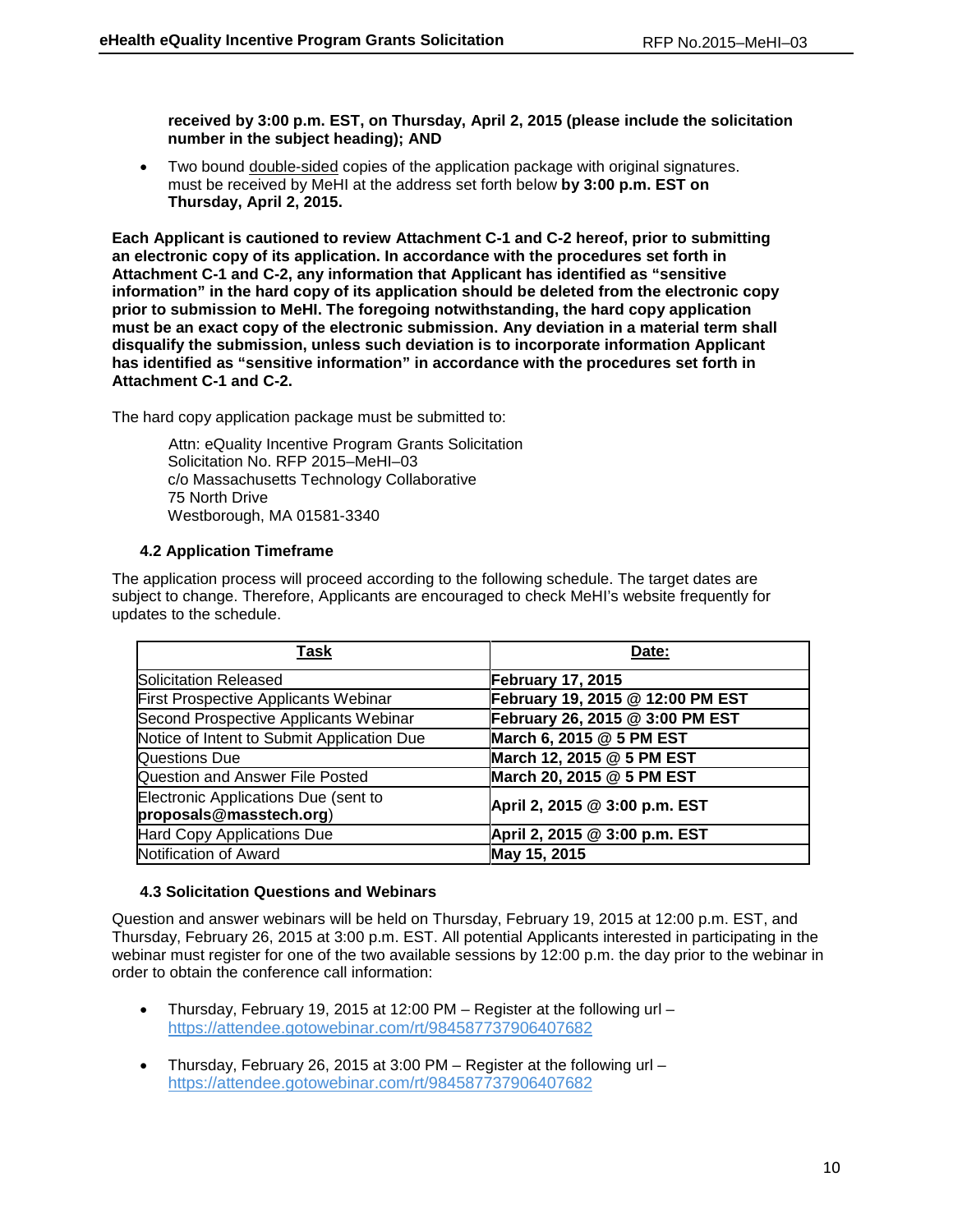Questions regarding this Solicitation must be submitted by electronic mail to [proposals@masstech.org](mailto:proposals@masstech.org) with the following Subject Line: "Questions – Solicitation No. RFP 2015–MeHI–03." We request questions to be submitted prior to the webinars be received by 11:00 a.m. EST the day prior to each webinar*.* All questions must be received by 5:00 p.m. EST on **March 5, 2015**. Responses to all questions received will be posted on or before 5:00 p.m. on **March 12, 2015** to the MeHI and Comm-Buys website(s).

### **4.4 Application Guidelines**

Applications must include the items listed below. **All documents must be submitted in MS Word format, Arial 10 point font, and with 1" margins.**

Application packages must include the following documents:

- Proposal Narrative (8-page limit) (see 4.4.1, Section 1, below)
- Eligibility Substantiation Form (see Attachment A-1)
	- Organizational LTPAC Profile Form (see Attachment A-1-a)
	- Organizational Patient Service Revenue Form (see Attachment A-1-b)
- Current Use of Health IT Substantiation Form (see Attachment A-2)
- Officer's Certification Form / Signature (see Attachment A-3)
- EHR Current Product Table (see Attachment B)
- Signed Organizational Approval Letter stating the sponsoring organization's support for the proposed project.
- Application Summary Sheet Form (Attachment D).
- Authorized Application Signature and Acceptance Form (see Attachment E). Applicants must certify that they have complied with the terms, conditions and specifications contained in this Solicitation.

The Applicant can satisfy this requirement by executing the Authorized Applicant's Signature and Acceptance Form (Attachment E). **By executing the Authorized Applicant's Signature and Acceptance Form and submitting a response to this solicitation, Applicant certifies that they (1) acknowledge and understand the procedures for handling materials submitted to the Mass Tech Collaborative as set forth in Attachments C-1 and C-22, (2) agree to be bound by those procedures, and (3) agree that the Mass Tech Collaborative shall not be liable under any circumstances for the disclosure of any materials submitted to the Mass Tech Collaborative pursuant to this solicitation or upon the applicant's selection as a grantee.**

• Exceptions to the General Terms & Conditions (Attachment F), if any. Applicant must include any exceptions to the General Terms & Conditions with its Authorized Applicant's Signature and Acceptance Form (Attachment F). FAILURE TO SPECIFY EXCEPTIONS AND/OR COUNTERPROPOSALS WILL BE DEEMED AN ACCEPTANCE OF THE GENERAL TERMS AND CONDITIONS, AND NO SUBSEQUENT NEGOTIATION OF SUCH PROVISIONS SHALL BE PERMITTED. RESERVING ONE'S RIGHTS TO NEGOTIATE TERMS AFTER AN AWARD IS MADE IS UNACCEPTABLE

### **4.4.1 Proposal Narrative Format** (Not to exceed 8 pages)

### **Section 1: Application Information Required**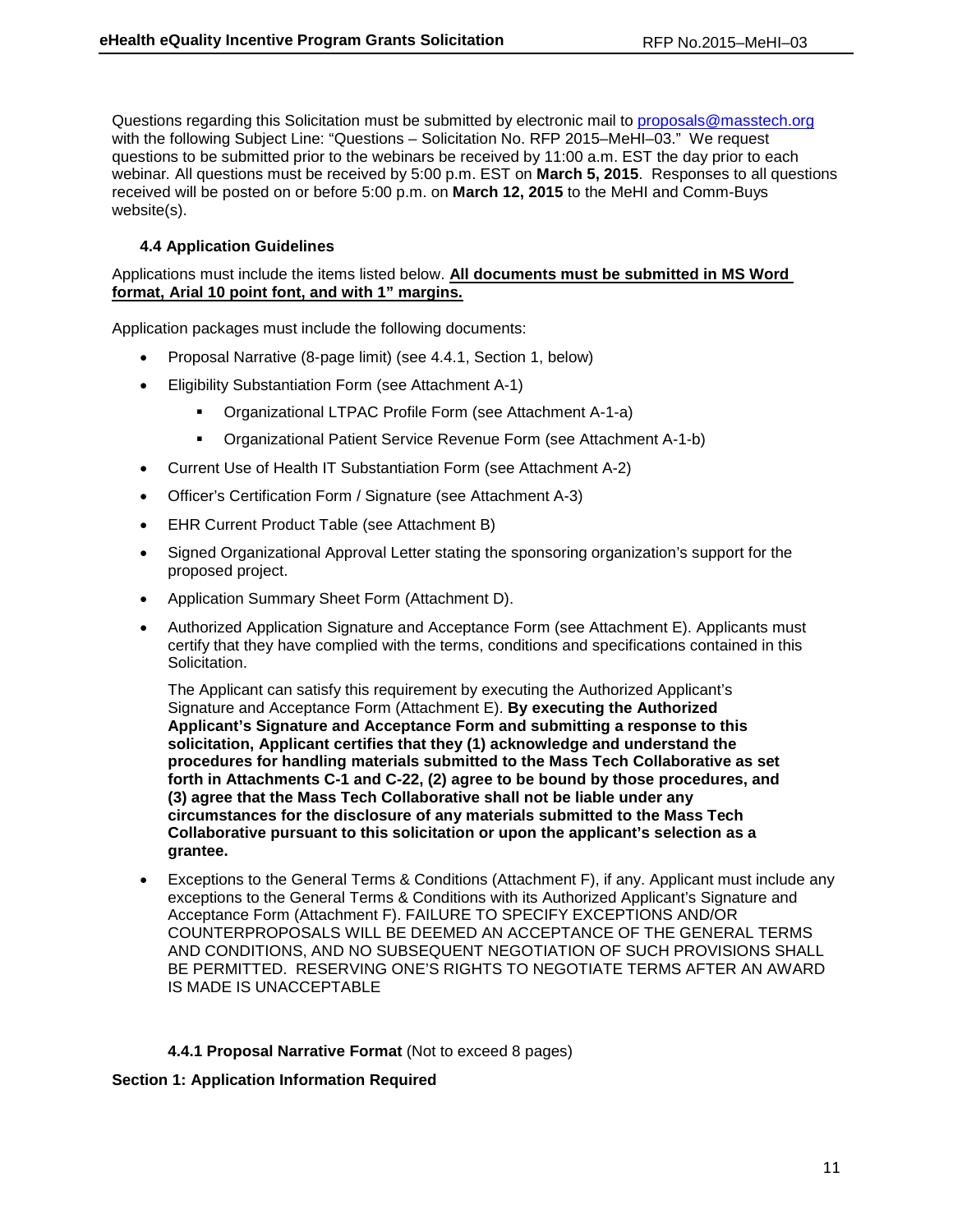- i. Abstract: Applicant shall provide an overview of its organization and a summary of its proposed approach to meeting the objectives of this program, including a description of their current health IT state and how the planned advancements in the use of health IT will support achieving identified operational and/or clinical outcomes. **This will be used to quickly orient reviewers to applicant's proposal and will facilitate contract scope writing** (not to exceed 500 words).
- ii. Statement of Need: Applicant shall describe why the organization needs the funds available through this grant program (not to exceed 250 words).
- iii. Project Approach: Applicant shall provide a synopsis of its proposed approach to adopt and use health IT – currently in use and/or needs to be procured - in order to meet each proposed milestone. Applicant shall further estimate: (1) the total cost of this project, and (2) the timeline to reach each milestone and complete the requirements of this grant by the required completion date of June 30, 2017 (not to exceed two pages).
- iv. EHR product: If Applicant has an EHR, Applicant shall complete the attestation in Attachment A-2 and the table in Attachment B (EHR Current Product Table) that requests the following information: level of IT implemented and available to care providers; vendor, product, version, CHPL certification number (for certified products), status and a brief description of the setting(s) of care in which it is used across the organization. Use a separate line for each EHR product.
- v. HIE/Mass HIway status: Applicant shall describe its status relative to an HIE. Is the organization currently using the HIway or an HIE that connects to the Mass HIway? If yes, which one? How is the organization connected (e.g., LAND, webmail, EHR Direct) to the HIE/HIway? Additionally, describe how the organization is using the HIE/HIway. If no, how does it intend to use the HIE/HIway?
- vi. Health System Integration: Applicant shall describe how the organization will support efforts to integrate LTPAC services with other care settings (i.e., settings the patient is referred from or to). Examples might include coordinated treatment plans or maintaining continuity of care (one page).
- vii. In-Kind Resources: Applicant shall describe what resources the organization intends to provide to supplement or support incentive payments and provide their estimated value. Applicant shall designate a Project Manager to serve over course of project and describe how senior leadership will be overseeing this initiative (not to exceed one page).
- viii. Value of Investment Applicant shall describe how receipt of the incentive payment will help achieve long term benefits to the Commonwealth and meet the state's health care policy goals. Examples might include leveraging health IT and interoperable EHR systems to: improve patient health, coordination of care across service providers, transitions of care or a reduction in health care costs (not to exceed one page).
- ix. Anticipated Challenges: Applicant shall outline the anticipated challenges and problems that they envision may occur in meeting these milestones and ways that the organization will be able to address them (not to exceed one page).
- x. All responses must include the name and contact information of the person who will serve as the project manager; the person who will have primary responsibility for contact and communications with Mass Tech Collaborative; and the person who is authorized to negotiate and contractuallybind the Applicant.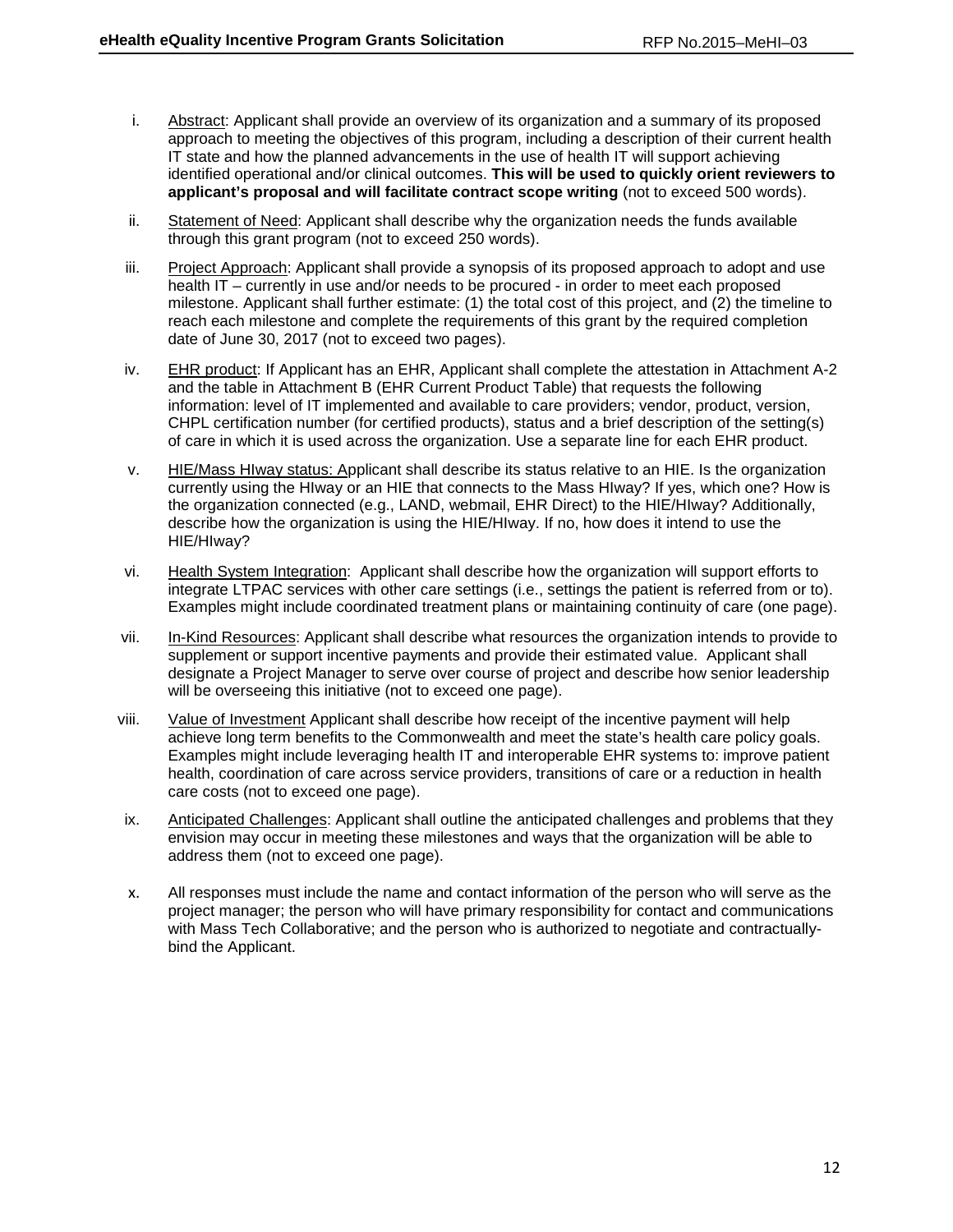### **4.4.2 Notice of Intent to Submit application**

Applicants should submit a short Notice of Intent to Submit Application (NOI) for this eQIP grant by 5 p.m. on **March 6, 2015**. Submission of the non-binding NOI does not bind a prospective grantee to submit an application. However, it will assist MeHI in reviewing grant applications.

The NOI should include the following:

- 1. Organization Name: ---------
- 2. Organization address; --------------
- 3. Number of LTPAC facilities in Massachusetts; -----------
- 4. Contact Person name; ----------
- 5. Title; ----------
- 6. Address: ----------------
- 7. Telephone number; -----------
- 8. Email address; ----------

NOIs should be submitted electronically to: to [proposals@masstech.org](mailto:proposals@masstech.org) with the following Subject Line: "NOI – Solicitation No. RFP 2015–MeHI–03."

## **5. Other Provisions**

### **5.1 General Information**

(a) All terms, conditions, requirements, and procedures included in this RFP must be met for an Application to be determined responsive. If an Applicant fails to meet any material terms, conditions, requirements or procedures, its response may be deemed unresponsive and disqualified.

(b) All responses, data, materials, proposals, documentation and information submitted in response to this RFP shall become the Mass Tech Collaborative's property and are subject to public disclosure under the Massachusetts Public Records Law provisions in M.G.L. c. 4, §7(26) and the provisions regarding public inspection and access to such records in M.G. L. c. 66, §10. Applicants are required to sign the Authorized Applicants' Signature and Acceptance Form, set forth in Attachment E hereto. In this regard, applicants are required to agree that the Mass Tech Collaborative shall have the unlimited right to make use of and disseminate all periodic reports, case studies and any other deliverables and work products .Any statements reserving any confidentiality or privacy rights in submitted responses or otherwise inconsistent with these statutes will be void and disregarded. The foregoing notwithstanding, the Mass Tech Collaborative has developed a set of procedures to deal with all documents submitted to it in response to this RFP, and those procedures are set forth in Attachment A hereto. By executing the Authorized Applicant's Signature and Acceptance Form, appended hereto in Attachment E, Applicant acknowledges, understands and agrees to be bound by the procedures set forth in Attachment A, and agrees that the Mass Tech Collaborative shall not be liable under any circumstances for the subsequent disclosure of any materials submitted to it by Applicant pursuant to this RFP and/or in connection with any contract entered into between Applicant and the Mass Tech Collaborative as a result of this RFP process.

(c) Further, any selected Applicant must recognize that in the performance of a Task Order it may become a holder of personal data (as defined in M.G.L. c. 66A) or other information deemed confidential by the Commonwealth. Applicant shall comply with the laws and regulations relating to confidentiality and privacy, including any rules or regulations of the Mass Tech Collaborative. Any questions concerning issues of confidentiality, the submission of materials to the Mass Tech Collaborative, application of the procedures set forth in Attachment A or any other questions related to these matters, please contact Michael Baldino, Esq., at the Mass Tech Collaborative.

(d) It is the policy of the Mass Tech Collaborative that contracts are awarded only to responsive and responsible Applicants. In order to qualify as responsive, the Applicant must respond to all requirements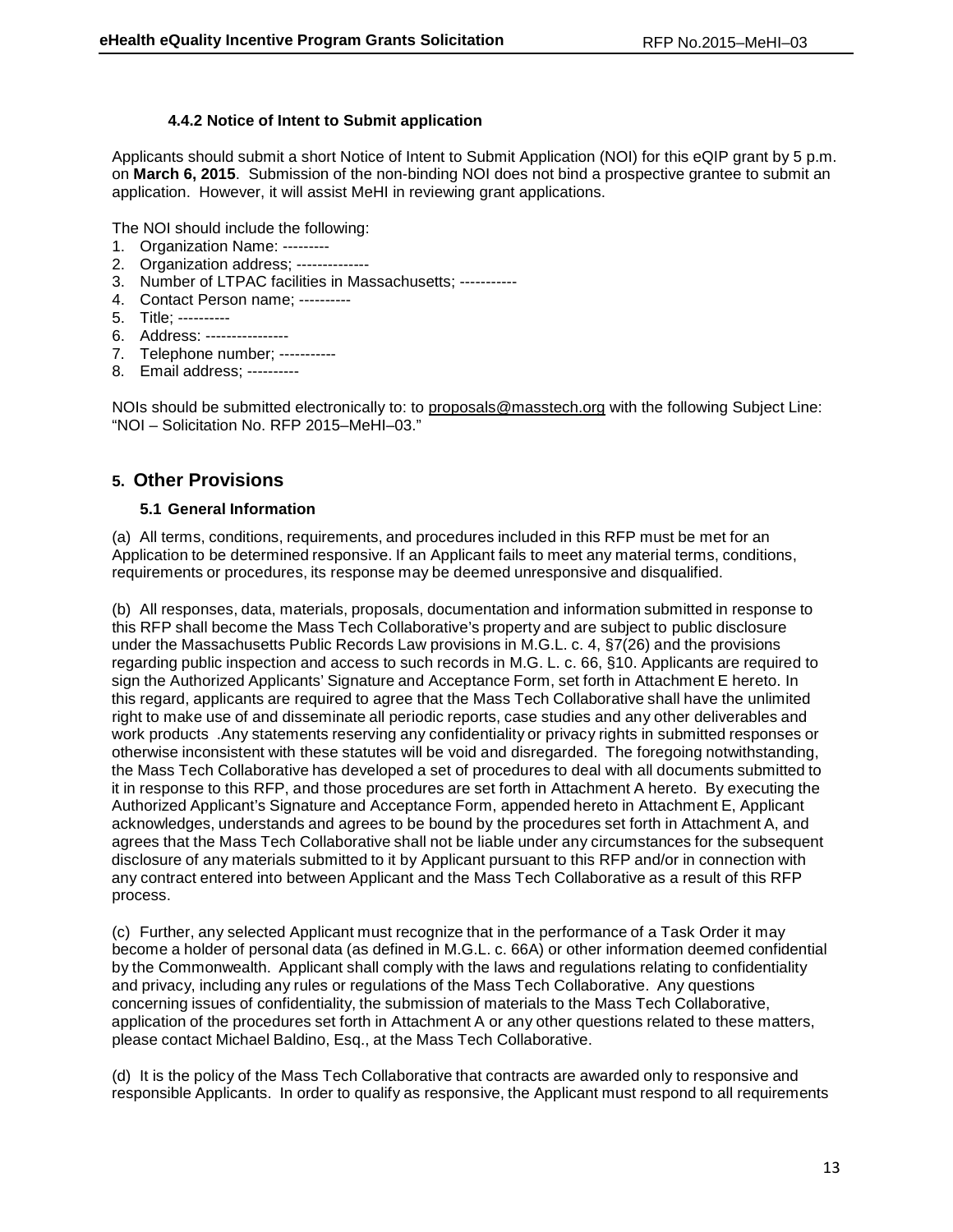of the RFP in a complete and thorough manner. In order to qualify as responsible, the Respondent must demonstrate: (1) the availability of adequate resources and staffing to efficiently and expeditiously implement the project plan; (2) the necessary experience, organization, qualifications, skills and facilities to implement the project plan; (3) a satisfactory record of performance in the types of activities set forth in the project plan; (4) the ability and willingness to comply with the requirements of federal and state law relative to equal employment opportunity. **ANY APPLICATION DETERMINED TO BE NON-RESPONSIVE TO THIS RFP, INCLUDING INSTRUCTIONS GOVERNING THE SUBMISSION OF APPLICATIONS, WILL BE DISQUALIFIED WITHOUT EVALUATION UNLESS THE MASS TECH COLLABORATIVE COMMITTEE DETERMINES THAT THE NONCOMPLIANCE IS INSUBSTANTIAL OR IS WAIVED BY THE MASS TECH COLLABORATIVE BASED ON ITS DETERMINATION THAT THE NONCOMPLIANCE INVOLVES MINOR IRREGULARITIES.**

(e) Unless otherwise specified in this RFP, all communications, responses, and documentation must be in English, and all cost proposals or figures in U.S. currency. All responses must be submitted in accordance with the specific terms of this RFP. Applicants should note that the procedures for handling information deemed sensitive by Applicant and submitted to the Mass Tech Collaborative set forth in Attachment A apply only to hard copy documents, and are not applicable to information submitted by, among other methods, electronic mail, facsimile or verbally.

(f) On matters related to this RFP that arise prior to an award decision by the Mass Tech Collaborative, Applicants shall limit communications with the Mass Tech Collaborative to the Procurement Team Leader and such other individuals as the Mass Tech Collaborative may designate from time to time. No other Mass Tech Collaborative employee or representative is authorized to provide any information or respond to any questions or inquiries concerning this RFP. Applicants may contact the Procurement Team Leader for this RFP in the event this RFP is incomplete. The foregoing notwithstanding, Applicants who have questions concerning issues of confidentiality, the submission of materials to the Mass Tech Collaborative, application of the procedures set forth in Attachment A or any other questions related to these matters, may contact Michael Baldino, Esq., at the Mass Tech Collaborative.

(g) The Procurement Team Leader may provide reasonable accommodations, including the provision of material in an alternative format, for qualified Applicants with disabilities or other hardships. Applicants requiring accommodations shall submit requests in writing, with supporting documentation justifying the accommodations, to the Procurement Team Leader. The Procurement Team Leader reserves the right to grant or reject any request for accommodations.

(h) Costs that are not specifically identified in the Applicant's response and/or not specifically accepted by the Mass Tech Collaborative as part of the grant agreement will not be compensated under any contract awarded pursuant to this RFP. The Mass Tech Collaborative shall not be responsible for any costs or expenses incurred by Respondents in responding to this RFP.

(i) The Applicant may not alter the RFP or its components except for those portions intended to collect the Applicant's response. Modifications to the body of this RFP, specifications, terms and conditions, or which change the intent of this RFP are prohibited. Any modifications other than where the Applicant is prompted for a response will disqualify the response. The foregoing notwithstanding, proposed exceptions and/or counterproposals to the grant agreement are permitted to be submitted with an Application.

(j) Applicant's submitted Application shall be treated by the Mass Tech Collaborative as an accurate statement of Applicant's capabilities and experience. Should any statement asserted by Applicant prove to be inaccurate or inconsistent with the foregoing, such inaccuracy or inconsistency shall constitute sufficient cause for rejection of the Application and/or of any resulting contract. The RFP evaluation committee will rule on any such matters and will determine appropriate action.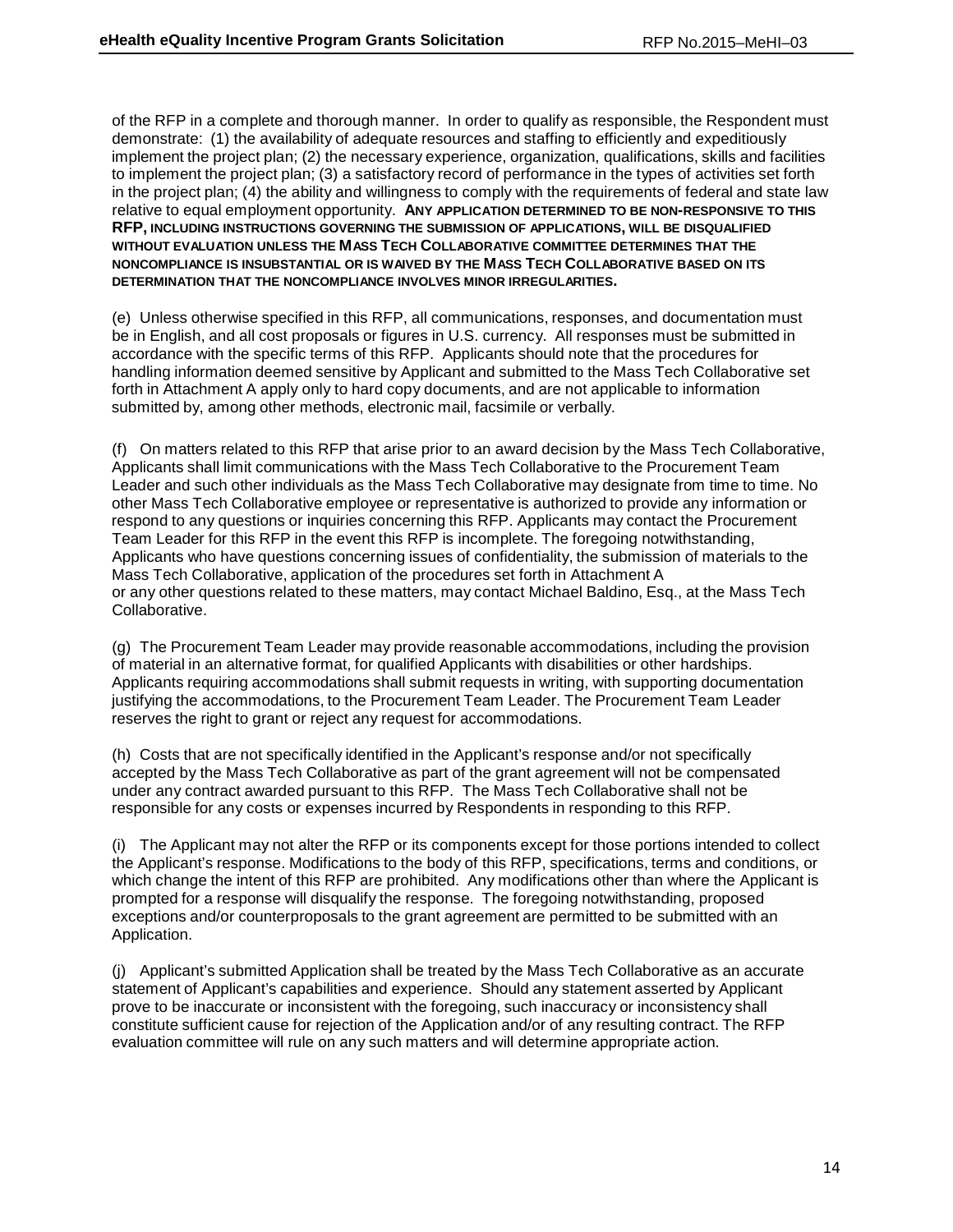### **5.2 Posting of Changes/Amendments to RFP**

This RFP has been distributed electronically using the Mass Tech Collaborative's and the COMMBUYS websites. If the Mass Tech Collaborative determines that it is necessary to revise any part of this RFP, or if additional data is necessary to clarify any of its provisions, a supplement or addenda will be posted to the Mass Tech Collaborative's and the COMMBUYS websites. It is the responsibility of each Applicant to check the Mass Tech Collaborative's and/or the COMMBUYS websites for any addenda or modifications to a RFP to which they intend to respond. The Mass Tech Collaborative, the Commonwealth of Massachusetts, and its subdivisions accept no liability and will provide no accommodation to Applicants who submit a response based on an out-of-date RFP document.

### **5.3 Waiver Authority**

Mass Tech Collaborative reserves the right, at its sole discretion, to waive minor irregularities in submittal requirements, to request modifications of the application, to accept or reject any or all applications received, and/or to cancel all or part of this application at any time prior to awards.

### **5.4 Disclaimer**

This application does not commit Mass Tech Collaborative to award any funds, pay any costs incurred in preparing an application, or procure or contract for services or supplies. Mass Tech Collaborative reserves the right to accept or reject any or all applications received, negotiate with all qualified Applicants, cancel or modify the application in part or in its entirety, or change the application guidelines, when it is in its best interests.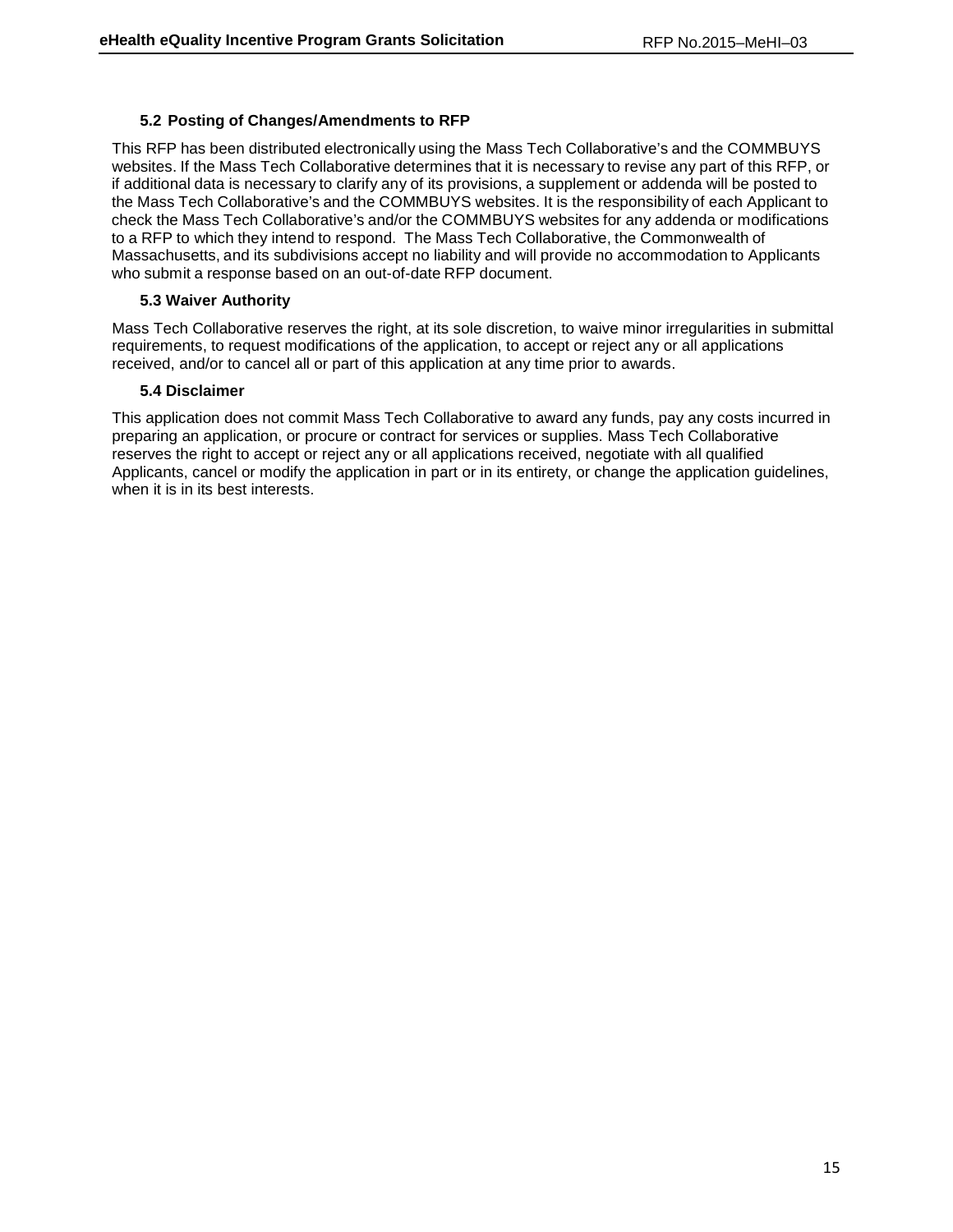## **Attachment A-1**

## **Substantiation Form**

Applicant must submit, in tabbed and labeled format, the Eligibility Substantiation Documentation as is required by this Solicitation, including:

|              | Documentation                                                                                                                                                                                                                                                                                                                                                                                                                                                                                                                                                                                                                                                                                                                                                                                          | Included                                   |
|--------------|--------------------------------------------------------------------------------------------------------------------------------------------------------------------------------------------------------------------------------------------------------------------------------------------------------------------------------------------------------------------------------------------------------------------------------------------------------------------------------------------------------------------------------------------------------------------------------------------------------------------------------------------------------------------------------------------------------------------------------------------------------------------------------------------------------|--------------------------------------------|
| 1            | Copy of currently valid license(s) to provide LTPAC direct inpatient care services in a<br>Level I or Level II licensed long-term care facility granted by the Massachusetts<br>Department of Public Health (MA DPH)<br>(http://www.mass.gov/eohhs/docs/dph/regs/105cmr150.pdf<br>The LTPAC profile (Attachment A-1-a) must be included with the Application                                                                                                                                                                                                                                                                                                                                                                                                                                           | $Yes\Box$<br>No <sub>1</sub><br>N/A        |
| $\mathbf{2}$ | A statement documenting:<br>(1) Total Patient Service Revenue (PSR) for inpatient LTPAC services <sup>6</sup> for the last<br>State FY for all MA DPH licensed facilities or units (Level I, II, III, or IV)<br>(2) The amount and percent of PSR for inpatient LTPAC services for MA DPH-<br>licensed Level I or Level II LTC facilities only), and<br>(3) The source, amount and percent for all such LTPAC services revenue, e.g., private<br>payer(s), Medicaid, Medicare, etc.<br>The PSR chart (Attachment A-1-b) must be included with the Application<br>PSR calculations must be supported by documentation from Uniform Financial<br>Statements and Independent Auditor's Report (UFR) or similar audited report<br>(most recent FY available) that is attached as supporting documentation. | Yes<br>No <sub>1</sub><br>N/A              |
| 3            | A full corporate organizational chart showing the ownership, governance and<br>operational structure of the provider organization, including any parent entities, and<br>corporate affiliates                                                                                                                                                                                                                                                                                                                                                                                                                                                                                                                                                                                                          | Yesl<br>No <sub>1</sub><br>N/A             |
| 4            | Documentation that it is not an EH under the HITECH Act AND that its providers are<br>not EPs under the definitions of the Act<br><b>OR</b>                                                                                                                                                                                                                                                                                                                                                                                                                                                                                                                                                                                                                                                            | Yes[<br>No<br>N/A                          |
|              | if have providers who are EPs, submit documentation verifying:<br>(1) the number and percent of the organization's clinical care providers that are EPs<br>how each of those EPs assign/will assign their EHR Incentive Program revenue,<br>(2)<br><b>AND</b><br>(3) that the number of the EPs that assign their EHR Incentive Program revenue to the<br>Organization is less than 30% of the organization's clinical staff                                                                                                                                                                                                                                                                                                                                                                           | Yes <sub>1</sub><br>No <sub>1</sub><br>N/A |

<span id="page-16-0"></span> $6$  PSR is revenue from post-acute care services, and does not include revenue from outpatient, assisted living, hospice or other services that may be performed at these licensed facilities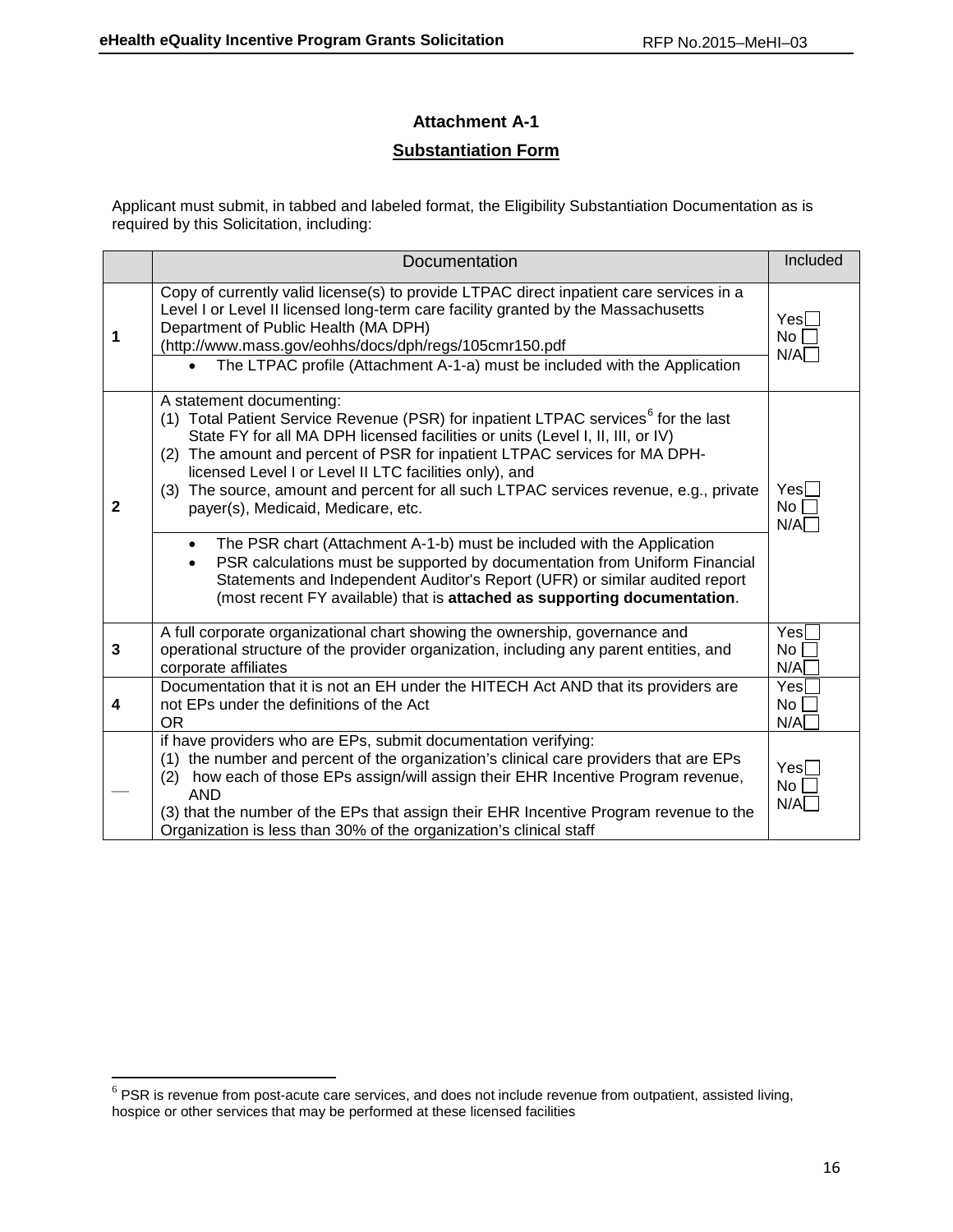## **Attachment A-1-a**

## **Organizational LTPAC Profile**

This chart must be completed for <u>every facility</u> owned by the Organization that is providing LTPAC service in Massachusetts. Add additional sheets if necessary.

| ◀ Organizational LTPAC Profile ▶                     |                                                                                   |                               |                   |                      |  |
|------------------------------------------------------|-----------------------------------------------------------------------------------|-------------------------------|-------------------|----------------------|--|
| Organization<br>[Name] $\frac{1}{2}$                 | Levels of Licensed facilities                                                     |                               | Number of beds    | Annual<br>Revenue    |  |
|                                                      |                                                                                   |                               |                   |                      |  |
| Facility #1                                          | <b>Level I</b> (Intensive<br>Nursing &<br><b>Rehabilitative Care</b><br>Facility) | $Yes \Box$<br>$No \Box$       |                   |                      |  |
|                                                      | <b>Level II</b> (Skilled<br><b>Nursing Care</b>                                   | $Yes \Box$                    |                   |                      |  |
| Does this facility have MA<br>DPH-licensed Long-term | <b>Facilities</b> )                                                               | No <sub>l</sub>               |                   |                      |  |
| Care Facilities or Units as<br>defined in 105 CMR    | <b>Level III</b> (Supportive<br><b>Nursing Care</b>                               | $Yes \Box$                    |                   |                      |  |
| 150.000?                                             | Facilities)                                                                       | No <sub>1</sub>               |                   |                      |  |
| $Yes \Box No \Box$                                   | <b>Level IV</b> (Resident                                                         | Yes                           |                   |                      |  |
|                                                      | Care Facilities)                                                                  | No l                          |                   |                      |  |
|                                                      |                                                                                   |                               |                   |                      |  |
| Facility #2<br>[Location] ________                   | <b>Level I</b> (Intensive<br>Nursing &<br><b>Rehabilitative Care</b><br>Facility) | Yes<br>$No \square$           |                   |                      |  |
| Does this facility have MA<br>DPH-licensed Long-term | Level II (Skilled<br><b>Nursing Care</b><br>Facilities)                           | $Yes \Box$<br>No <sub>l</sub> |                   |                      |  |
| Care Facilities or Units as<br>defined in 105 CMR    | <b>Level III</b> (Supportive<br><b>Nursing Care</b>                               | Yes                           |                   |                      |  |
| 150.000?                                             | <b>Facilities</b> )                                                               | No <sub>l</sub>               |                   |                      |  |
| Yes $\Box$ No $\Box$                                 | <b>Level IV</b> (Resident                                                         | Yes                           |                   |                      |  |
| <b>Care Facilities)</b>                              |                                                                                   | No <sub>1</sub>               |                   |                      |  |
|                                                      |                                                                                   |                               |                   |                      |  |
|                                                      |                                                                                   |                               | <b>Total beds</b> | <b>Total Revenue</b> |  |
|                                                      | Level I                                                                           |                               |                   |                      |  |
|                                                      | <b>Level II</b>                                                                   |                               |                   |                      |  |
| <b>Total for Organization</b>                        | <b>Level III</b>                                                                  |                               |                   |                      |  |
|                                                      | <b>Level IV</b>                                                                   |                               |                   |                      |  |
|                                                      |                                                                                   |                               |                   |                      |  |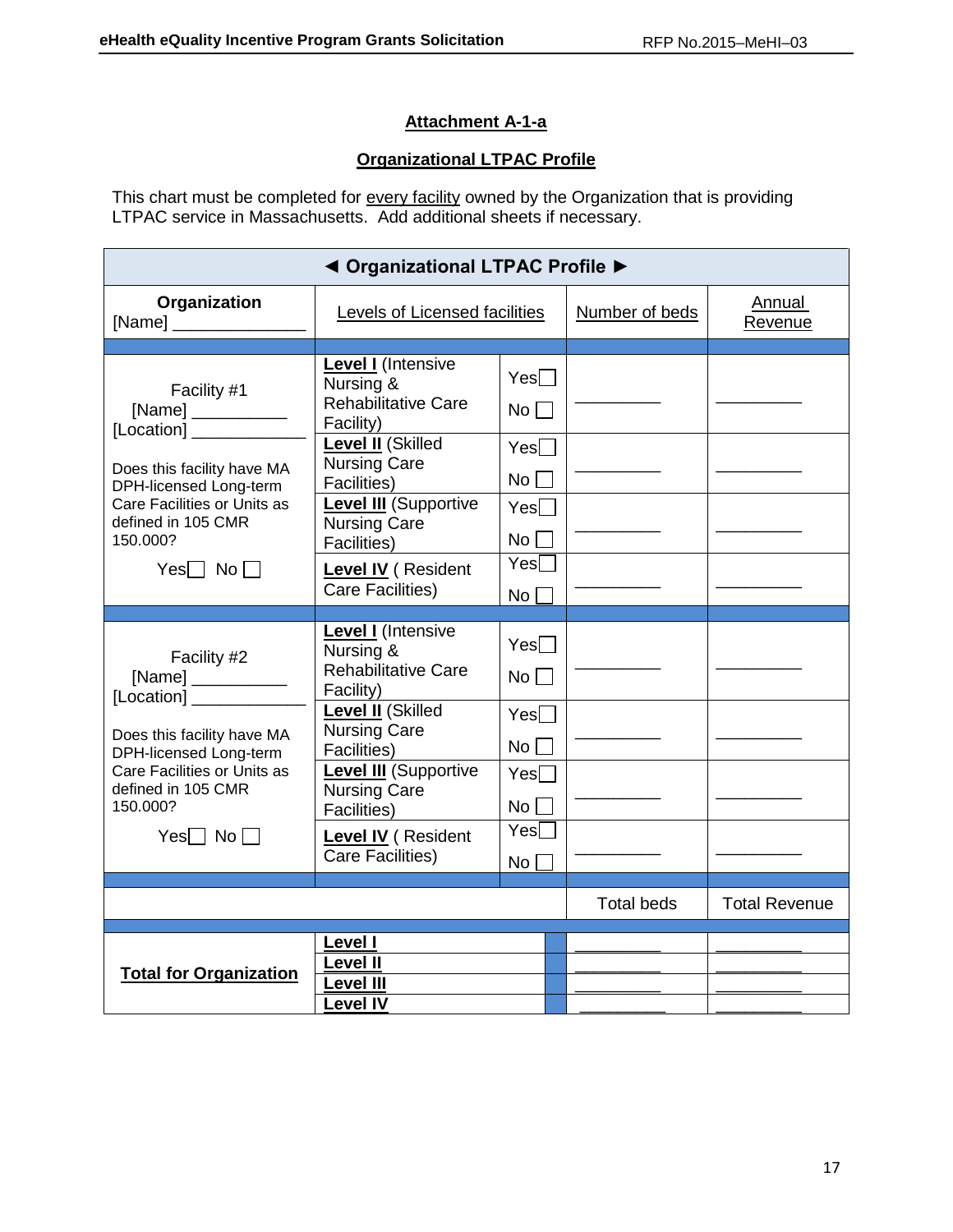## **Attachment A-1-b**

| <b>Organizational Patient Service Revenue</b> |  |  |
|-----------------------------------------------|--|--|
|                                               |  |  |

| ◀ Patient Service Revenue: FY 14 ▶                                               |                           |                   |                                                                                                                                                                                                                                                                          |  |  |  |
|----------------------------------------------------------------------------------|---------------------------|-------------------|--------------------------------------------------------------------------------------------------------------------------------------------------------------------------------------------------------------------------------------------------------------------------|--|--|--|
| Revenue (FY14)                                                                   | <u>Amount</u>             | <b>Percentage</b> | Source/location<br>Specify UFR page number, UFR<br>schedule name and program names<br>and revenue line item numbers<br>within supporting documentation <sup>7</sup><br>to correspond to the amounts listed,<br>and a brief explanation of LTPAC <sup>8</sup><br>services |  |  |  |
| Total PSR <sup>9</sup> - LTPAC<br>(all sources)                                  | \$                        | N/A               | [EXAMPLE]: UFR pg. 21                                                                                                                                                                                                                                                    |  |  |  |
| Total PSR - LTPAC<br>Services from public payer                                  | \$                        | $\frac{0}{0}$     |                                                                                                                                                                                                                                                                          |  |  |  |
| <b>Total PSR - LTPAC</b><br>Services from other<br>payers                        | \$                        | %                 |                                                                                                                                                                                                                                                                          |  |  |  |
| Total percentage of PSR (LTPAC Services) from public payer = ____                |                           |                   | $%$ [must be >50%]                                                                                                                                                                                                                                                       |  |  |  |
| <b>Total PSR - LTPAC</b><br>[Level I or Level II only]                           | $\boldsymbol{\mathsf{S}}$ | $\frac{0}{0}$     |                                                                                                                                                                                                                                                                          |  |  |  |
| Total PSR - LTPAC<br>[Level I or Level II only]<br>from public payer             | $\boldsymbol{\mathsf{S}}$ | $\frac{0}{0}$     |                                                                                                                                                                                                                                                                          |  |  |  |
| Total PSR - LTPAC<br>[Level 1 & 2 only]<br>from other payers                     | \$                        | $\frac{0}{0}$     |                                                                                                                                                                                                                                                                          |  |  |  |
| Total percentage of PSR (Level I & II only] from public payer =<br>$\frac{9}{6}$ |                           |                   |                                                                                                                                                                                                                                                                          |  |  |  |

<span id="page-18-0"></span> $7$  From Uniform Financial Statements and Independent Auditor's Report (UFR) or similar audited report (most recent FY available) that is attached as supporting documentation.

<sup>&</sup>lt;sup>8</sup> LTPAC Services included must be either broken out in supporting documentation, or should be explained in table

<span id="page-18-2"></span><span id="page-18-1"></span><sup>(</sup>attach an additional sheet if required).<br><sup>9</sup>Patient services revenue (PSR) is the total of net patient service revenue (gross patient service revenue less any contractual adjustments) for inpatient LTPAC services for the last State fiscal year (July 1, 2013 to June 30, 2014) for all of an organization's MA DPH licensed Level I, II, III, and/or IV beds.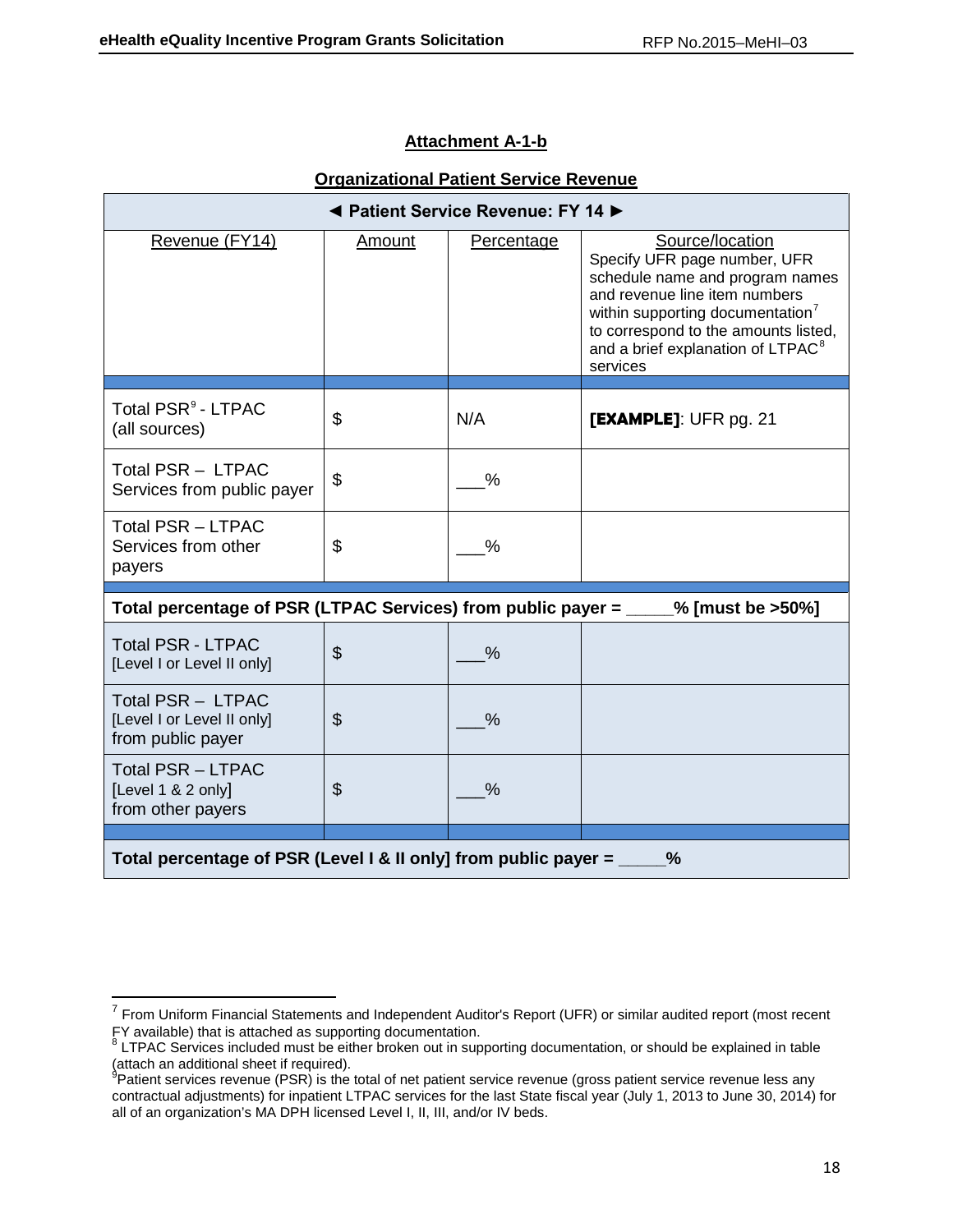## **Attachment A-2**

## **Current Use of Health IT**

- 1. \_\_\_\_\_\_\_\_\_\_\_ [*Organization name*] attests to \_\_ having / \_\_ not having (check one) a CEHRT implemented that serves as the core EHR supporting patient care.
	- If you responded to "having" a CEHRT implemented, please complete the information below.
- 2. \_\_\_\_\_\_\_\_\_\_\_ [*Organization name*] attests to the following level of IT implemented in the organization and available to care providers:

| <b>Function</b>         |                                                                                                                                                                                                                                                                                                                                                                                                              | Implemented<br>in Org. | Use of this<br>function                                                   | <b>Comments</b><br>(attach additional<br>sheets if necessary) |
|-------------------------|--------------------------------------------------------------------------------------------------------------------------------------------------------------------------------------------------------------------------------------------------------------------------------------------------------------------------------------------------------------------------------------------------------------|------------------------|---------------------------------------------------------------------------|---------------------------------------------------------------|
| $\mathbf 1$             | <b>Clinical data repository</b><br>Major systems feed data into a central, clinical data<br>repository (CDR) that provides physician and other<br>care-giver access to review Orders and Results                                                                                                                                                                                                             | Yes<br>No              | % [percent]<br>of all the current &<br>planned system's<br>clinical users |                                                               |
| $\overline{\mathbf{2}}$ | <b>Electronic nursing/clinical documentation</b><br>(via flowsheets, standard forms,<br>templates)<br>Nursing documentation and forms are completed<br>electronically and integrated with patient data in the<br>CDR. Support provided for clinical assessment<br>tools (e.g., MDS, OASIS, CARE) that measure<br>functional status, cognitive patterns, active disease<br>diagnosis, health conditions, etc. | Yes[<br><b>No</b>      | % [percent]<br>of all nurses providing<br>direct patient care             |                                                               |
| $\mathbf{3}$            | <b>Clinical provider order entry (CPOE)</b><br>Clinicians directly entering medication, laboratory<br>and radiology orders electronically.                                                                                                                                                                                                                                                                   | Yesl<br>No             | % [percent]<br>of orders entered<br>electronically                        |                                                               |
| $\overline{\mathbf{4}}$ | Integrate with practice operations or billing<br>system<br>Relevant procedure and diagnostic codes are<br>captured and integrated with the patient<br>demographic data to produce a patient bill                                                                                                                                                                                                             | Yes[<br>No             | Integration in use<br>Yes<br>No                                           |                                                               |
| 5                       | Maintain an up-to-date list of active<br>problems<br>All patients have a list of all active problems.<br>Problems are coded using standard vocabulary<br>and code sets, (e.g., ICD-9- CM, SNOMED-CT)                                                                                                                                                                                                         | Yes∏<br>No             | % [percent]<br>of in-patients                                             |                                                               |
| 6                       | <b>Generate and transmit prescriptions</b><br>electronically<br>Prescriptions are created and transmitted to the<br>pharmacy electronically                                                                                                                                                                                                                                                                  | Yes<br>No              | _% [percent]<br>of ordered<br>prescriptions                               |                                                               |
| $\overline{7}$          | Use clinical decision support<br>Provide a tool/mechanism to assist the care team<br>in making timely, informed and higher quality<br>decisions. Health IT functionality that provides the<br>care team with general and person-specific<br>information (e.g., duplicate tests, conflict checking),<br>at appropriate times.                                                                                 | Yes<br>No              | Function in use<br>Yes $\Box$<br>No                                       |                                                               |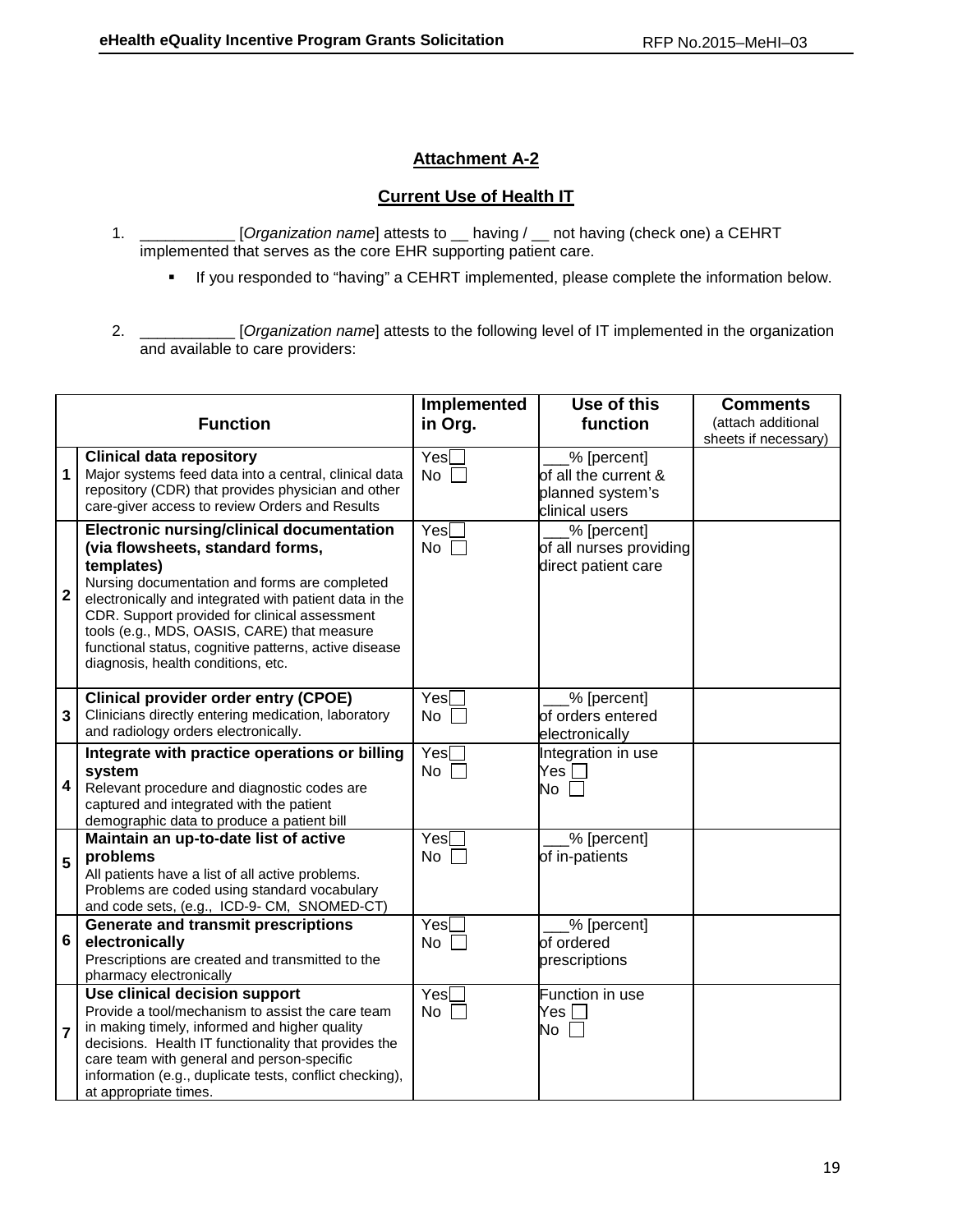| 8               | Clinician electronic documentation of                                                                                                                                                                                                                      | Yesl<br>No. | % [percent]<br>of clinicians who                                                     |  |
|-----------------|------------------------------------------------------------------------------------------------------------------------------------------------------------------------------------------------------------------------------------------------------------|-------------|--------------------------------------------------------------------------------------|--|
|                 | patient progress notes<br>Clinicians who diagnose or prescribe document<br>progress notes electronically                                                                                                                                                   |             | diagnose or prescribe                                                                |  |
| 9               | Provide patients the ability to interact<br>online with their practice or view online<br>their health information<br>Provide patients with timely access to their<br>electronic patient information through an online<br>medium(e.g., PHR, patient portal) | Yesl<br>No  | Function in use<br>Yes I<br>No I                                                     |  |
| 10 <sub>l</sub> | <b>Perform medication management</b><br>Replace paper Medication Administration Record<br>with electronic system to track and record<br>administration of a patients' medication and<br>treatments                                                         | Yesl<br>No  | % [percent]<br>of medication<br>administrating staff                                 |  |
| 11              | Enable electronic messaging within the<br>institution and care team<br>Clinical information can be readily shared via<br>internal electronic messaging (e.g., notifications,<br>clinical messages))                                                        | Yesl<br>No  | Function in use<br>Yes L<br>No l                                                     |  |
| 12l             | Submit required forms electronically to<br>state and federal agencies<br>Use the EHR as a source of information for<br>required state and federal forms. Submit required<br>information electronically.                                                    | Yesl<br>No. | Function in use<br>Yes l<br>N٥<br>If yes, list forms<br>submitted<br>electronically. |  |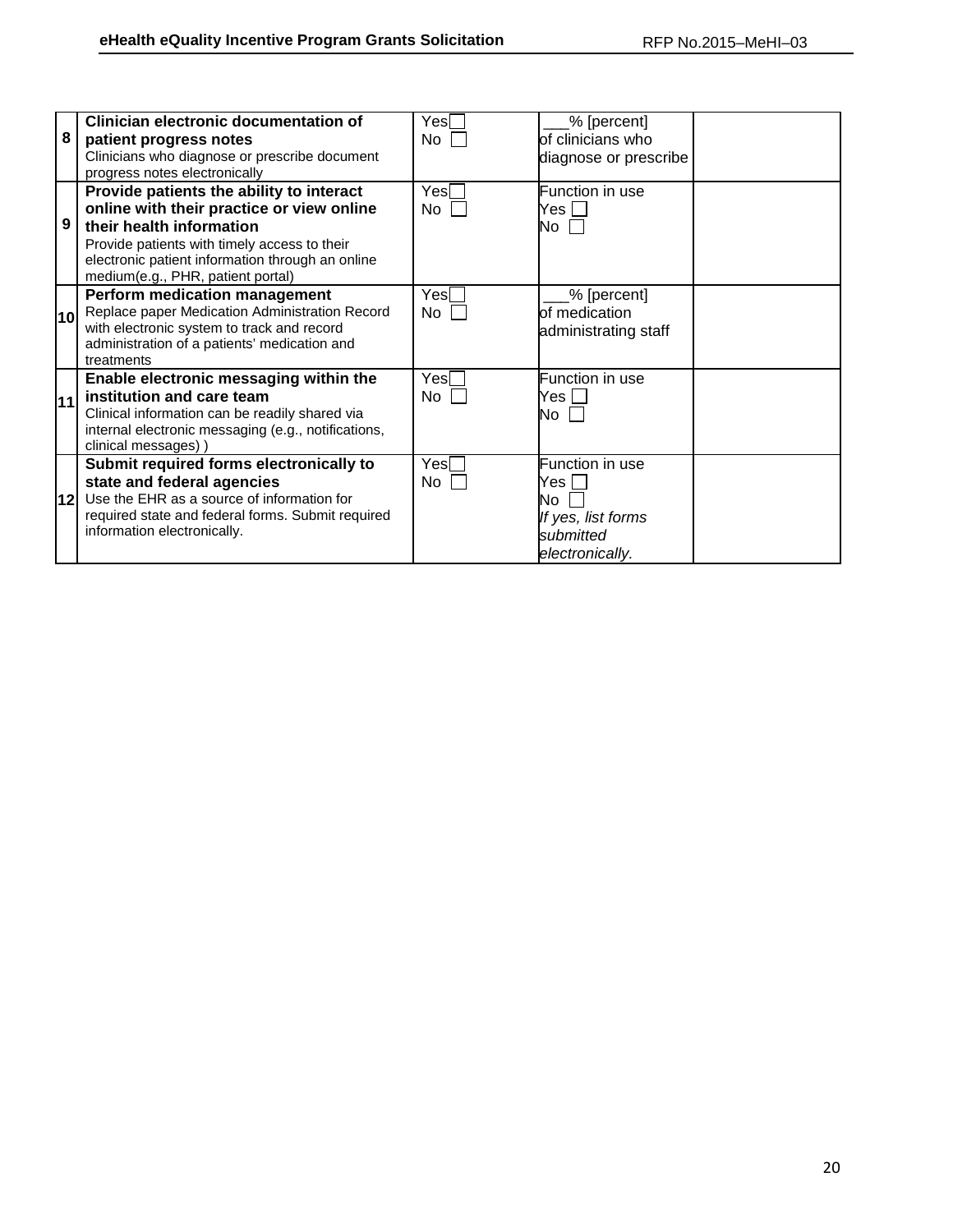## **Attachment A-3**

## **Officer's Certification Form / Signature**

| 1. |     | [Organization name] attests that it currently holds a valid license(s) to provide LTPAC<br>direct patient care services in a Level I or Level II licensed long-term care facility granted by the MA<br>DPH (http://www.mass.gov/eohhs/docs/dph/regs/105cmr150.pdf)                                                                                                                                                                                  |
|----|-----|-----------------------------------------------------------------------------------------------------------------------------------------------------------------------------------------------------------------------------------------------------------------------------------------------------------------------------------------------------------------------------------------------------------------------------------------------------|
|    | Yes | No                                                                                                                                                                                                                                                                                                                                                                                                                                                  |
| 2. |     | [Organization name] attests that [Organization name] or its providers are not excluded<br>from participation in Federal or state healthcare programs or listed on the Office of Inspector General<br>(OIG) Medicare Exclusion Database (MED) and General Services Administration (GSA) Excluded<br>Parties List System (EPLS) exclusion lists, and that it will promptly notify MeHI if [Organization name]<br>or its providers become so excluded. |
|    | Yes | No                                                                                                                                                                                                                                                                                                                                                                                                                                                  |
| 3. |     | [Organization name] attests that it has no financial relationship/affiliation to an acute<br>care hospital system, is not in an affiliated or parent-subsidiary group, or otherwise has access to<br>financial/IT resources through corporate or contractual affiliations.                                                                                                                                                                          |
|    | Yes | No                                                                                                                                                                                                                                                                                                                                                                                                                                                  |
| 4. |     | [Organization name] attests that more than 50 percent of the organization's Patient<br>Services Revenue, defined herein, is public payer.                                                                                                                                                                                                                                                                                                           |
|    | Yes | No                                                                                                                                                                                                                                                                                                                                                                                                                                                  |
| 5. |     | [Organization name] attests that it is not an Eligible Hospital (EH), Federally Qualified<br>Health Center (FQHC), or Community Health Center, and that its providers are not Eligible<br>Professionals (EPs) under the Medicare or Medicaid EHR Incentive Programs.                                                                                                                                                                                |
|    | Yes | $No$ (If No, proceed to 5a.)                                                                                                                                                                                                                                                                                                                                                                                                                        |
| 6. |     | [Organization name] attests that the number of EPs who assign/will assign their EHR Incentive<br>Payment to the organization total less than 30% of its total clinical staff.                                                                                                                                                                                                                                                                       |
|    | Yes | No                                                                                                                                                                                                                                                                                                                                                                                                                                                  |
| 7. |     | [Organization name] attests that the information provided in Attachment A-1<br>(Substantiation Form) and accompanying documentation is true and complete.                                                                                                                                                                                                                                                                                           |
|    | Yes | No                                                                                                                                                                                                                                                                                                                                                                                                                                                  |
| 8. |     | [Organization name] attests that the information provided in Attachment A-1-a<br>(Organizational LTPAC Profile) is true and complete.                                                                                                                                                                                                                                                                                                               |
|    | Yes | No                                                                                                                                                                                                                                                                                                                                                                                                                                                  |
| 9. |     | [Organization name] attests that the information provided in Attachment A-1-b<br>(Organizational Patient Service Revenue) is true and complete.                                                                                                                                                                                                                                                                                                     |
|    | Yes | No                                                                                                                                                                                                                                                                                                                                                                                                                                                  |
|    |     | [Organization name] attests that the information provided in Attachment A-2 (Current<br>Use of Health IT) is true and complete.                                                                                                                                                                                                                                                                                                                     |
|    | Yes | No                                                                                                                                                                                                                                                                                                                                                                                                                                                  |
|    |     | If you have answered 'No' to any questions, please explain. Attach additional sheets if necessary.                                                                                                                                                                                                                                                                                                                                                  |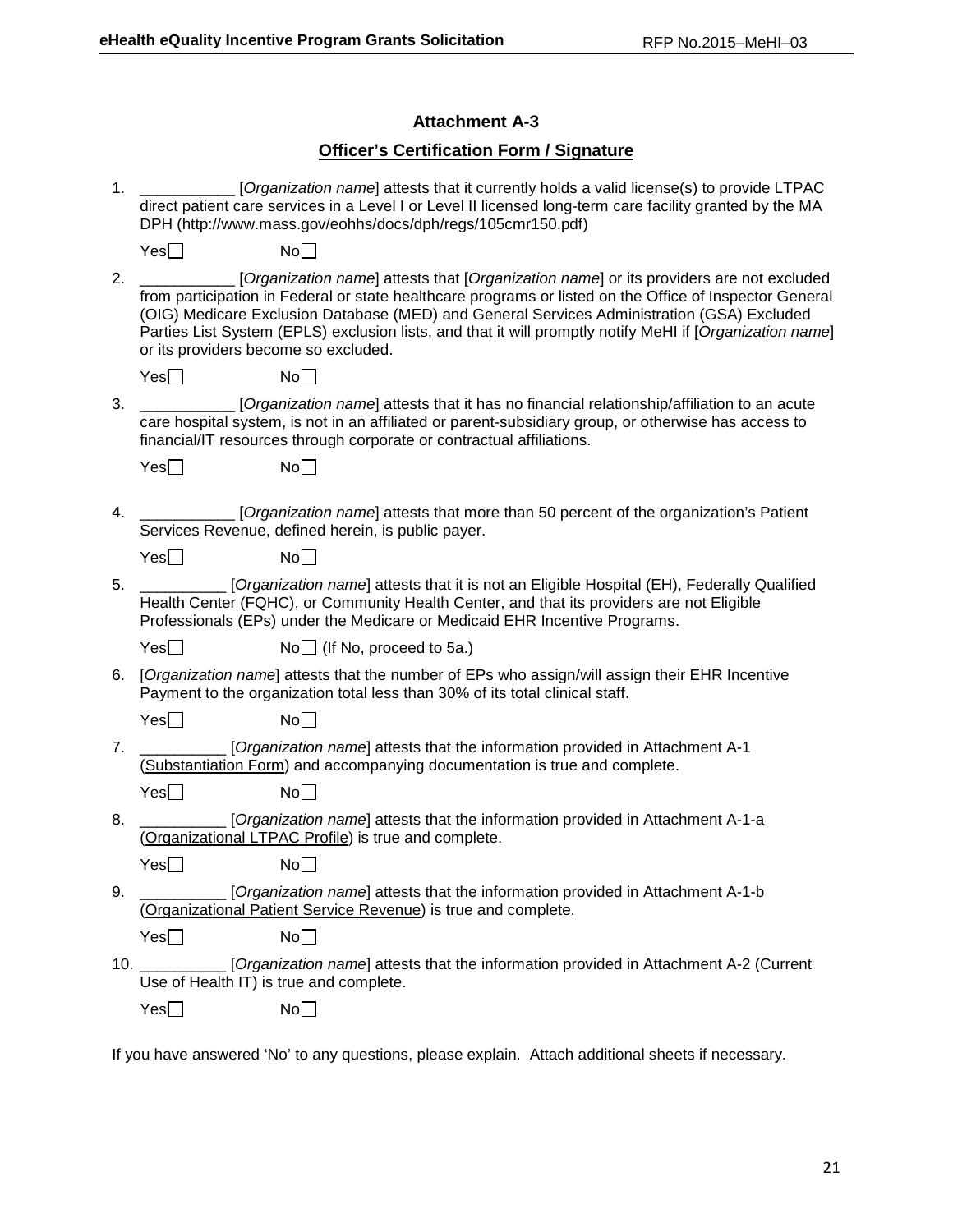## **Attachment A-3 (page 2)**

| <b>Certification</b>                                                                                                                                                                                                                                                                                                                                                                                                                 |  |
|--------------------------------------------------------------------------------------------------------------------------------------------------------------------------------------------------------------------------------------------------------------------------------------------------------------------------------------------------------------------------------------------------------------------------------------|--|
|                                                                                                                                                                                                                                                                                                                                                                                                                                      |  |
|                                                                                                                                                                                                                                                                                                                                                                                                                                      |  |
| and that all of the foregoing answers and all statements contained in any explanation are complete, true<br>and correct. Providing false or misleading information or failure to provide all required information will be<br>considered grounds for disqualification. I attest to the accuracy of all information contained in this<br>application and verify that the information submitted is in fact complete, accurate and true. |  |
| Signed and sworn under the penalties of perjury                                                                                                                                                                                                                                                                                                                                                                                      |  |
| Dated at: (location)                                                                                                                                                                                                                                                                                                                                                                                                                 |  |
|                                                                                                                                                                                                                                                                                                                                                                                                                                      |  |
| This ____________ day of ___________________________, 2015                                                                                                                                                                                                                                                                                                                                                                           |  |
| (Signature)                                                                                                                                                                                                                                                                                                                                                                                                                          |  |
|                                                                                                                                                                                                                                                                                                                                                                                                                                      |  |
| (Printed or Typed)<br>Title/Position: Website the Contract of the Contract of the Contract of the Contract of the Contract of the Contract of the Contract of the Contract of the Contract of the Contract of the Contract of the Contract of the Co                                                                                                                                                                                 |  |
|                                                                                                                                                                                                                                                                                                                                                                                                                                      |  |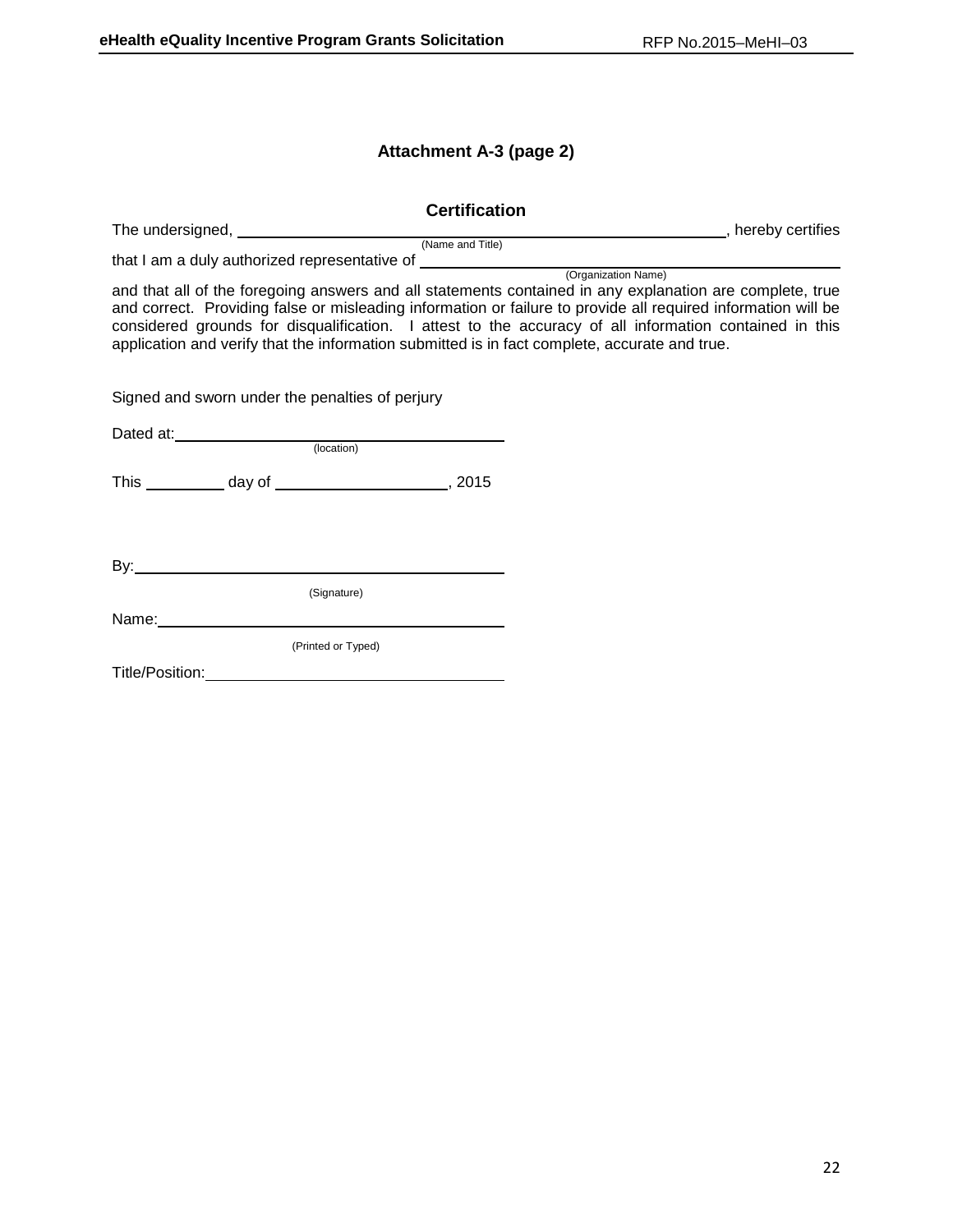## **Attachment B**

## **EHR Current product table**

| <b>EHR Vendor</b> | EHR<br>Product | <b>EHR</b><br>Version | Certified<br>(Y/N)<br>If yes, enter<br>CHPL ID | Status<br>In use, Being<br><i>implemented,</i><br>Procured | Description of<br>Setting of<br>Care | Extent of<br>Use |
|-------------------|----------------|-----------------------|------------------------------------------------|------------------------------------------------------------|--------------------------------------|------------------|
|                   |                |                       |                                                |                                                            |                                      |                  |

Certified Product List is located at [http://oncchpl.force.com/ehrcert?q=chpl.](http://oncchpl.force.com/ehrcert?q=chpl)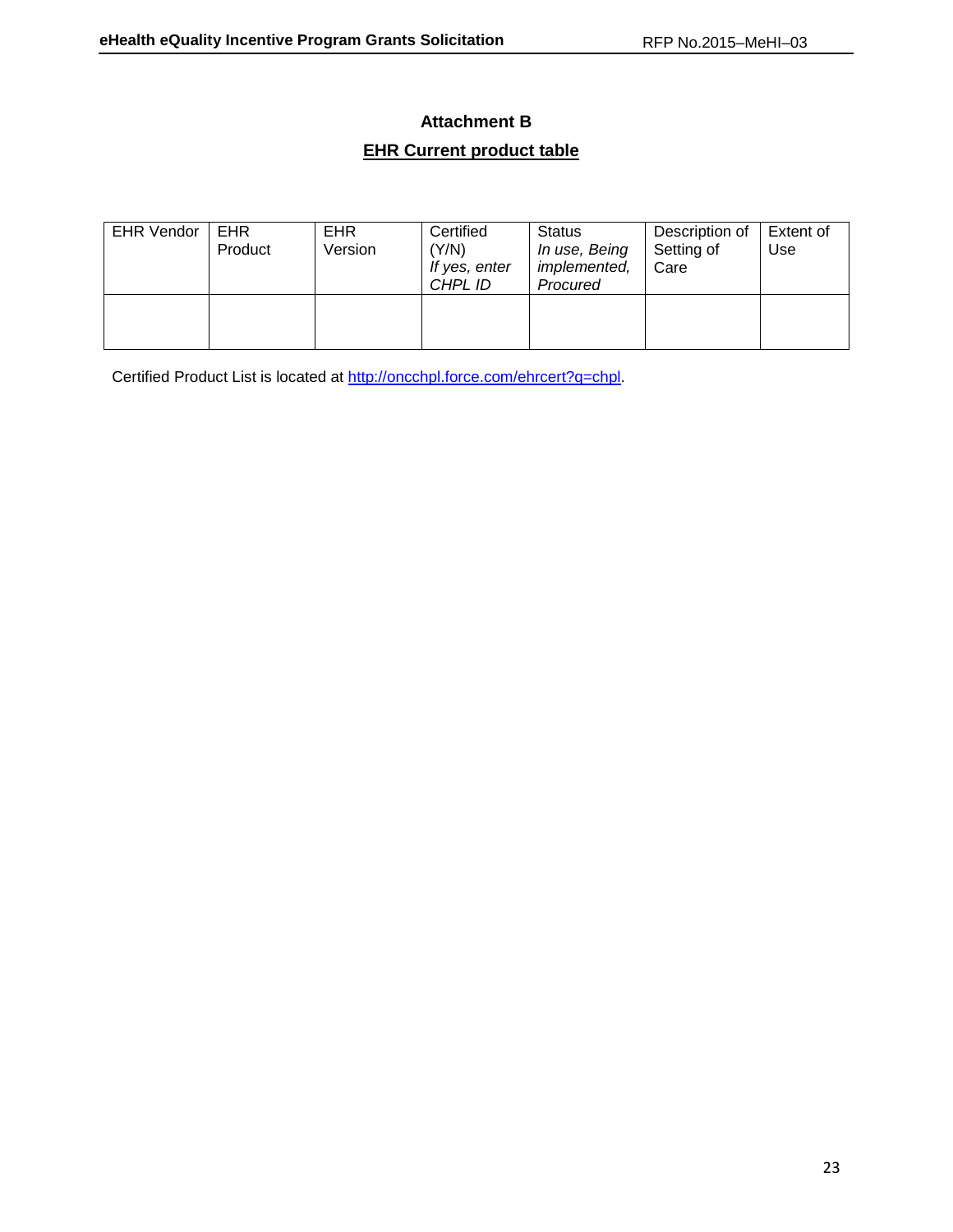## **ATTACHMENT C-1**

### **THE MASSACHUSETTS TECHNOLOGY COLLABORATIVE POLICY AND PROCEDURES REGARDING SUBMISSION OF "SENSITIVE INFORMATION"**

Massachusetts Technology Collaborative, the Innovation Institute, the Massachusetts Broadband Institute and the Massachusetts e-Health Institute (collectively referred to herein as "Mass Tech Collaborative") are subject to the requirements concerning disclosure of public records under the Massachusetts Public Records Act, M.G.L. c. 66 (the "Public Records Act"), which governs the retention, disposition and archiving of public records. For purposes of the Public Records Act, "public records" include all books, papers, maps, photographs, recorded tapes, financial statements, statistical tabulations, or other documentary materials or data, regardless of physical form or characteristics, made or received by Mass Tech Collaborative. As a result, any information submitted to Mass Tech Collaborative by a grant applicant, recipient grantee, respondent to a request for response (including, but not limited to an RFQ, RFP and RFI), contractor, or any other party (collectively the "Submitting Party") is subject to public disclosure as set forth in the Public Records Act.

The foregoing notwithstanding, "public records" do not include certain materials or data which fall within one of the specifically enumerated exemptions set forth in the Public Records Act or in other statutes, including Mass Tech Collaborative's enabling act, M.G.L. Chapter 40J. One such exemption that may be applicable to documents submitted by a Submitting Party is for any documentary materials or data made or received by Mass Tech Collaborative that consists of trade secrets or commercial or financial information regarding the operation of any business conducted by the Submitting Party, or regarding the competitive position of such Submitting Party in a particular field of endeavor (the "Trade Secrets Exemption").

**IT IS MASS TECH COLLABORATIVE'S EXPECTATION AND BELIEF THAT THE OVERWHELMING PERCENTAGE OF DOCUMENTS IT RECEIVES FROM A SUBMITTING PARTY DOES NOT CONTAIN ANY INFORMATION THAT WOULD WARRANT AN ASSERTION BY MASS TECH COLLABORATIVE OF AN EXEMPTION FROM THE PUBLIC RECORDS ACT. SUBMITTING PARTIES SHOULD THEREFORE TAKE CARE IN DETERMINING WHICH DOCUMENTS THEY SUBMIT TO MASS TECH COLLABORATIVE, AND SHOULD ASSUME THAT ALL DOCUMENTS SUBMITTED TO MASS TECH COLLABORATIVE ARE SUBJECT TO PUBLIC DISCLOSURE WITHOUT ANY PRIOR NOTICE TO THE SUBMITTING PARTY AND WITHOUT RESORT TO ANY FORMAL PUBLIC RECORDS REQUEST.**

In the event that a Submitting Party wishes to submit certain documents to Mass Tech Collaborative and believes such a document or documents may be proprietary in nature and may fall within the parameters of the Trade Secrets Exemption and/or some other applicable exemption, the following procedures shall apply:

- 1. At the time of the Submitting Party's initial submission of documents to Mass Tech Collaborative, the Submitting Party must provide a cover letter, addressed to Mass Tech Collaborative's General Counsel, indicating that it is submitting documents which it believes are exempt from public disclosure, including a description of the specific exemption(s) that the Submitting Party contends is/are applicable to the submitted materials, a precise description of the type and magnitude of harm that would result in the event of the documents' disclosure, and a specific start date and end date within which the claimed exemption applies. If different exemptions, harms and/or dates apply to different documents, it is the Submitting Party's responsibility and obligation to provide detailed explanations for each such document.
- 2. At the time of the Submitting Party's initial submission of documents to Mass Tech Collaborative, the Submitting Party must also clearly and unambiguously identify each and every such document that it contends is subject to an exemption from public disclosure as "Sensitive Information." It is the Submitting Party's responsibility and obligation to ensure that all such documents are sufficiently identified as "Sensitive Information" and Submitting Party's designation must be placed in a prominent location on the face of each and every document that it contends is exempt from disclosure under the Public Records Act.

**INFORMATION SUBMITTED TO MASS TECH COLLABORATIVE IN ANY FORM OTHER THAN A HARD COPY DOCUMENT WILL NOT BE SUBJECT TO THE PROCEDURES SET FORTH IN THIS POLICY. FOR EXAMPLE, INFORMATION**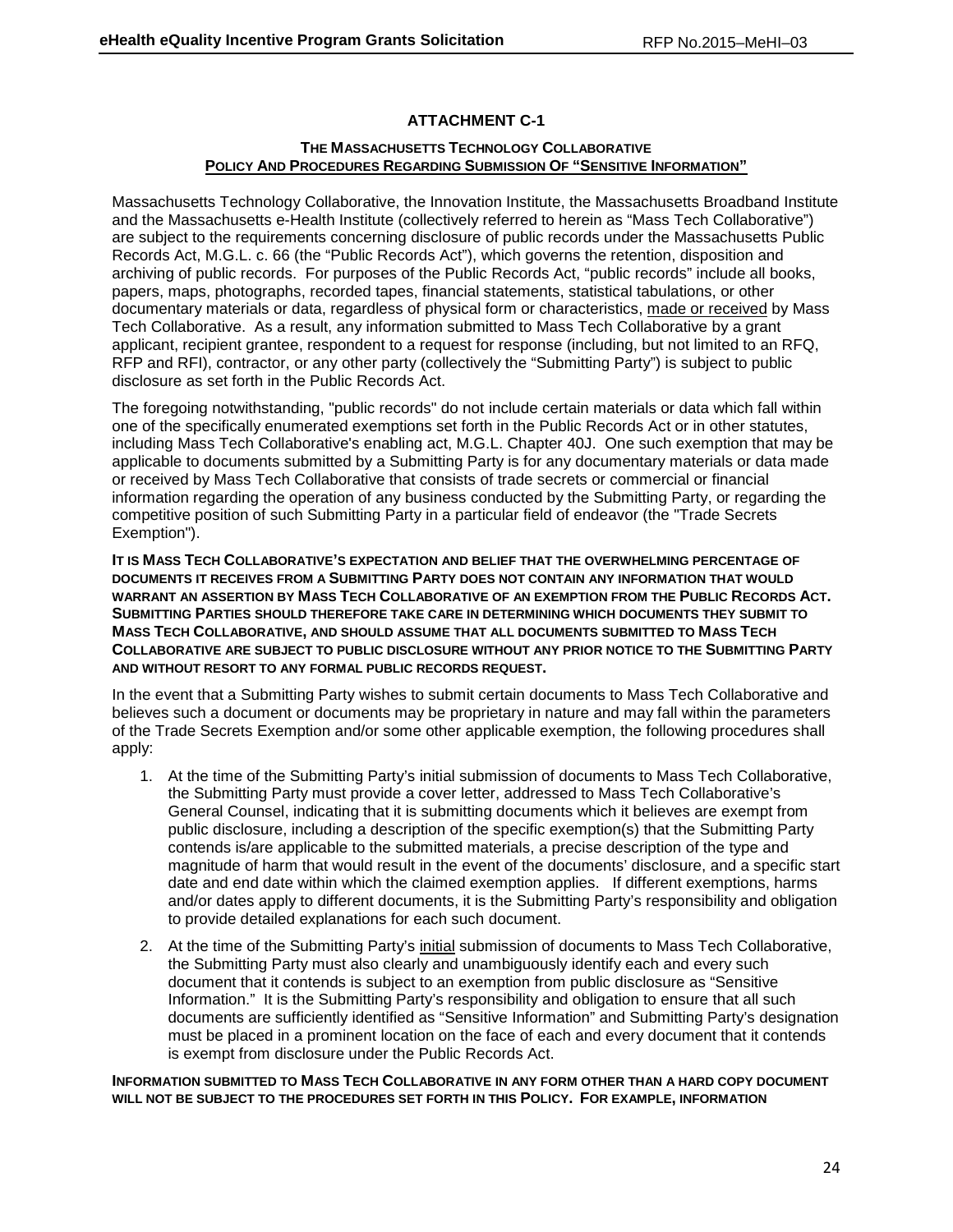**SUBMITTED BY E-MAIL, FACSIMILE AND/OR VERBALLY WILL NOT BE SUBJECT TO THESE PROCEDURES AND MAY BE DISCLOSED AT ANY TIME WITHOUT NOTICE TO THE SUBMITTING PARTY.** 

- 3. Documents that are not accompanied by the written notification to Mass Tech Collaborative's General Counsel or are not properly identified by the Submitting Party as "Sensitive Information" at the time of their initial submission to Mass Tech Collaborative are presumptively subject to disclosure under the Public Records Act, and the procedures for providing the Submitting Party with notice of any formal public records request for documents, as set forth below, shall be inapplicable.
- 4. At the time Mass Tech Collaborative receives documents from the Submitting Party, any such documents designated by Submitting Party as "Sensitive Information" shall be segregated and stored in a secure filing area when not being utilized by appropriate Mass Tech Collaborative staff. By submitting a grant application, request for response, or any other act that involves the submission of information to Mass Tech Collaborative, the Submitting Party certifies, acknowledges and agrees that (a) Mass Tech Collaborative's receipt, segregation and storage of documents designated by Submitting Party as "Sensitive Information" does not represent a finding by Mass Tech Collaborative that such documents fall within the Trade Secrets Exemption or any other exemption to the Public Records Act, or that the documents are otherwise exempt from disclosure under the Public Records Act, and (b) Mass Tech Collaborative is not liable under any circumstances for the subsequent disclosure of any information submitted to Mass Tech Collaborative by the Submitting Party, whether or not such documents are designated as "Sensitive Information" or Mass Tech Collaborative was negligent in disclosing such documents.
- 5. In the event that Mass Tech Collaborative receives an inquiry or request for information submitted by a Submitting Party, Mass Tech Collaborative shall produce all responsive information without notice to the Submitting Party. In the event that the inquiry or request entails documents that the Submitting Party has previously designated as "Sensitive Information" in strict accordance with this Policy, the inquiring party shall be notified in writing that one or more of the documents it has requested has been designated by the Submitting Party as "Sensitive Information", and, if not already submitted, that a formal, written public records request must be submitted by the requesting party to Mass Tech Collaborative's General Counsel for a determination of whether the subject documents are exempt from disclosure.
- 6. Upon the General Counsel's receipt of a formal, written public records request for information that encompass documents previously designated by Submitting Party as "Sensitive Information", the Submitting Party shall be notified in writing of Mass Tech Collaborative's receipt of the public records request, and Mass Tech Collaborative may, but shall not be required to provide Submitting Party an opportunity to present Mass Tech Collaborative with information and/or legal arguments concerning the applicability of the Trade Secrets Exemption or some other exemption to the subject documents.
- 7. The General Counsel shall review the subject documents, the Public Records Act and the exemption(s) claimed by the Submitting Party in making a determination concerning their potential disclosure.

**THE GENERAL COUNSEL IS THE SOLE AUTHORITY WITHIN MASS TECH COLLABORATIVE FOR MAKING DETERMINATIONS ON THE APPLICABILITY AND/OR ASSERTION OF AN EXEMPTION TO THE PUBLIC RECORDS ACT. NO EMPLOYEE OF MASS TECH COLLABORATIVE OTHER THAN THE GENERAL COUNSEL HAS ANY AUTHORITY TO ADDRESS ISSUES CONCERNING THE STATUS OF "SENSITIVE INFORMATION" OR TO BIND MASS TECH COLLABORATIVE IN ANY MANNER CONCERNING MASS TECH COLLABORATIVE'S TREATMENT AND DISCLOSURE OF SUCH DOCUMENTS.** 

**FURTHERMORE, THE POTENTIAL APPLICABILITY OF AN EXEMPTION TO THE DISCLOSURE OF DOCUMENTS DESIGNATED BY THE SUBMITTING PARTY AS "SENSITIVE INFORMATION" SHALL NOT REQUIRE MASS TECH COLLABORATIVE TO ASSERT SUCH AN EXEMPTION. MASS TECH COLLABORATIVE'S GENERAL COUNSEL RETAINS THE SOLE DISCRETION AND AUTHORITY TO ASSERT AN EXEMPTION, AND HE MAY DECLINE TO EXERT SUCH AN EXEMPTION IF, WITHIN HIS DISCRETION, THE PUBLIC INTEREST IS SERVED BY THE DISCLOSURE OF ANY DOCUMENTS SUBMITTED BY THE SUBMITTING PARTY.**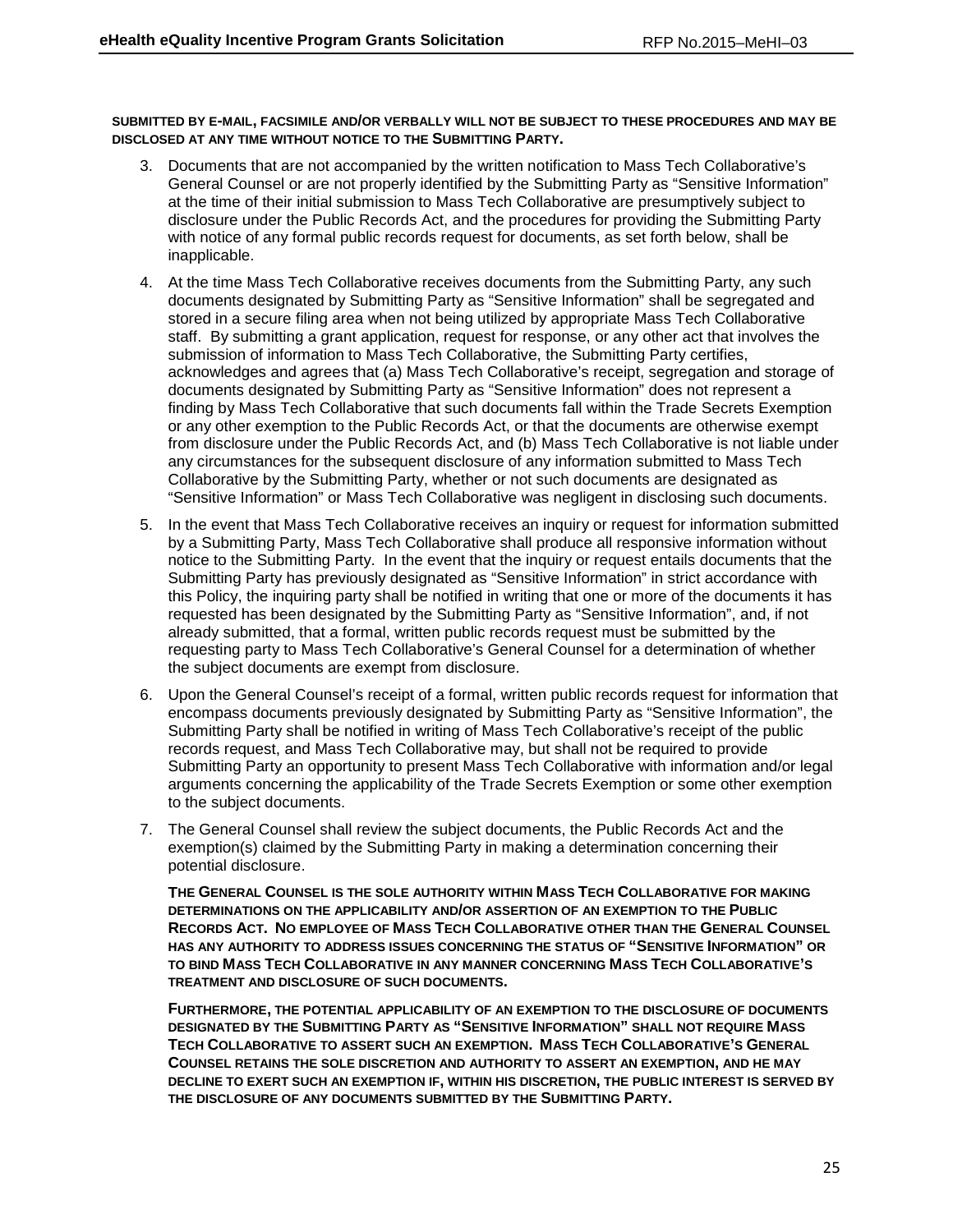- 8. Mass Tech Collaborative shall provide the requesting party and Submitting Party with written notice of its determination that the subject documents are either exempt or not exempt from disclosure.
- 9. In the event that Mass Tech Collaborative determines that the subject documents are exempt from disclosure, the requesting party may seek review of Mass Tech Collaborative's determination before the Supervisor of Public Records, and Mass Tech Collaborative shall notify the Submitting Party in writing in the event that the requesting party pursues a review of the Mass Tech Collaborative's determination.
- 10. In the event the requesting party pursues a review of Mass Tech Collaborative's determination that the documents are exempt from disclosure and the Supervisor of Public Records concludes that the subject documents are not exempt from disclosure and orders the Mass Tech Collaborative to disclose such documents to the requester, Mass Tech Collaborative shall notify the Submitting Party in writing prior to the disclosure of any such documents, and Submitting Party may pursue injunctive relief or any other course of action in its discretion.
- 11. In the event that Mass Tech Collaborative determines that the subject documents are not exempt from disclosure or the General Counsel determines that, under the circumstances and in his discretion, Mass Tech Collaborative shall not assert an exemption, Mass Tech Collaborative shall notify the Submitting Party in writing prior to the disclosure of any such documents, and Submitting Party may pursue injunctive relief or any other course of action in its discretion.

**THE SUBMITTING PARTY'S SUBMISSION OF DOCUMENTATION TO MASS TECH COLLABORATIVE SHALL REQUIRE A SIGNED CERTIFICATION THAT SUBMITTING PARTY ACKNOWLEDGES, UNDERSTANDS AND AGREES WITH THE APPLICABILITY OF THE FOREGOING PROCEDURES TO ANY DOCUMENTS SUBMITTED TO MASS TECH COLLABORATIVE BY SUBMITTING PARTY AT ANY TIME, INCLUDING BUT NOT LIMITED TO THE ACKNOWLEDGEMENTS SET FORTH HEREIN, AND THAT SUBMITTING PARTY SHALL BE BOUND BY THESE PROCEDURES.** 

All documents submitted by Submitting Party, whether designated as "Sensitive Information" or not, are not returnable to Submitting Party.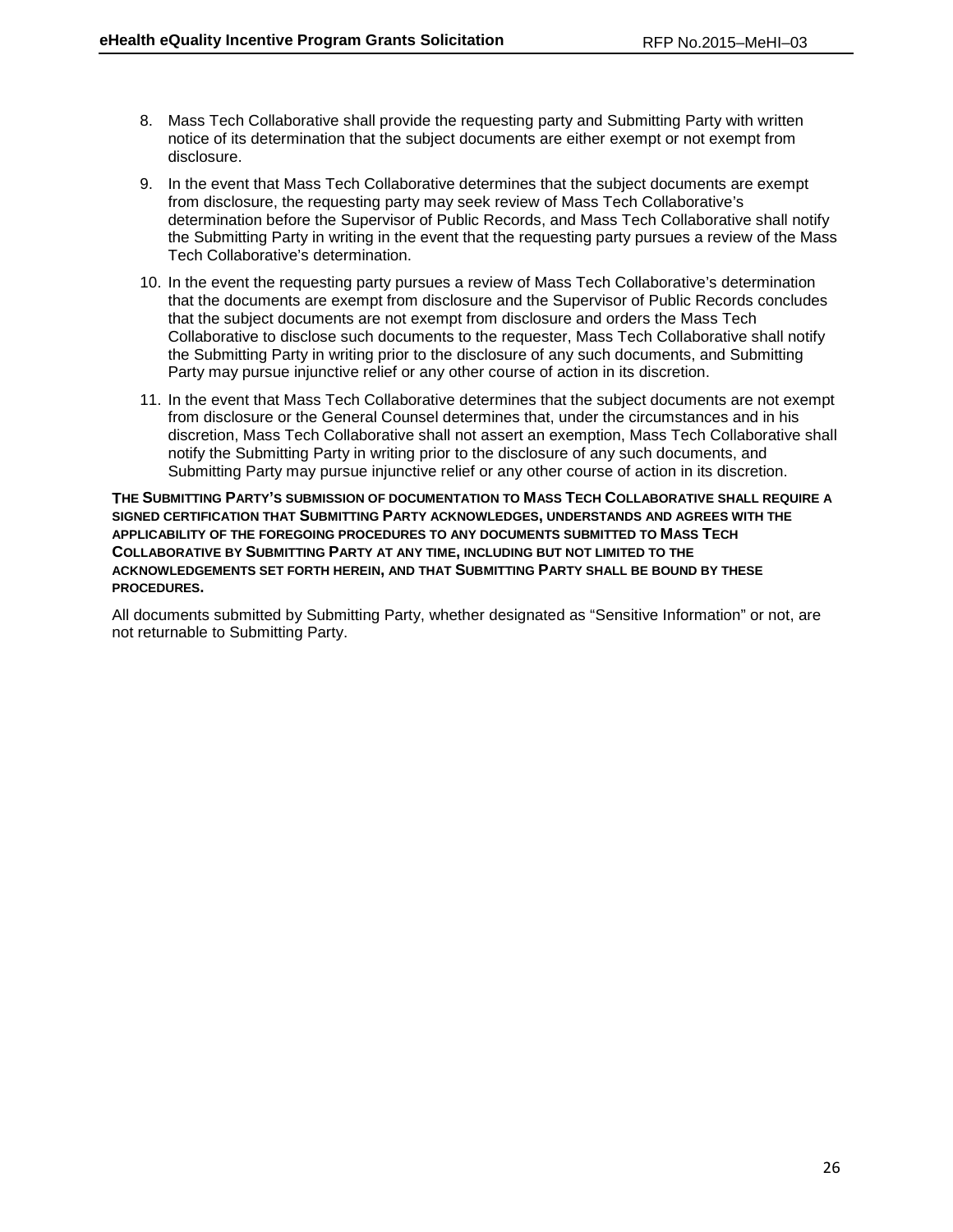## **ATTACHMENT C-2**

### **MASS TECH COLLABORATIVE POLICY AND PROCEDURES FOR HOLDING PARTIES IN POSSESSION OF SENSITIVE INFORMATION**

From time to time, consultants, contractors, grantees, as well as other third parties interacting with Mass Tech Collaborative (collectively, the "Holding Party") may receive, have access to or create confidential, proprietary or otherwise sensitive information regarding Mass Tech Collaborative, its activities, its employees and/or third parties, such as applicants, consultants, grantees, recipients or respondents under Mass Tech Collaborative programs, which information is not generally known by or disseminated to the public as a matter of course. Information of this nature is sometimes referred to in this Agreement as "Sensitive Information." Mass Tech Collaborative expects all Holding Parties to maintain the highest degree of professionalism, integrity and propriety with respect to Sensitive Information at all times. In addition, the Massachusetts Conflict of Interest Statute, M.G.L. Chapter 268A, prohibits current and former state employees (defined in the statute to include regular full-time and part-time employees, elected or appointed officials and independent contractors) from improperly disclosing certain categories of Sensitive Information or using it to further their personal interests, and the Massachusetts Fair Information Practices Act, M.G.L. Chapter 66A, contains numerous legal requirements aimed at protecting "personal data" from improper disclosure.

Mass Tech Collaborative's policy regarding a Holding Party's possession of Sensitive Information has two key elements:

- 1. Holding Parties should not request or accept any more Sensitive Information -- whether of a business or personal nature -- than is reasonably necessary under the circumstances; and
- 2. In the absence of a specific legal requirement compelling disclosure of Sensitive Information in a particular instance, all Holding Parties are expected to take appropriate measures to safeguard such information from improper use and disclosure.

Because the relevant legal requirements and the nature and scope of the information in question can create uncertainty, **HOLDING PARTIES ARE URGED TO CONFER WITH MASS TECH COLLABORATIVE'S GENERAL COUNSEL IF THEY HAVE ANY QUESTIONS ABOUT CONFIDENTIALITY, THE SCOPE OR PROPER TREATMENT OF SENSITIVE INFORMATION, OR MASS TECH COLLABORATIVE'S POLICIES OR PROCEDURES WITH RESPECT TO SUCH TOPICS**. Holding Parties shall not substitute their own judgment for that of Mass Tech Collaborative's General Counsel in deciding whether particular information is innocuous data or Sensitive Information that should be handled with care, or the advisability or sufficiency of safeguards with respect to particular types of information. **FAILURE TO COMPLY WITH THE POLICIES AND PROCEDURES RELATING TO SENSITIVE INFORMATION AND MASS TECH COLLABORATIVE'S OBLIGATIONS PURSUANT TO THE PUBLIC RECORDS ACT AND OTHER LEGAL DISCLOSURE REQUIREMENTS CAN RESULT IN IMMEDIATE TERMINATION OF THIS AGREEMENT, AND/OR POTENTIAL LEGAL LIABILITY.**

## **IT SHOULD BE NOTED THAT THE OBLIGATIONS UNDER THESE POLICIES CONTINUE EVEN AFTER MASS TECH COLLABORATIVE'S RELATIONSHIP WITH A PARTICULAR APPLICANT, RECIPIENT OR OTHER THIRD PARTY ENDS OR THIS AGREEMENT TERMINATES.**

In the absence of a specific legal requirement necessitating disclosure of particular information in a specific instance, Holding Parties are expected to protect Sensitive Information from improper use and disclosure at all times. The following are examples of the kinds of protective procedures that should be followed:

• **Limited Communication to Mass Tech Collaborative Personnel**: Sensitive Information should not be communicated to other the Mass Tech Collaborative employees or consultants, except to the extent that they need to know the information to fulfill their Mass Tech Collaborative mission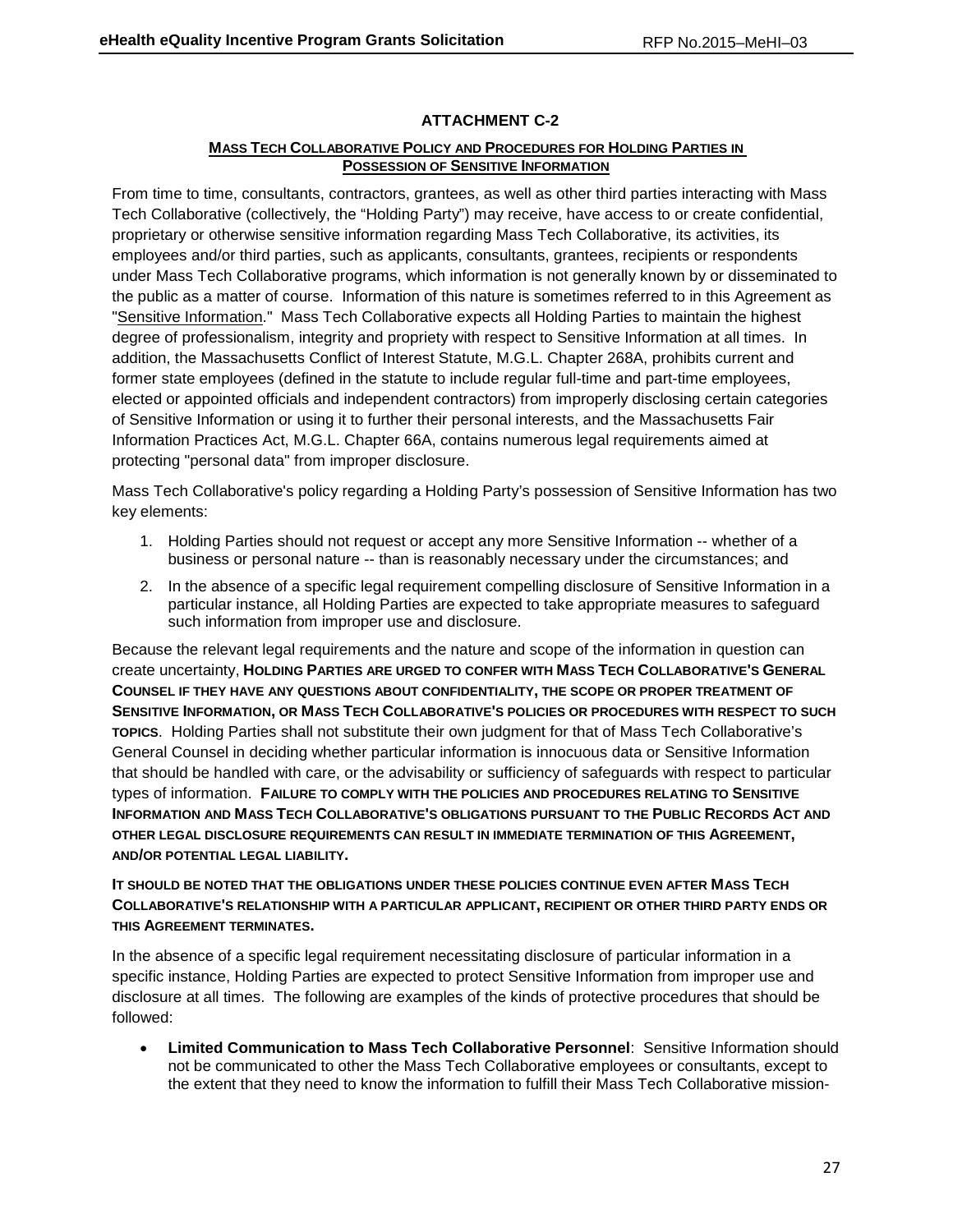related responsibilities and their knowledge of the information is not likely to result in misuse or a conflict of interest.

- **Limited Communication to Non-Mass Tech Collaborative Personnel**: Sensitive Information should not be communicated to anyone outside Mass Tech Collaborative, including family members, except to the extent outside parties need to know the information in order to provide necessary services to Mass Tech Collaborative, its Holding Parties or as otherwise directed by the General Counsel to comply with legal requirements necessitating disclosure, such as proper requests under the Public Records Act.
- **Notification of Confidentiality**: When Sensitive Information is communicated to any person outside Mass Tech Collaborative, the individual receiving such information should be informed of its sensitive nature and the need to safeguard such information from improper use and disclosure. When Sensitive Information is communicated to parties inside Mass Tech Collaborative, the procedures set forth in Attachment A-1 are applicable. Mass Tech Collaborative may require that Holding Parties execute a confidentiality agreement that has either been provided or approved by the General Counsel before Sensitive Information is disclosed to them.
- **Mass Tech Collaborative Use Only**: Sensitive Information should only be used for Mass Tech Collaborative purposes. Under no circumstances may a present or former Holding Party "trade on" such information or otherwise use it, directly or indirectly, for personal gain or for the benefit of any party other than the owner of such information.
- **Prevention of Eavesdropping, Unauthorized Viewing, etc.**: Sensitive matters should not be discussed in restaurants, on public transportation or in other public places or in locations, such as hallways, elevators and building lobbies, where unauthorized individuals could overhear the discussion. Similarly, Sensitive Information should not be exchanged or discussed via cordless or cellular phones or similar "non-secure" communication lines. Speaker phones can amplify conversations and should be used with care when discussing Sensitive Information. Common sense precautions should also be taken with respect to Sensitive Information in written form, such as stamping or marking such documents "CONFIDENTIAL" to flag them for special handling, limiting access to files to those with an Mass Tech Collaborative-related "need to know," locking documents that contain Sensitive Information in desk drawers or file cabinets when you are away from your desk, carefully limiting the circumstances in which (and exercising appropriate care when) such materials leave Mass Tech Collaborative's office, delivering sensitive materials to others in sealed envelopes, and limiting the addressees and "cc's" of letters, memoranda, emails and other communications containing Sensitive Information to those individuals who reasonably need to see such communications. Data stored on personal computers, and floppy disks, c/d roms and other electronic media containing Sensitive Information, should be properly secured to keep them from being accessed by unauthorized individuals. Documents containing Sensitive Information that are sent to printers should be picked up promptly.
- **Communications with the Public; Compulsory Legal Process**: All contacts with the media and all speeches or other oral or written public statements made on behalf of Mass Tech Collaborative, or concerning its activities, applicants or recipients, must be cleared in advance by Mass Tech Collaborative's Chief of Staff. In speeches and statements *not* made on behalf of Mass Tech Collaborative, proper care should be taken to avoid any implication that the Mass Tech Collaborative endorses the views expressed. All disclosure requests under the Public Records Act or in the form of requests for discovery, subpoenas, court or administrative orders or the like must also be referred to the General Counsel for appropriate handling.

**QUESTIONS CONCERNING WHETHER A GIVEN TYPE OF INFORMATION OR DOCUMENT IN A HOLDING PARTY'S POSSESSION IS A "PUBLIC RECORD," AND THUS SUBJECT TO DISCLOSURE UNDER THE PUBLIC RECORDS ACT, OR IS COVERED BY AN AVAILABLE EXEMPTION, SHOULD BE DIRECTED TO MASS TECH COLLABORATIVE'S GENERAL COUNSEL.** *NO OTHER MASS TECH COLLABORATIVE EMPLOYEE IS AUTHORIZED TO MAKE SUCH ASSESSMENTS OR TO PROVIDE ANY GUIDANCE TO A HOLDING PARTY CONCERNING POTENTIAL DISCLOSURE OF ANY INFORMATION PROVIDED TO OR IN POSSESSION OF A HOLDING PARTY.*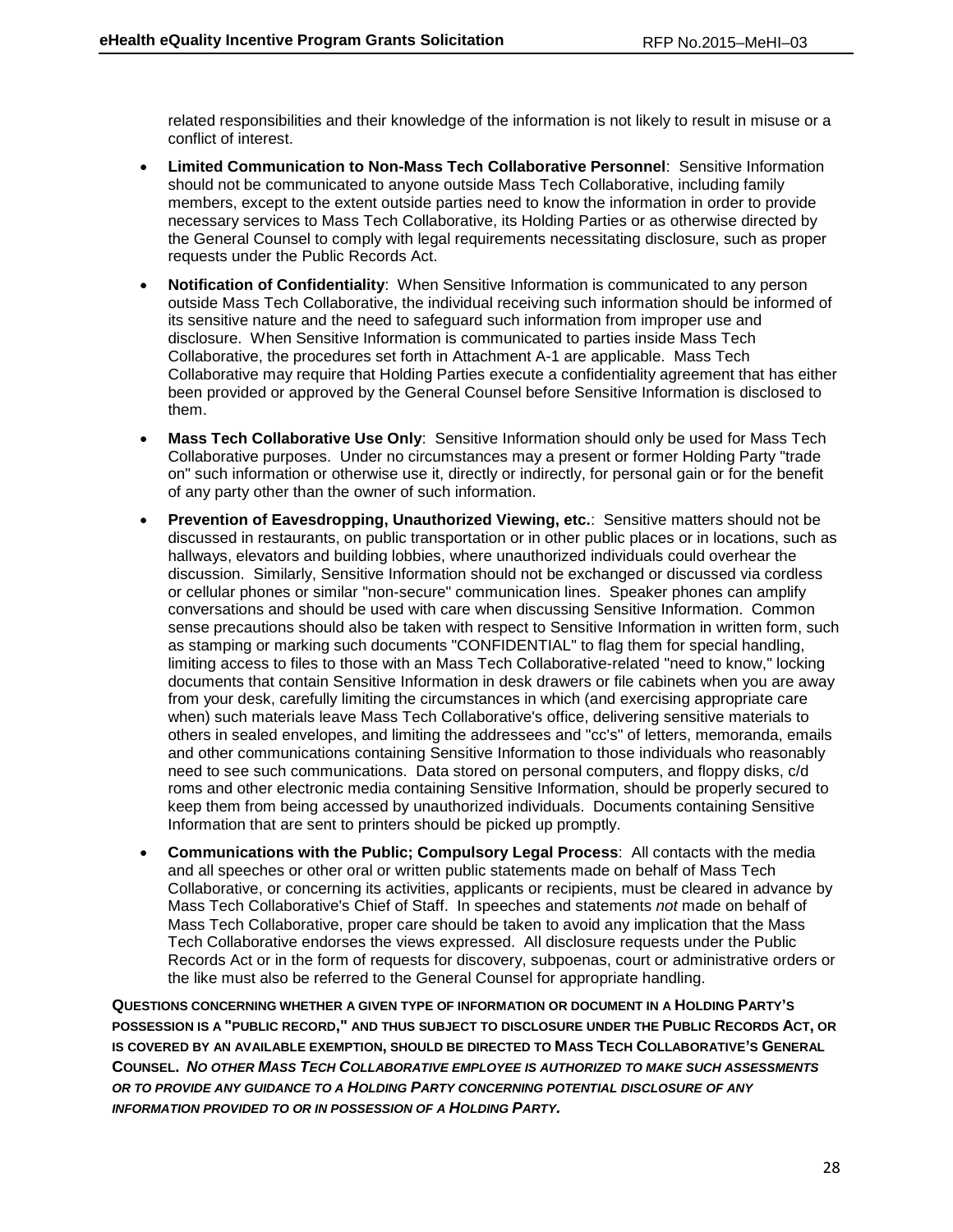**IN ADDITION, ALL COMMUNICATIONS SEEKING INSPECTION OR OTHER DISCLOSURE OF MATERIALS IN A HOLDING PARTY'S POSSESSION UNDER THE PUBLIC RECORDS ACT MUST BE REFERRED PROMPTLY TO THE GENERAL COUNSEL. SIMILARLY, ALL SUBPOENAS AND OTHER LEGAL PROCESS DOCUMENTS REQUESTING OR SEEKING TO COMPEL DISCLOSURE OF MATERIALS IN A HOLDING PARTY'S POSSESSION MUST BE DELIVERED OR PROMPTLY FORWARDED TO THE GENERAL COUNSEL UPON RECEIPT.**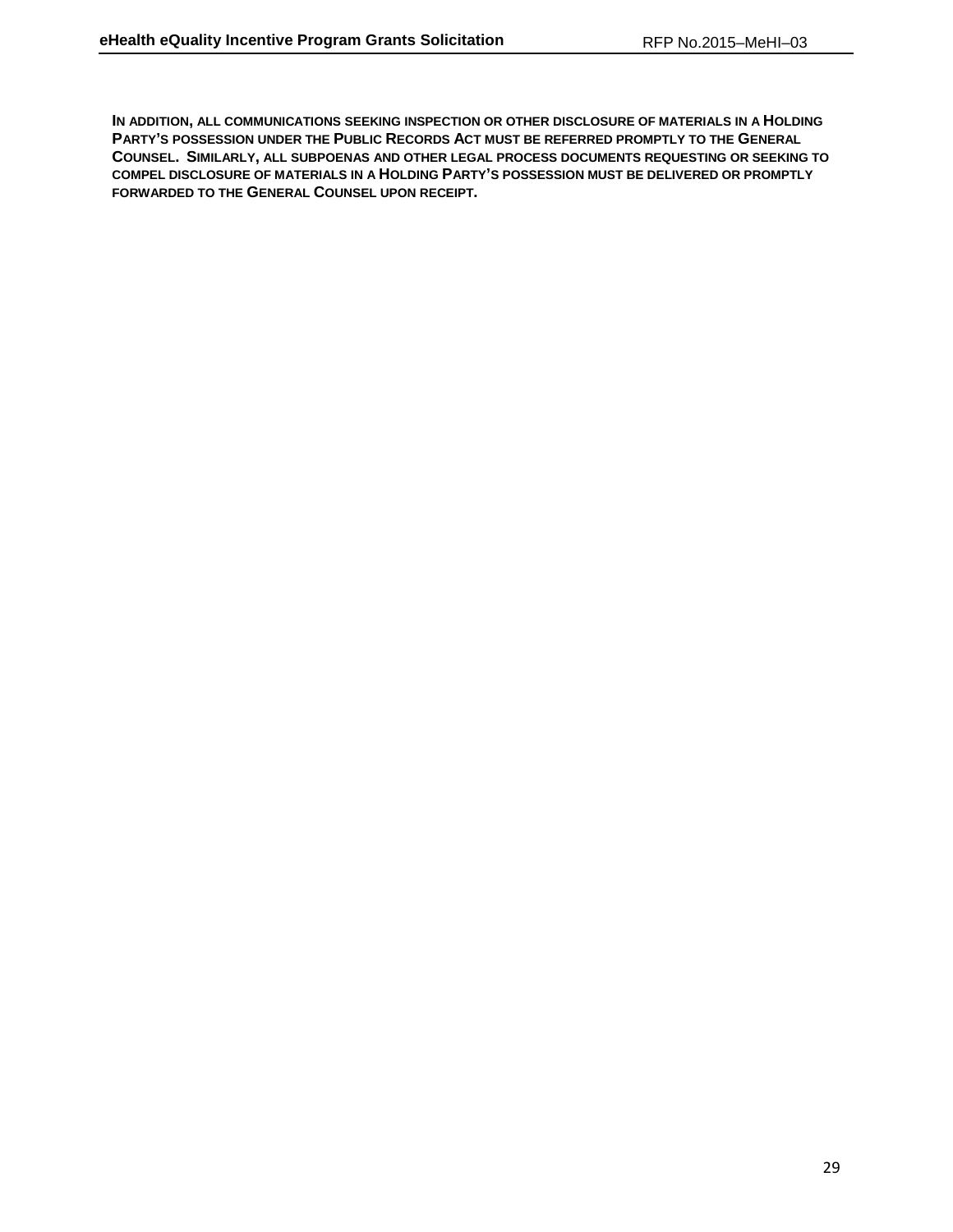## **Attachment D**

# **Application Summary Sheet Form**

| <b>Applicant Information</b>     |                                                                                  |
|----------------------------------|----------------------------------------------------------------------------------|
|                                  |                                                                                  |
| Primary Applicant - Organization |                                                                                  |
| <b>DUNS Number</b>               | Applicant Taxpayer ID# and jurisdiction (e.g., "a<br>Massachusetts corporation") |
| <b>Mailing Street Address:</b>   | <b>Total Funding Requested</b>                                                   |
| State:                           | City/ Town:                                                                      |
| Website                          | Zip Code:                                                                        |
| <b>Brief Summary of Project:</b> |                                                                                  |
|                                  |                                                                                  |

| <b>Point of Contact Information</b>                                                        |                                                 |  |  |
|--------------------------------------------------------------------------------------------|-------------------------------------------------|--|--|
| Applicant's Program Director: Authorized to commit organization; notified upon decision of |                                                 |  |  |
| grant award                                                                                |                                                 |  |  |
| Name:                                                                                      | Title:                                          |  |  |
| Organization: If different from applicant                                                  | Phone:                                          |  |  |
| Email Address:                                                                             | Fax:                                            |  |  |
| Mailing Street Address: If different from<br>Applicant                                     | City/ Town: If different from Applicant         |  |  |
| State: If different from Applicant                                                         | State: Zip +4 Code: If different from Applicant |  |  |
| Applicant's Project Manager: Contact over course of project                                |                                                 |  |  |
| Name:                                                                                      | Title:                                          |  |  |
| Organization:                                                                              | Phone:                                          |  |  |
| Email Address:                                                                             | Fax:                                            |  |  |
| <b>Mailing Street Address:</b>                                                             | City/Town:                                      |  |  |
| State:                                                                                     | State: Zip +4 Code:                             |  |  |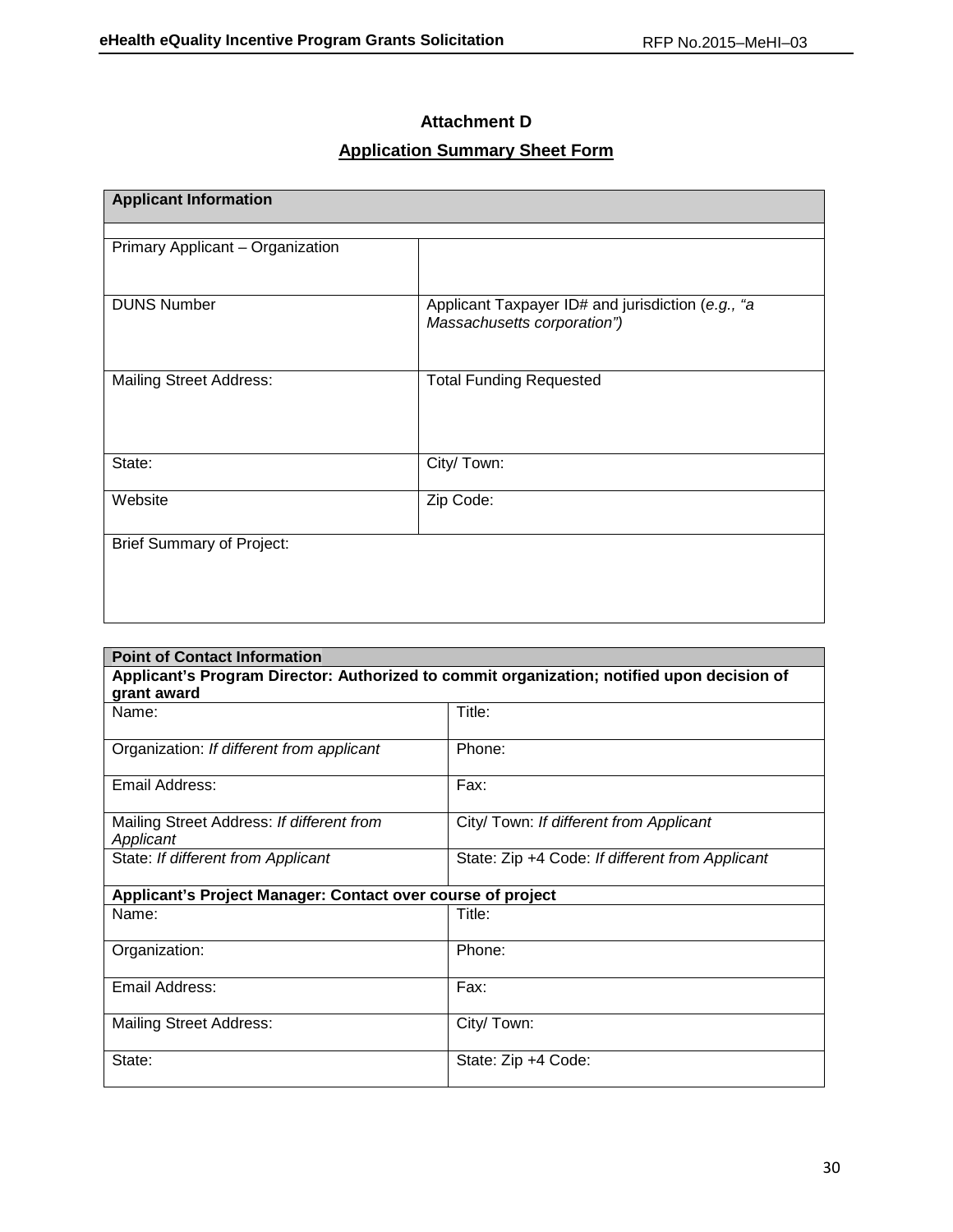## **Attachment E**

## **MeHI eHealth eQuality Incentive Program Grants Solicitation Authorized Applicant's Signature and Acceptance Form**

The undersigned is a duly authorized representative of the Applicant listed below. The Applicant has read and understands the requirements of this Solicitation. The undersigned acknowledges that all of the terms and conditions of this Solicitation are mandatory.

The Applicant specifically acknowledges the application of the procedures regarding submission of sensitive information as set forth in Attachments C1 and C2, and specifically agrees that it shall be bound by those procedures. The Applicant understands that all materials submitted as part of the application are subject to disclosure under the Massachusetts Public Records Law; and acknowledges and agrees that the Mass Tech Collaborative and/or MeHI have no obligation, and retains the sole discretion to fund or choose not to fund the application set forth herein, and that MeHI's receipt of the application does not imply any promise of funding at any time.

The Respondent understands that, if selected by the Mass Tech Collaborative, the Respondent and the Mass Tech Collaborative will execute written agreements specifying the mutual requirements of participation. The undersigned has either (*please check one)*:

 $\Box$  specified exceptions and counterproposals to the terms and conditions of the General Terms & Conditions;

 $\Box$  agrees to the terms and conditions set forth therein; or

 $\Box$  is already a signatory to the General Terms & Conditions.

The undersigned acknowledges and agrees that the failure to submit exceptions and counterproposals with this response shall be deemed a waiver, and the General Terms & Conditions shall not be subject to further negotiation.

I certify that Respondent is in compliance with any and all corporate filing requirements and State tax laws.

I certify that the statements made in this application, including all attachments and exhibits, are true and correct to the best of my knowledge.

Applicant:

(Printed Name of Applicant)

| I<br>۰. |  |
|---------|--|
|         |  |

(Signature of Authorized Representative)

Name: Name:

Title: Title: Title: Title: Title: Title: Title: Title: Title: Title: Title: Title: Title: Title: Title: Title: Title: Title: Title: Title: Title: Title: Title: Title: Title: Title: Title: Title: Title: Title: Title: Title

Date: **Date: Date: Date: Date: Date: Date: Date: Date: Date: Date: Date: Date: Date: Date: Date: Date: Date: Date: Date: Date: Date: Date: Date: Date: Date: Date: Date:**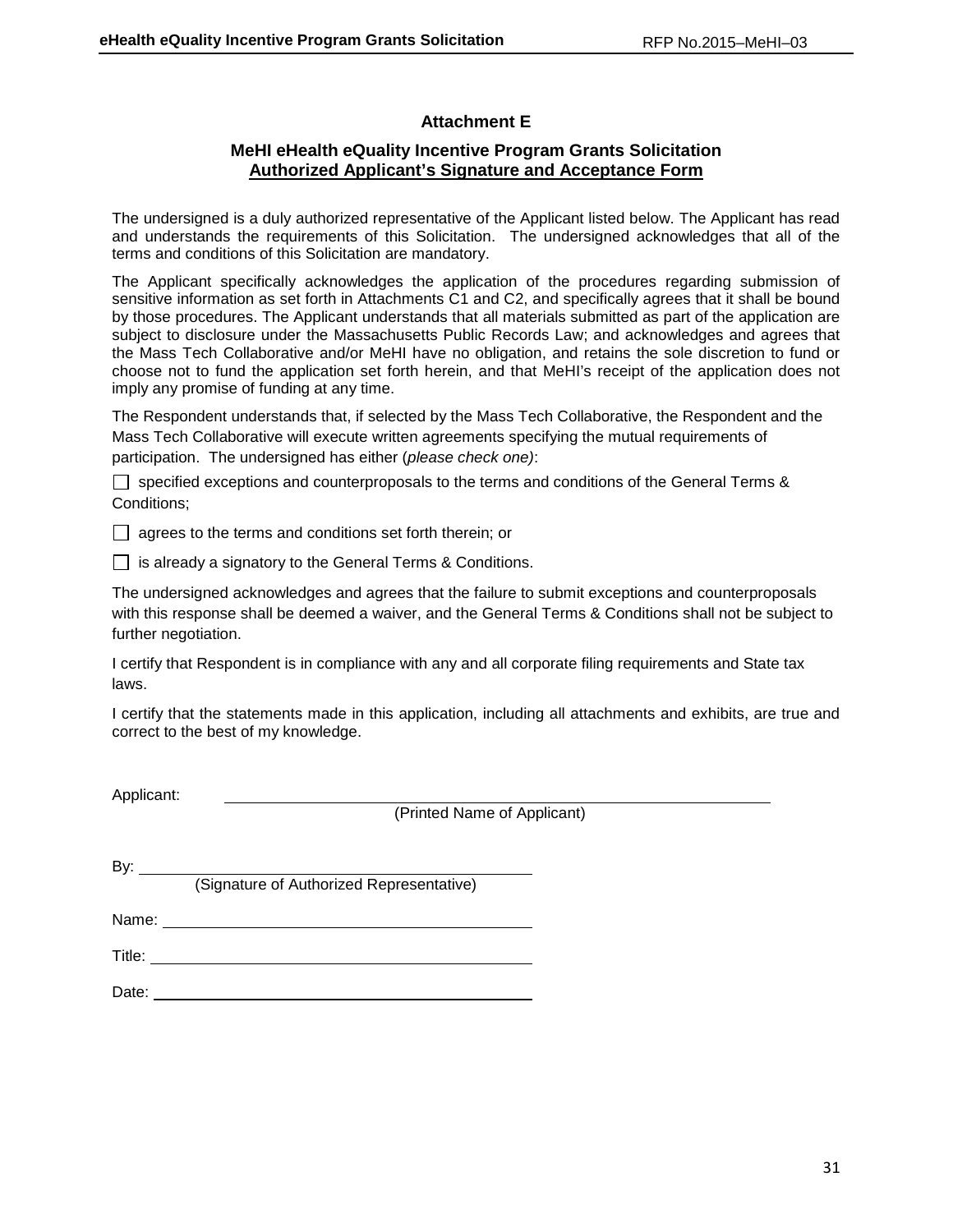### **Attachment F**

## **MASSACHUSETTS TECHNOLOGY COLLABORATIVE General Terms and Conditions**

The following General Terms and Conditions are issued by Massachusetts Technology Park Corporation, an independent public instrumentality of the Commonwealth of Massachusetts doing business as Massachusetts Technology Collaborative ("Mass Tech Collaborative"). Participants shall be bound by these General Terms and Conditions upon execution and submission to Mass Tech Collaborative. These General Terms and Conditions will be incorporated by reference into any Task Order for any financial assistance award executed by the Participant and Mass Tech Collaborative.

### *1. Definitions*

"Agreement" means these General Terms and Conditions and all Task Orders entered into hereunder and all other referenced attachments hereto and thereto, as the same may be amended from time to time in accordance with the terms of these General Terms and Conditions.

"Commonwealth" means the Commonwealth of Massachusetts (and its political subdivisions or agents where the context so requires).

"Deliverable" means any tangible product to be delivered as an element of performance under a Task Order**.**

"Grant" means the funding awarded by Mass Tech Collaborative's Board of Directors as set forth in the applicable Task Order.

"General Counsel" means Mass Tech Collaborative's General Counsel, or, in the event that no Person holds such title at the time in question, such other legal counsel to Mass Tech Collaborative as Mass Tech Collaborative's Chief Executive Officer may designate.

"Governmental Authority" means any national or federal government, any state or other political subdivision thereof, and any other Person exercising executive, legislative, judicial, regulatory or administrative functions of or pertaining to government.

"Innovation Institute" means the Innovation Institute at Mass Tech Collaborative created by the Economic Stimulus Bill, signed by the Governor of the Commonwealth in January 2004.

"MBI" means Massachusetts Broadband Institute, a non-divisible component of Mass Tech Collaborative, created by the Broadband Act enacted in August 2008.

"MeHI" means Massachusetts e-Health Institute, a non-divisible component of Mass Tech Collaborative, created by Chapter 305 of the Acts of 2008 enacted in August 2008.

"Mass Tech Collaborative" means Massachusetts Technology Park Corporation d/b/a Massachusetts Technology Collaborative and any of its subsidiaries, subdivisions or affiliates, and the successors or assigns thereof.

"Participant" means any Person who has sought funding or other financial support from, or has submitted one or more proposals for projects to, Mass Tech Collaborative and has been awarded such financial support or funding under any of Mass Tech Collaborative's programs or initiatives as in effect from time to time.

"Project" means services rendered, obligations due, costs incurred, commodities and deliverables provided and accepted by Mass Tech Collaborative, programs provided or other commitments authorized under a Task Order.

"Project Administrator" means the individual, set forth in the applicable Task Order, employed by Mass Tech Collaborative who shall have secondary responsibility for managing the Project for Mass Tech Collaborative.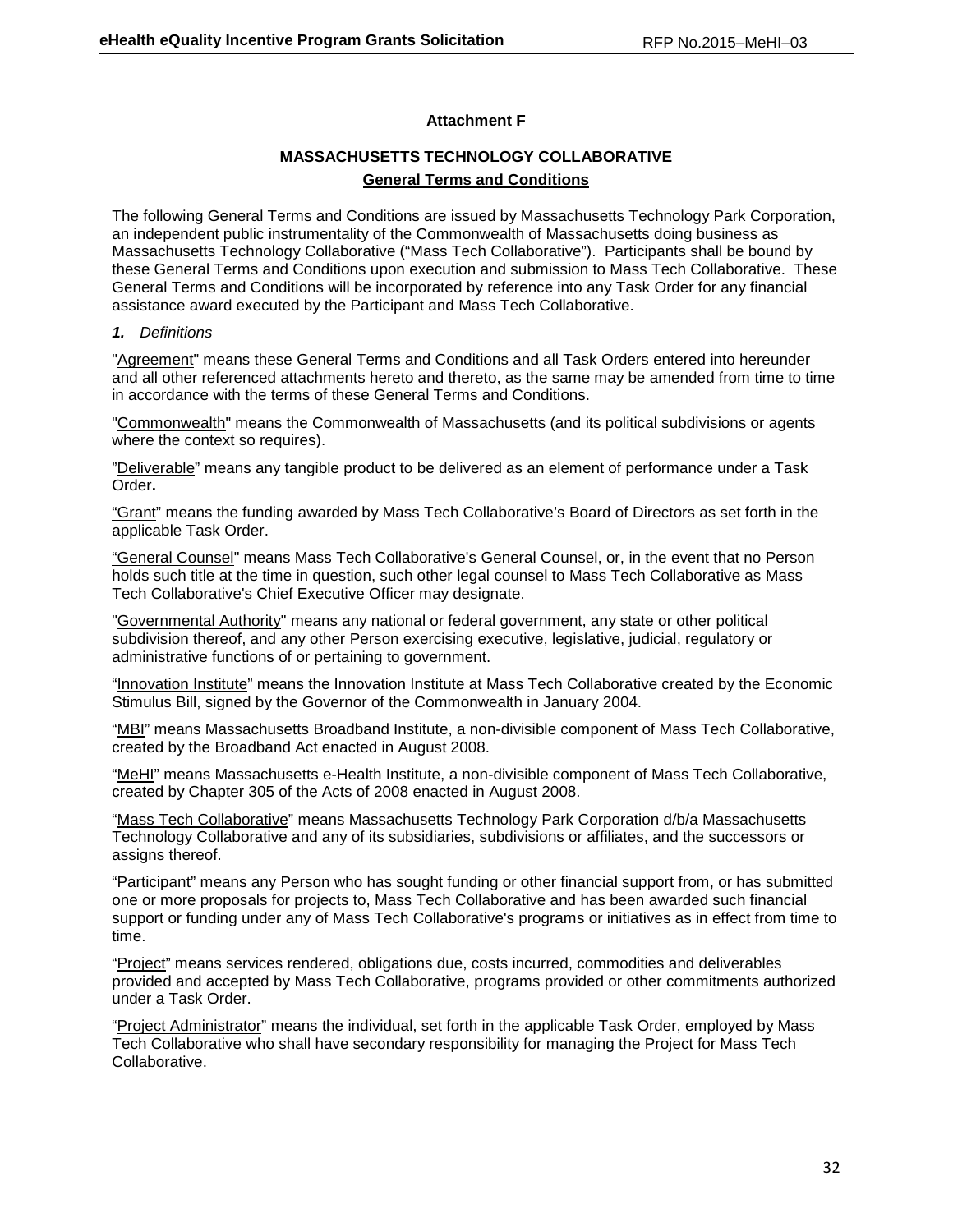"Project Manager" means the individual, set forth in the applicable Task Order, employed by Mass Tech Collaborative and by Participant, respectively who shall have primary responsibility for managing the Project.

"Project Plan" means the set of tasks required to complete the Project as set forth in the applicable Task Order.

"Public Records Act" means Massachusetts Public Records Act, M.G.L. Chapter 66, and any successor thereto.

"Task Order" means the documentation that sets forth the Grant awarded, the specifics of the Project for which the Grant was awarded and all terms and conditions for the application and use of such Grant funds, including the Project Plan.

### 2. **Term and Termination**

- a) The effective start date of performance under a Task Order shall be the date such Task Order has been executed by an authorized signatory of the Participant and Mass Tech Collaborative.
- b) This Agreement may be terminated by either Mass Tech Collaborative or Participant at any time for a material breach of any term of the Agreement. In the event of such termination, compensation shall be paid to the Participant for the actual costs of allowable expenses incurred for work performed and the reasonable and necessary actual direct costs incurred in the performance of the work pursuant to the applicable Task Order prior to the effective date of the termination.
- c) Mass Tech Collaborative may terminate this Agreement in the event of loss of availability of sufficient funds for the purposes of this Agreement or in the event of an unforeseen public emergency or other change of law mandating immediate Mass Tech Collaborative action inconsistent with performing its obligations under this Agreement.

### 3. **Payments and Compensation**

The Participant shall only be compensated for performance delivered and accepted by Mass Tech Collaborative in accordance with the specific terms and conditions of the applicable Task Order. Acceptance by the Participant of any payment or partial payment, without any written objection by the Participant, shall in each instance operate as a release and discharge of Mass Tech Collaborative from all claims, liabilities or other obligations relating to the performance of a Task Order.

### 4. **Insurance**

Specific requirements for insurance shall be set forth in the applicable Task Order.

### 5. **Access and Use**

Participant agrees to license or otherwise make available to Mass Tech Collaborative in perpetuity, without charge, all materials prepared and produced for the Project, including, without limitation, all plans, specifications and analyses developed in connection with the Project for Mass Tech Collaborative's use and dissemination.

### 6. **Publicity**

- a) The Participant shall coordinate with Mass Tech Collaborative on any press releases, events, signs and to plan for any news conference concerning the Project. In any media produced by Participant, Participant will not represent that positions taken or advanced by it represent the opinion or position of Mass Tech Collaborative.
- b) The Participant agrees that Mass Tech Collaborative shall have the right to make use of and disseminate, in whole or in part, all work products, reports, and other information produced in the course of the Project, and to use the information therein contained to produce summaries, case studies or similar information resources.

### 7. **Assignment and Subcontracting**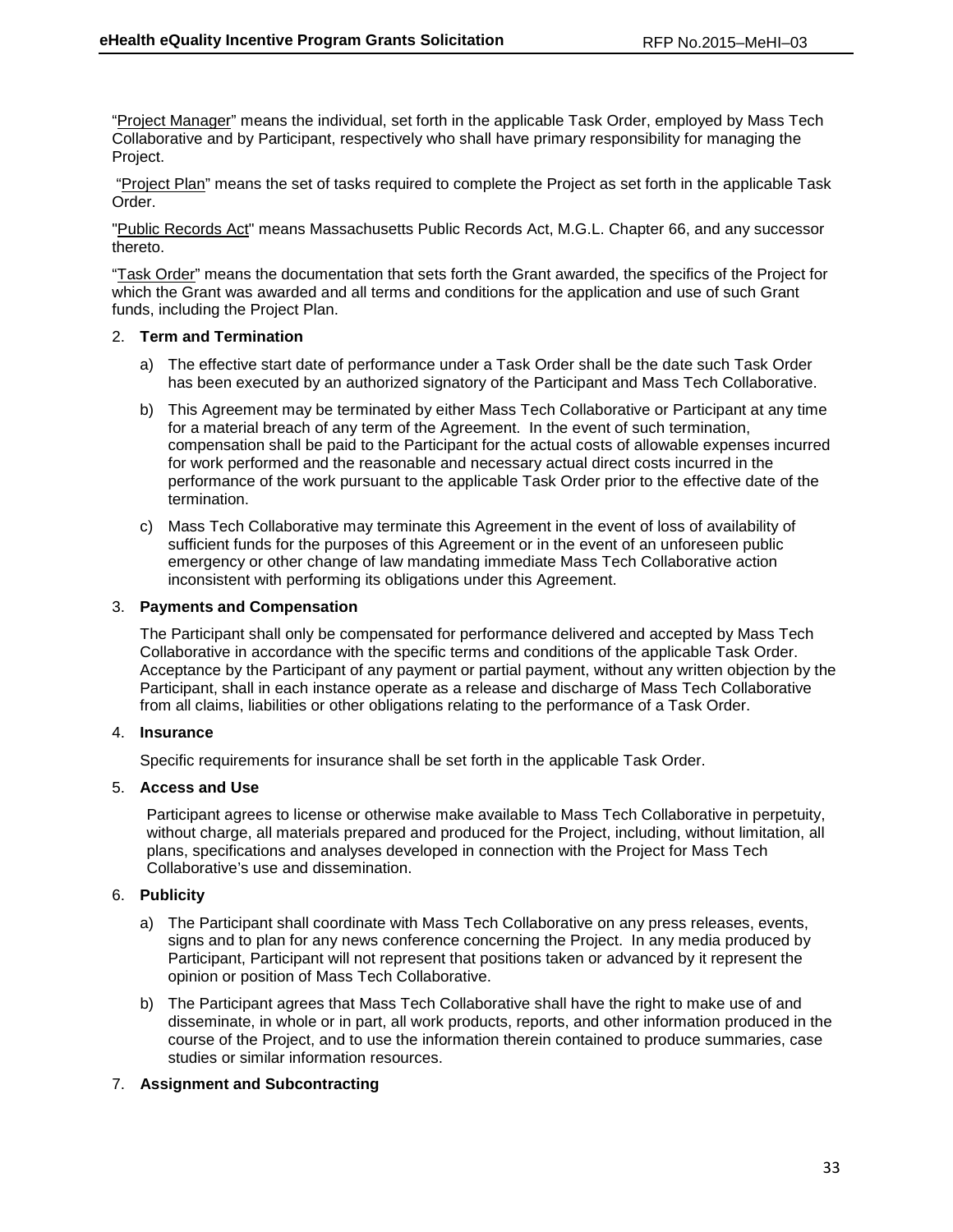- a) The Participant shall not assign or in any way transfer any interest in this the Agreement without the prior written consent of Mass Tech Collaborative, including subcontracting any services except as otherwise included in the Participant's Project Plan.
- b) The Participant will procure services from subcontractors using commercially responsible procurement mechanisms, and to the greatest extent practicable, using competitive procurement procedures. Furthermore, the Participant is required to notify Mass Tech Collaborative in the event that it intends to or has entered into an agreement for goods or services with a related entity. For purposes of this agreement, a related entity is an entity that can control or significantly influence the management or operating policies of another entity to the extent one of the entities may be prevented from pursuing its own interests. To the extent such services are properly identified and specifically approved in writing by Mass Tech Collaborative; Participant may use the Grant to pay for such goods or services.

### 8. **Nondiscrimination**

The Participant agrees to comply with all applicable Federal and State statutes, rules and regulations promoting fair employment practices or prohibiting employment discrimination and unfair labor practices and shall not discriminate in the hiring of any applicant for employment nor shall any qualified employee be demoted, discharged or otherwise subject to discrimination in the tenure, position, promotional opportunities, wages benefits or terms and conditions of their employment because of race, color, national origin, ancestry, age, sex, religion, disability, handicap, sexual orientation, or for exercising any rights afforded by law.

### 9. **Indemnification**

- a) To the fullest extent permitted by law, Participant shall indemnify and hold harmless the Commonwealth, Mass Tech Collaborative, and each of their respective agents, officers, directors and employees (together with the Commonwealth and Mass Tech Collaborative, the "Covered Persons") from and against any and all liability, loss, claims, damages, fines, penalties, costs and expenses (including reasonable attorney's fees), judgments and awards (collectively, "Damages") sustained, incurred or suffered by or imposed upon any Covered Person resulting from (i) any breach of this Agreement or false representation of Participant under this Agreement, or (ii) any negligent acts or omissions or reckless misconduct of Participant. Without limiting the foregoing, Participant shall indemnify and hold harmless each Covered Person against any and all Damages that may arise out of or are imposed because of the failure to comply with the provisions of applicable law by Participant or any of its agents, officers, directors, employees or subcontractors. The foregoing notwithstanding, Participant shall not be liable for (i) any Damages sustained, incurred or suffered by or imposed upon any Covered Person resulting from any negligent acts or omissions or reckless misconduct of Mass Tech Collaborative, and (ii) except for liability for death or personal injury caused by the negligence or willful misconduct of the Participant or for claims of infringement of a third party's intellectual property by Participant, the aggregate liability of Participant under this Agreement shall not exceed the greater of the amount of the Grant or the amount recovered under any applicable insurance coverage.
- b) In no event shall either party be liable for any indirect, incidental, special or consequential damages whatsoever (including but not limited to lost profits or interruption of business) arising out of or related to Participant's performance of the Project under this Agreement.
- c) Furthermore, as a condition of receipt of any award, Participant does hereby release, remise, discharge, indemnify and hold harmless Mass Tech Collaborative (defined for purposes of this Section 9 to include Mass Tech Collaborative and/or any of its parents, subsidiaries or affiliates, predecessors, successors or assigns, and its respective current and/or former partners, directors, shareholders/stockholders, officers, employees, attorneys and/or agents, all both individually and in their official capacities), from any and all actions or causes of action, suits, claims, complaints, liabilities, torts, debts, damages, controversies, judgments, rights and demands, whether existing or contingent, known or unknown, suspected or unsuspected, as of the date of this Agreement.

### 10. **Public Records**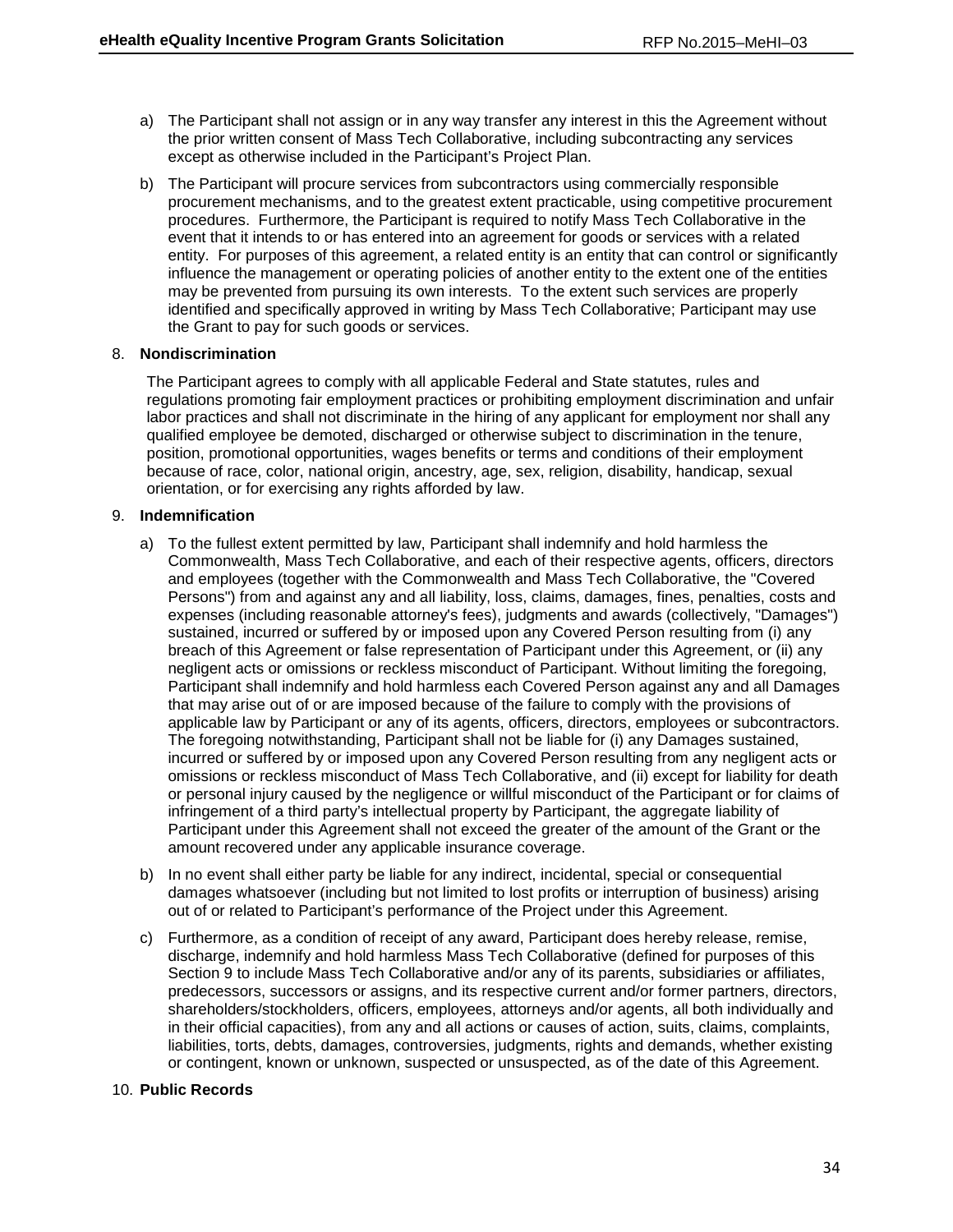As a public entity, Mass Tech Collaborative is subject to Massachusetts Public Records Law (set forth at Massachusetts General Laws Chapter 66) and thus documents and other materials made or received by Mass Tech Collaborative and/or its employees are subject to public disclosure. All information received by Mass Tech Collaborative shall be deemed to be subject to public disclosure, except as otherwise provided in the procedures set forth in Attachment A hereto. By signing this Agreement, Participant acknowledges, understands and agrees that the procedures set forth in Attachment A are applicable to any documents submitted by Participant to Mass Tech Collaborative, including but not limited to any acknowledgements set forth therein, and that Participant shall be bound by these procedures.

#### 11. **Audit**

Mass Tech Collaborative will have the right to audit Participant's or its other agents' records to confirm the use of the Grant proceeds at any time from the Effective Date of the applicable Task Order through the end of the Retention Period, as defined herein. If such audit reveals that any portion of the Grant was utilized for purposes not permitted under the applicable Task Order, then Participant shall refund to Mass Tech Collaborative the amount determined by such audit within thirty (30) days of Participant's receipt of such audit and demand. Participant shall maintain books, records, and other compilations of data pertaining to the Grant payments made under an applicable Task Order to the extent and in such detail as shall properly substantiate use of such payments. All such records shall be kept for a period of seven (7) years, starting on the first day after final payment under an applicable Task Order (the "Retention Period"). If any litigation, claim, negotiation, audit or other action involving the records is commenced prior to the expiration of the Retention Period, all records shall be retained until completion of the audit or other action and resolution of all issues resulting therefrom, or until the end of the Retention Period, whichever is later. Mass Tech Collaborative or the Commonwealth or any of their duly authorized representatives shall have the right at reasonable times and upon reasonable notice, to examine and copy at reasonable expense, the books, records, and other compilations of data of the Participant which pertain to the provisions and requirements of this Grant. Such access may include on-site audits, review and copying of records.

### 12. **Conflict of Interest**

Participant acknowledges that all Mass Tech Collaborative employees are subject to Massachusetts Conflict of Interest statute, located at Massachusetts General Laws Chapter 268A.

#### 13. **Lobbying**

No Grant funds may be used to pay for or otherwise support any activities intended to influence any matter pending before Massachusetts General Court or for activities covered by the law and regulations governing "legislative agents" or "executive agents" set forth in Massachusetts Lobbying Law, M.G.L. c.3, §39.

#### 14. **Choice of Law**

This Agreement shall be construed under, and governed by, the laws of the Commonwealth of Massachusetts, without giving effect to its conflict of laws principles. The Participant agrees to bring any Federal or State legal proceedings arising under this Grant in which the Commonwealth or Mass Tech Collaborative is a party in a court of competent jurisdiction within the Commonwealth of Massachusetts. This Section shall not be construed to limit any other legal rights of the parties.

#### 15. **Force Majeure**

Neither party shall be liable to the other, or be deemed to be in breach of this Agreement for any failure or delay in rendering performance arising out of causes beyond its reasonable control and without its fault or negligence. Such causes may include, but are not limited to, acts of God or of a public enemy, fires, floods, epidemics, quarantine restrictions, strikes, freight embargoes, or unusually severe weather. Dates or times of performance including the Term of this Agreement may be extended to account for delays excused by this Section, provided that the party whose performance is affected notifies the other promptly of the existence and nature of such delay.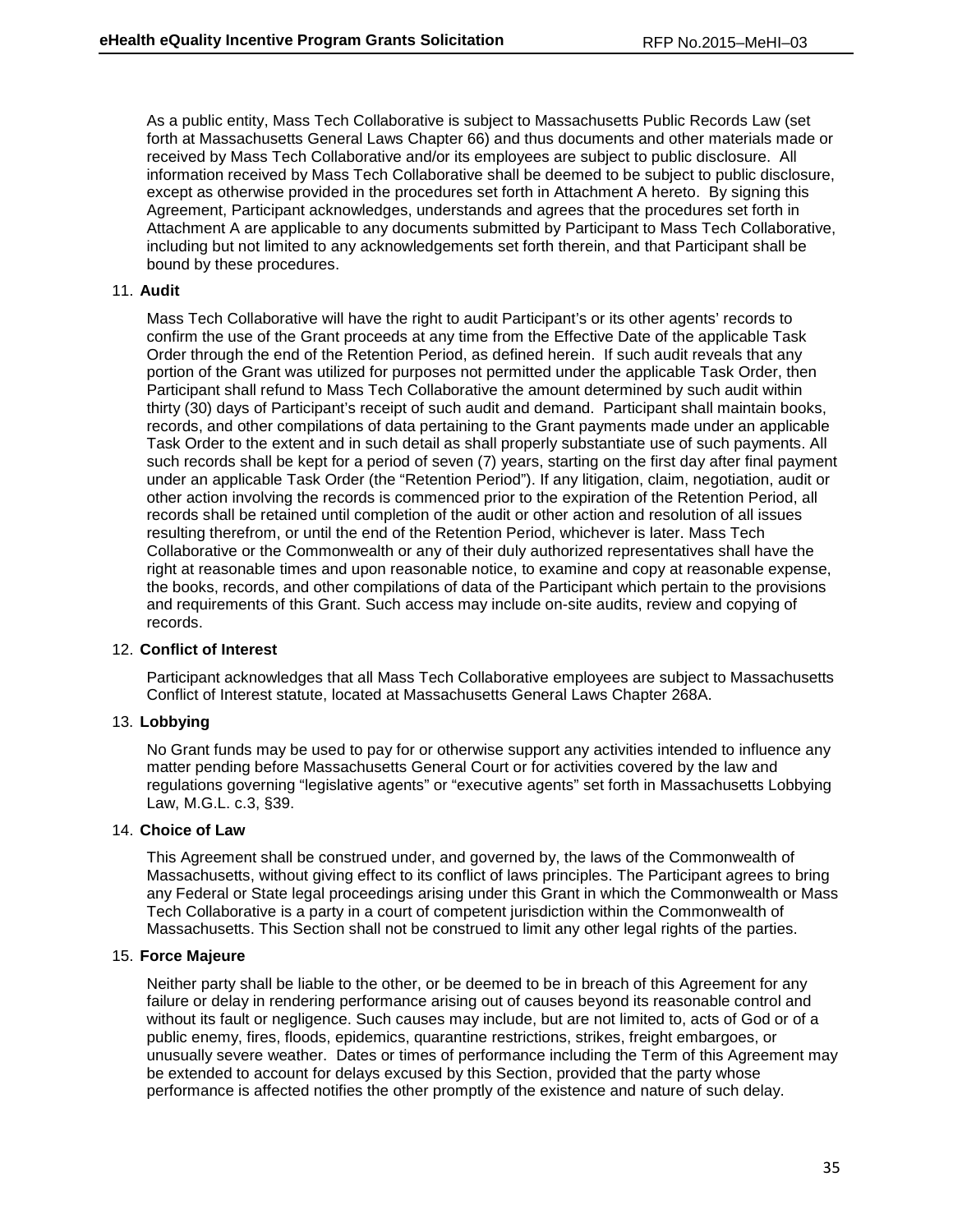### 16. **Waivers**

Conditions, covenants, duties and obligations contained in this Agreement may be waived only by written agreement between the parties. Forbearance or indulgence in any form or manner by a party shall not be construed as a waiver, nor in any way limit the remedies available to that party.

### 17. **Notice**

All communications to Mass Tech Collaborative regarding legal issues shall be mailed or delivered to the following address, or sent by facsimile to the following number.

> Massachusetts Technology Collaborative 75 North Drive Westborough, MA 01581 Tel. (508) 870-0312 / Fax (508) 898-9226 Attn: Michael Baldino, Associate General Counsel

All communications to Participant shall be mailed or delivered to the address, or sent by facsimile to the number set forth in Section 18.

Any notice shall be deemed delivered and received when submitted in writing in person or when delivered by any other appropriate method evidencing actual receipt by Mass Tech Collaborative.

### 18. **Amendments, Entire Agreement and Attachments**

All conditions, covenants, duties and obligations contained in the Agreement may be amended only through a written amendment signed by the Participant and Mass Tech Collaborative unless otherwise specified in this Agreement. The parties understand and agree that this Agreement supersedes all other verbal and written agreements and negotiations by the parties regarding the matters contained herein. The following are attached and incorporated into this Agreement:

- i. Attachment A Mass Tech Collaborative's Sensitive Information Policy and Procedures
- ii. Attachment B Form of Task Order; and all Task Orders entered into in accordance with the terms of this Agreement and attached hereto

|                                                   | (signature)                                                                                                                                                                                                                    |
|---------------------------------------------------|--------------------------------------------------------------------------------------------------------------------------------------------------------------------------------------------------------------------------------|
|                                                   |                                                                                                                                                                                                                                |
|                                                   |                                                                                                                                                                                                                                |
| (Check One): □ Organization □ Individual          |                                                                                                                                                                                                                                |
|                                                   |                                                                                                                                                                                                                                |
|                                                   |                                                                                                                                                                                                                                |
|                                                   |                                                                                                                                                                                                                                |
|                                                   |                                                                                                                                                                                                                                |
|                                                   | FAX: The contract of the contract of the contract of the contract of the contract of the contract of the contract of the contract of the contract of the contract of the contract of the contract of the contract of the contr |
| E-Mail Address: _________________________________ |                                                                                                                                                                                                                                |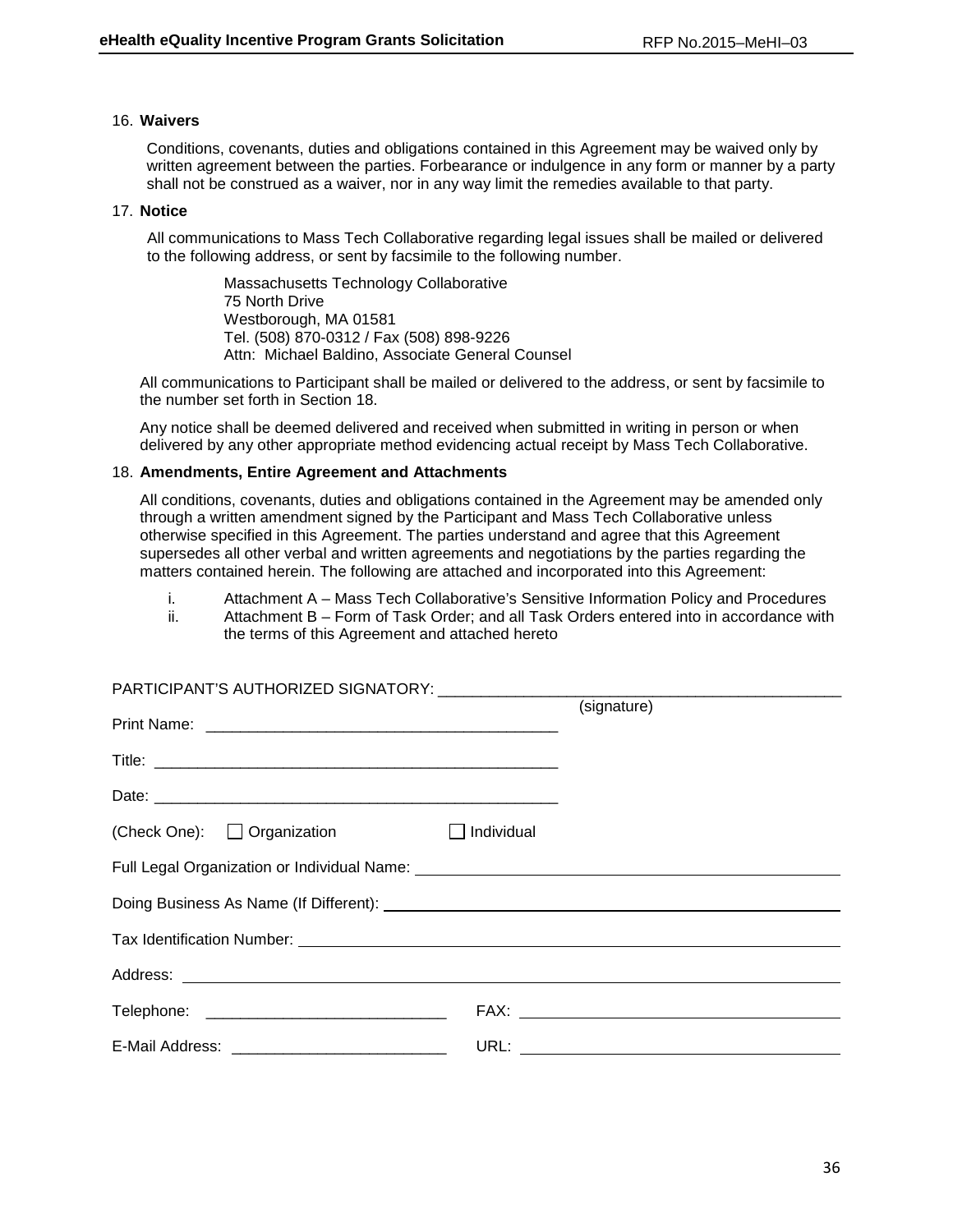## **FORM OF TASK ORDER**

Task Order *[FY]-01* Between And Massachusetts Technology Collaborative

This Task Order *<Insert No.>* dated <*Insert* Date> between Massachusetts Technology Collaborative ("Mass Tech Collaborative") and <*Insert Name of Grantee*> ("Grantee") incorporates by reference the General Terms and Conditions (the "Agreement") agreed to by Grantee as part of its application for funding. Capitalized terms used and not otherwise defined in this Task Order *<Insert No.>* shall have the meanings ascribed to such terms in the General Term and Conditions. In the event of any conflict between this Task Order <*Insert No.*> and the General Terms and Conditions, this Task Order <*Insert No.*> shall govern.

Whereas, Mass Tech Collaborative as administrator of *<Insert division name>* is offering financial assistance in the form of grants to entities which have submitted a request for funding consistent with the goals of the *<insert division name>*;

Whereas, Grantee, a <*Insert type of entity>*, with a *<*principal place of business *OR* residing*>* at <*Insert Address>*, has submitted an application for funding to <*Insert project* description> (the "Project"); and

Whereas, Mass Tech Collaborative <*OR>* the *<Insert name of division board.]* approved the release of funds to Grantee for the Project on <*Insert Date*>.

Now therefore, pursuant to the terms and conditions of the Agreement and this Task Order *<Insert No.>*, Mass Tech Collaborative and Grantee agree as follows:

### 2. Term

The term of this Task Order *<Insert No.>* shall commence <*Insert Date*>, and shall expire on <*Insert Date*>.

3. Performance of the Work

The Grantee shall perform the work in accordance with the Program Milestone Schedule set forth in Attachment 1 and the Transformation Plan, as approved by MeHI within 90 days of the effective date of this Task Order. The Grantee is solely responsible for all Project decisions, the preparation of all plans and specifications, and for implementing the Project in accordance with eHealth eQuality Incentive Program requirements and the approved Transformation Plan

- 4. Project Personnel
	- a) Both Mass Tech Collaborative and Grantee have designated the following Persons to serve as Project Manager to support effective communication between Mass Tech Collaborative and the Grantee and to report on the Project's progress. Each party will endeavor to maintain the continuity of its respective Project personnel.

For Mass Tech Collaborative: \_\_\_\_\_\_\_\_(\_\_\_\_@masstech.org) (508-870-0312 ext.\_\_) For Grantee:  $\left($  <email address> $\right)$  (<telephone no.>)

b) Any notice hereunder shall be in writing and shall be sent either (i) by facsimile, (ii) by courier, or (iii) by first class mail, postage, prepaid, addressed to the Project Personnel listed in Section 3(a) at the addresses of such Persons as set forth in the Agreement (or to such other address as a party may provide by notice to the party pursuant to this Section 3(b)), and shall be effective (i) if dispatched by facsimile and delivery is electronically confirmed by said media, the day such electronic confirmation is received, (ii) if sent by courier, one business day after dispatch, (iii) if sent by first class mail, five business days after its date of posting.

### 5. Deliverables

a) *Deliverables*. Grantee shall provide Mass Tech Collaborative Project Manager with the deliverables set forth in the Project Plan (the "Deliverables").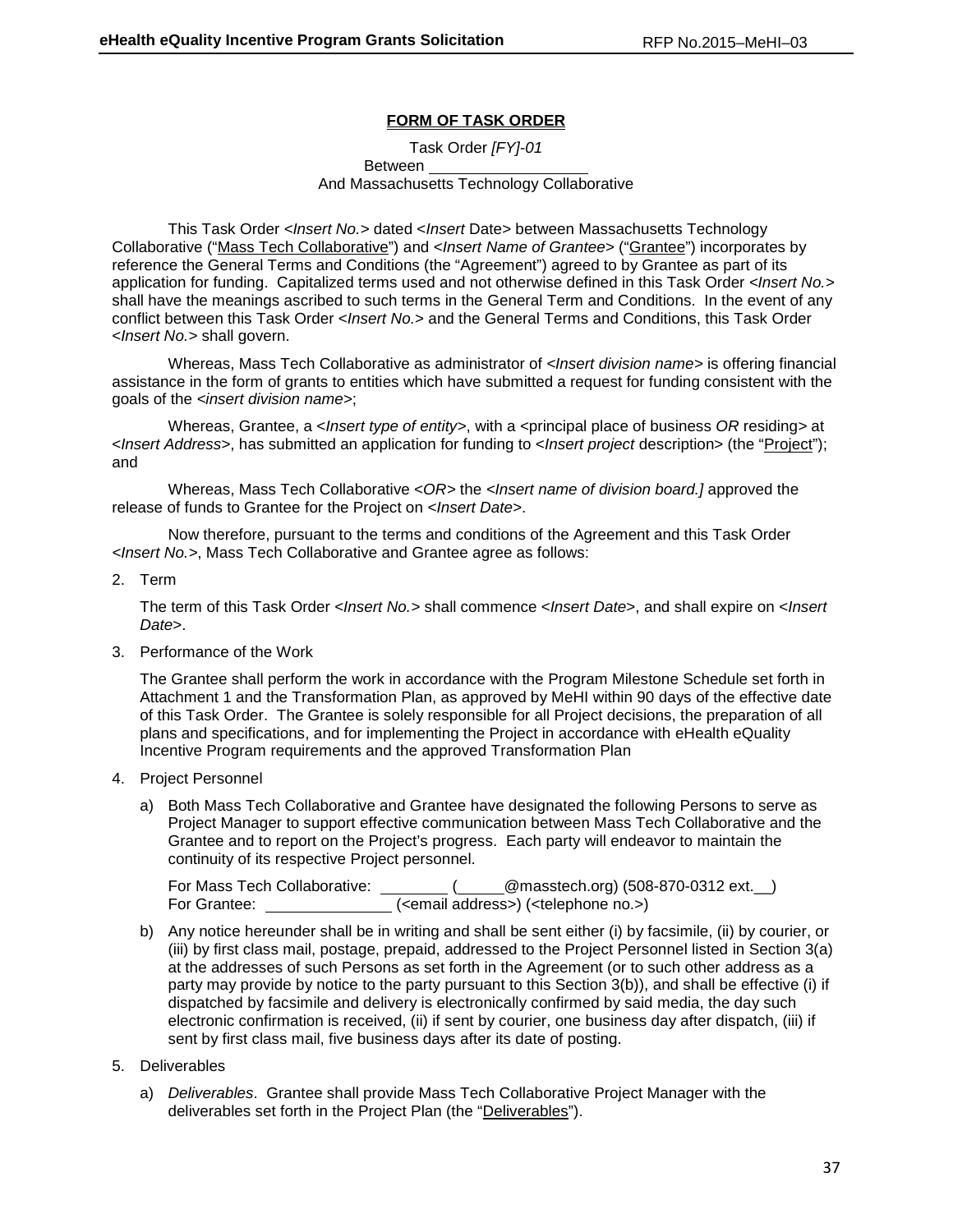- b) *Schedule*. The parties acknowledge that the dates listed in the schedule in the Project Plan are estimates and subject to change. Any changes to the schedule must be approved by Mass Tech Collaborative Project Manager in writing in advance (electronic mail acceptable), and shall be accepted without need for a formal amendment to this Agreement provided that such changes shall not exceed the Term of this Agreement as set forth in Section 2 hereof.
- 6. Other Requirements *<Adjust as applicable>*
	- a) *Program Evaluation.* The Grantee agrees to support Mass Tech Collaborative's program evaluation activities, and Mass Tech Collaborative's goal to disseminate information regarding Grantee's experiences. To this end, the Grantee agrees that its key personnel and contractors working on the Project will be available at reasonable times with advance notice to be interviewed by Mass Tech Collaborative or its authorized representatives for purposes of program evaluation or case study development.
- 7. The Grant

In consideration of this Task Order X and the Agreement, and as full compensation for Mass Tech Collaborative's share of the costs for the performance of all work and in respect of all other direct and indirect costs, charges or expenses incurred in connection therewith, Mass Tech Collaborative shall pay to the Grantee a maximum amount of X Dollars (\$X) for the achievement of Milestones as specified in Project Plan, subject to the provisions and restrictions contained herein. In executing this Task Order, Grantee acknowledges and agrees that its receipt of the Grant does not create any rights of preferences for Grantee to receive subsequent funding from Mass Tech Collaborative for design and/or construction or otherwise.

8. Penalties for Failure to Achieve Milestones

Grantee acknowledges and agrees that in the event that Grantee fails to achieve Milestone 2, if applicable, and Milestone 4 (Mass HIway) by the end of the grant period (June 30, 2017), Grantee shall repay to Mass Tech Collaborative fifty percent (50%) of all Incentive Payments paid by Mass Tech Collaborative to Grantee. Such repayment shall be due and payable to Mass Tech Collaborative within thirty (30) days of a written notice from the Mass Tech Collaborative.

- 9. Payment Terms.
	- a) *General*.
		- i. Grantee shall follow Generally Accepted Accounting Principles ("GAAP") as well as any applicable accounting standards related to the Grantee's receipt of other federal or state funds.
		- ii. Grantee shall segregate the obligations and expenditures related to this Grant from its other accounts and revenue streams. Its financial and accounting systems shall be revised as necessary to segregate, track and maintain the Grant funds apart and separate from any other revenue streams. No part of the Grant provided hereunder shall be commingled with any other funds or used for a purpose other than that of making payments for costs allowable for the Project.
		- iii. Mass Tech Collaborative anticipates that the Grant will be used to fund a portion of the costs incurred by Grantee as a result of its participation in the Program, including direct labor, subcontractors/consultants, direct materials, travel and other expenses, and other direct and indirect costs.
	- b) *Payment Terms*. Mass Tech Collaborative shall pay the Grantee within forty-five (45) days after receipt of a properly documented invoice, unless the Mass Tech Collaborative should determine that any such payment or any part thereof is otherwise not properly payable pursuant to the terms of this Agreement.
	- c) *Invoices/Payment Schedule* 
		- i. Invoices shall be addressed to the Mass Tech Collaborative Project Manager set forth in Section 4 above. Grantee shall submit invoices upon completion of the following milestones.